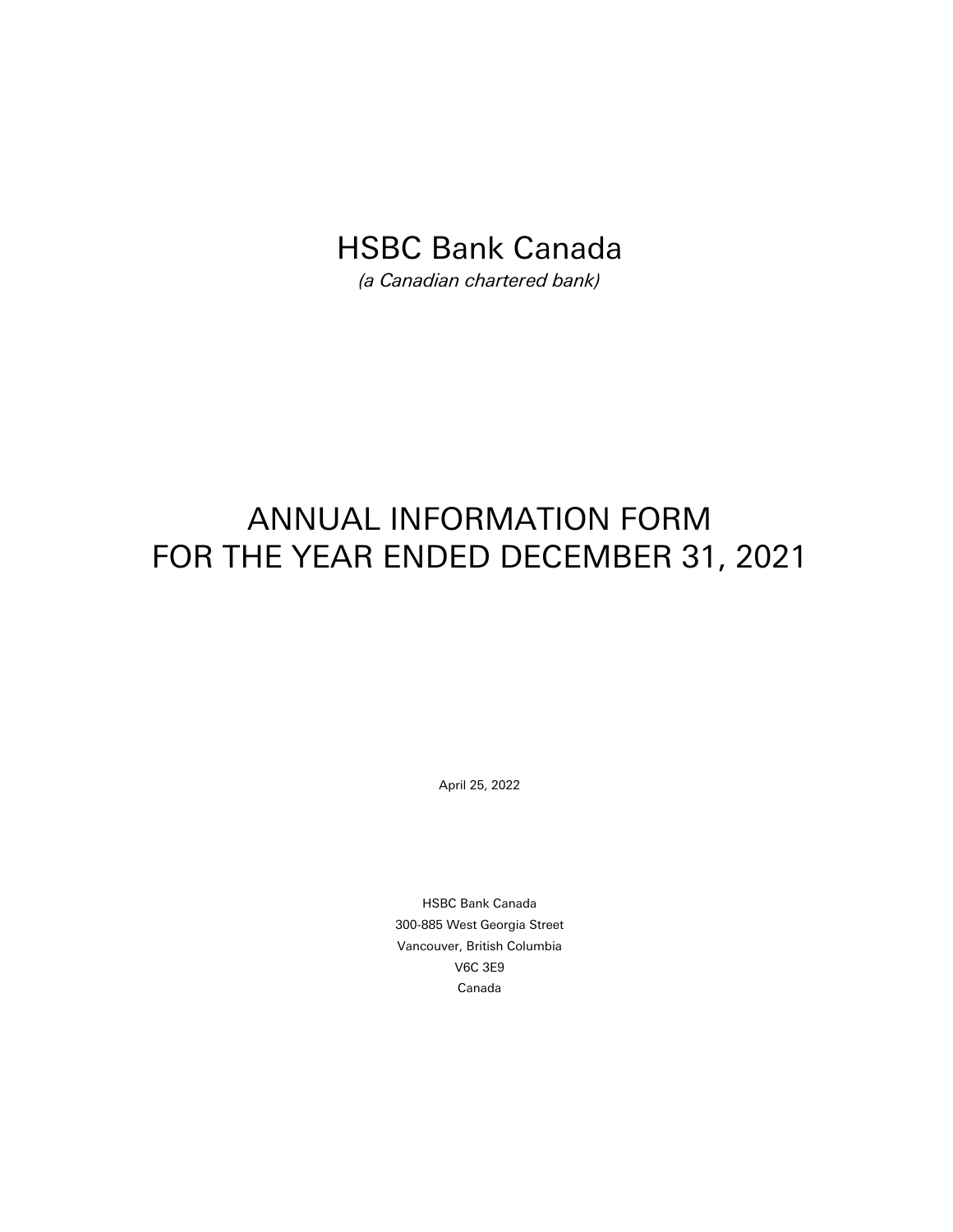# TABLE OF CONTENTS

| <b>Explanatory notes</b>                                                                     | 1                       |
|----------------------------------------------------------------------------------------------|-------------------------|
| Corporate structure                                                                          | 1                       |
| General development of the business                                                          | 1                       |
| Description of the business                                                                  | $\overline{2}$          |
| <b>Dividends</b>                                                                             | 3                       |
| Description of capital structure                                                             | $\overline{\mathbf{3}}$ |
| Directors and executive officers                                                             | 4                       |
| Executive compensation                                                                       | 6                       |
| Incentive plan awards                                                                        | 14                      |
| Pension plan benefits                                                                        | 14                      |
| Termination and change of control benefits                                                   | 16                      |
| Additional information on compensation                                                       | 16                      |
| Directors' compensation                                                                      | 17                      |
| Indebtedness of directors and executive officers                                             | 18                      |
| Appointment of auditors                                                                      | 19                      |
| Management contracts                                                                         | 19                      |
| Legal proceedings and regulatory actions                                                     | 19                      |
| Interest of management and others in material transactions                                   | 19                      |
| Transfer agents and registrars                                                               | 19                      |
| Material contracts                                                                           | 19                      |
| Interests of experts                                                                         | 19                      |
| Audit committee                                                                              | 19                      |
| Additional information                                                                       | 21                      |
| Appendix 1 - HSBC Bank Canada Audit, Risk and Conduct<br>Review Committee terms of reference | 22                      |

# EXPLANATORY NOTES

In this Annual Information Form ("AIF") the "Bank" means HSBC Bank Canada. Except as otherwise noted, all information is given as at, or for the year ended, December 31, 2021. Unless otherwise stated, all amounts are expressed in Canadian dollars.

# Information Incorporated by Reference

Portions of the Bank's Annual Report and Accounts 2021 ("Annual Report"), which includes the management's discussion and analysis ("MD&A") and the consolidated financial statements for the year ended December 31, 2021 are incorporated by reference into this AIF. The Annual Report has been filed on SEDAR and can be obtained from SEDAR's website at www.sedar.com.

# Note Regarding Forward Looking Information

Certain information in this AIF may constitute "forward-looking information" that involves known and unknown risks, uncertainties, future expectations and other factors which may cause the actual results, performance or achievements of the Bank to be materially different from any future results, performance or achievements expressed or implied by such forward-looking information. When used in this AIF, forwardlooking information may include words such as "seek", "anticipate", "estimate", "aim", "may", "will", "expect", "believe", "plan" and other similar terminology. This information reflects current expectations regarding future events and operating performance and speaks only as of the date of this AIF. Forward-looking statements may include, but are not limited to, comments with respect to our objectives and priorities, our strategies or future actions, and the outlook for our operations.

# CORPORATE STRUCTURE

HSBC Bank Canada was established as a chartered bank in 1981 and has carried on business under the provisions of the Bank Act (Canada) (the "Bank Act") since that time. The Bank is a member of the HSBC group of companies ("HSBC"), whose ultimate parent company HSBC Holdings plc ("HSBC Holdings", "HSBC Group" or together with its subsidiaries "the Group") is headquartered in London, UK. More information on HSBC can be found on page 14 of the Annual Report. No amendment to the letters patent was required at the time of the acquisition of the business of the Bank of British Columbia in 1986. However, the letters patent of the Bank have been amended to reflect the amalgamation of the Bank with each of Midland Bank Canada, in 1988; Lloyds Bank Canada, effective in 1989; ANZ Bank Canada, in 1993; Barclays Bank of Canada, in 1996; HongkongBank Loan Corporation (the corporate successor to National Westminster Bank of Canada), in 1998; Republic National Bank of New York (Canada), in 2000; CCF Canada, in 2001; Intesa Bank Canada, in 2004 and HSBC Financial Corporation Limited and HSBC Finance Corporation Canada, in 2014. The letters patent were also amended in 1999 to reflect the change of the name of the Bank from Hongkong Bank of Canada to HSBC Bank Canada. The Bank's head office is located at 300-885 West Georgia Street, Vancouver, British Columbia, V6C 3E9.

Details of the Bank's principal subsidiaries are set out in note 15 to the Bank's consolidated financial statements on page 102 of the Annual Report. The Bank owns, directly or indirectly, all of the outstanding voting shares of these subsidiaries. All of these subsidiaries are incorporated under the laws of Canada, except HSBC Securities (Canada) Inc. and HSBC Finance Mortgages Inc., which are both incorporated under the laws of Ontario. A copy of the Bank's by-laws is available on SEDAR at www.sedar.com.

# GENERAL DEVELOPMENT OF THE BUSINESS

Our long-term strategy positions us to be the preferred international finance partner for our customers, capitalizing on our unique combination of strategic advantages to drive growth.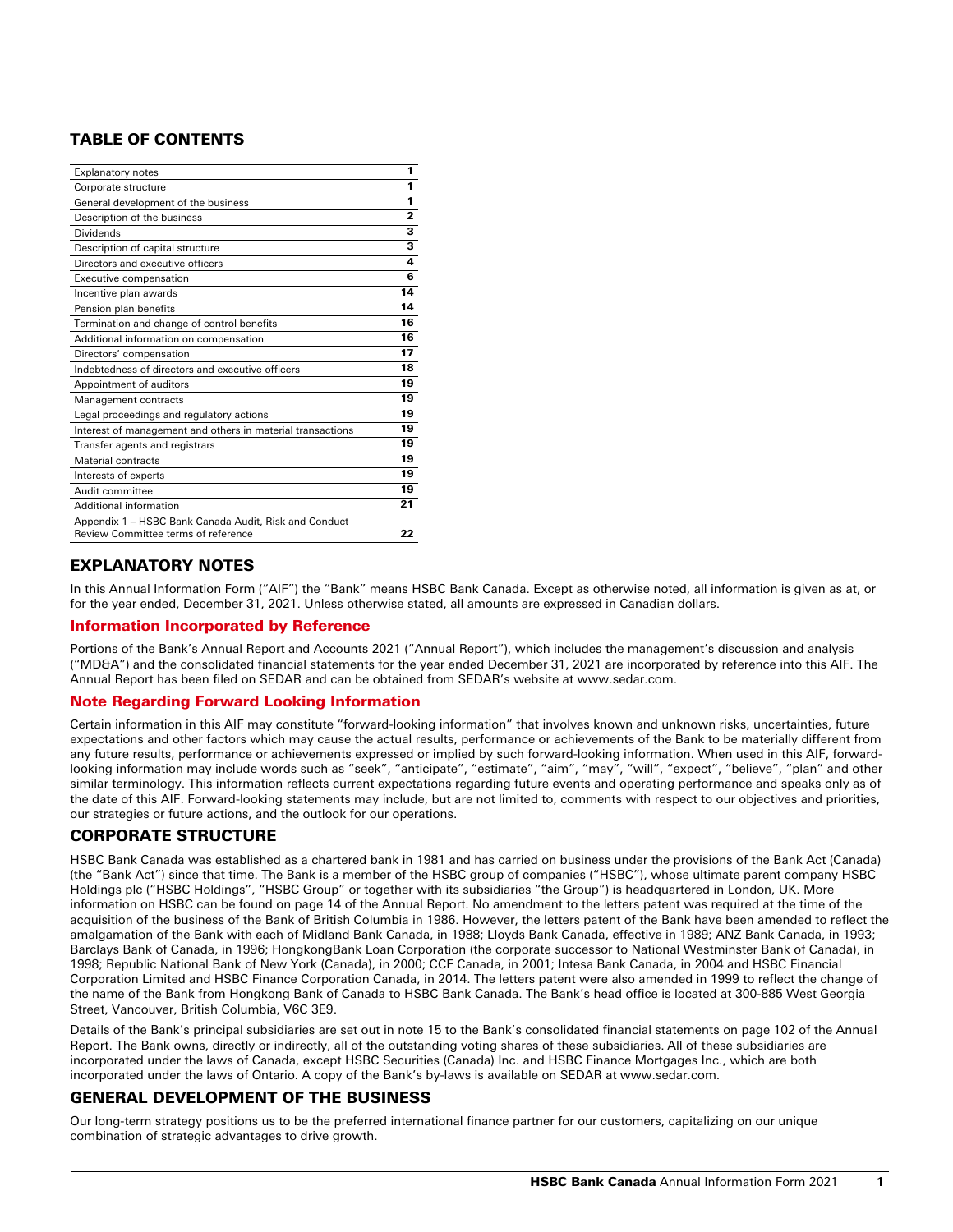Our strategy centers around four key areas which are aligned to the HSBC Group's purpose, values and strategy: focus on our areas of strength, digitize at scale to adapt our operating model for the future, energize our organization for growth and support the transition to a net zero global economy.

Our ambition is to be the preferred international finance partner for our customers, and the core strategic priorities which underpin this remain unchanged. We will continue to monitor changes in the external environment and re-evaluate our strategy where appropriate.

The Bank manages and reports its operations around the following businesses: Commercial Banking, Global Banking, Markets and Securities Services, and Wealth and Personal Banking. Effective from the fourth quarter of 2021, the Bank separated the business segment previously named "Global Banking and Markets" ("GB&M") into "Global Banking" and "Markets and Securities Services" to reflect our new operating segments. Our operating segments are described below:

Commercial Banking ("CMB") offers a full range of commercial financial services and tailored solutions to clients ranging from small enterprises to large corporates operating internationally. We connect businesses to opportunities through our relationship managers and digital channels, meeting our clients' financial needs by providing cross-border trade and payment services, by helping them to become more sustainable, and by giving them access to products and services offered by other business segments.

Global Banking ("GB") provides tailored financial services and products to major government, corporate and institutional clients worldwide. Our product specialists deliver a comprehensive range of transaction banking, financing, advisory, capital markets and risk management services. Our products, combined with our expertise across industries, enable us to help clients achieve their sustainability goals.

Markets and Securities Services ("MSS") provides tailored financial services and products to major government, corporate and institutional clients worldwide. Our knowledge and expertise of local and international markets coupled with our global reach enables us to provide comprehensive and bespoke services across various asset classes, which can be combined and customized to meet clients' specific objectives.

Wealth and Personal Banking ("WPB") offers a full range of competitive banking products and services for all Canadians to help them manage their finances, buy their homes, and save and invest for the future. Our business also has an international flavour with a large suite of global investment products and other specialized services available. Effective from the second quarter of 2020, in conjunction with changes made by HSBC Group, our Retail Banking and Wealth Management business was renamed as Wealth and Personal Banking.

For the year ended December 31, 2021, the Bank reported a profit before income tax expense of \$952 million, an increase of \$548 million, or 136%, compared with \$404 million from 2020. The Bank's profit before income tax expense was \$816 million in 2019.

# DESCRIPTION OF THE BUSINESS

HSBC Group is one of the largest banking and financial services organizations in the world.

HSBC Bank Canada is the leading international bank in Canada with total assets of \$119.9 billion at December 31, 2021. Established in 1981 and headquartered in Vancouver, British Columbia, we have grown organically and through strategic acquisitions to become an integrated financial services organization with more than 130 branches across the country.

Our business model is structured and focused on helping companies and individuals do business and manage their finances in Canada and internationally with a comprehensive range of financial service, trade and investment products.

Canada is an important contributor to the HSBC Group growth strategy and a key player in the Group's work to support customers and drive growth, leveraging its footprint across all key trade corridors, including North America, alongside the United States and Mexico, Europe and with Asia. HSBC's parent company, HSBC Holdings plc, is headquartered in London, UK. HSBC's international network spans Europe, Asia, North America, Latin America, and the Middle East and North Africa. Shares in HSBC Holdings are listed on the London, Hong Kong, New York, and Bermuda stock exchanges. The shares are traded in New York in the form of American Depositary Receipts. HSBC Bank Canada has a Euro denominated covered bond listed on the London Stock Exchange.

Further details on the Bank's overall strategy and achievements can be found in the MD&A on pages 14 and 15 of the Annual Report. Information on each of the Bank's operating segments can be found in the MD&A on page 3 and pages 25 to 29 and note 9 of the Bank's consolidated financial statements on pages 93 to 94 of the Annual Report. Information on liquidity and funding risk and capital risk can be found on pages 58 to 59 and 59 to 61, respectively. Information on credit risk can be found in the MD&A on pages 40 to 56 of the Annual Report.

The Bank and its subsidiaries have approximately 4,668 employees, representing about 4,270 employees on a full time equivalent basis.

The Canadian financial services industry is highly competitive. The Bank competes directly with other Canadian chartered banks, as well as with other financial institutions including investment dealers, insurance companies, trust companies, credit unions, mutual fund dealers and pension funds. The Bank views its ability to utilize and leverage the international presence, reach and brand of HSBC's integrated worldwide financial services network as its primary competitive advantage.

# Social and Environmental Policies

Each year, the Bank publishes its Public Accountability Statement, called "HSBC Bank Canada in the Community" which details our community investment programs, contribution to the economy and initiatives that are making it easier for our customers to reach their financial goals. This can be accessed on our website at: www.about.hsbc.ca/hsbc-in-canada/community.

# Risk Factors

A discussion of the various risk factors facing the Bank is set out in the Risk section of the MD&A on pages 36 to 68 of the Annual Report. Additional factors related to the impact of COVID-19 can be found in the Impact of COVID-19 and our Response section of the MD&A on page 15 of the Annual Report.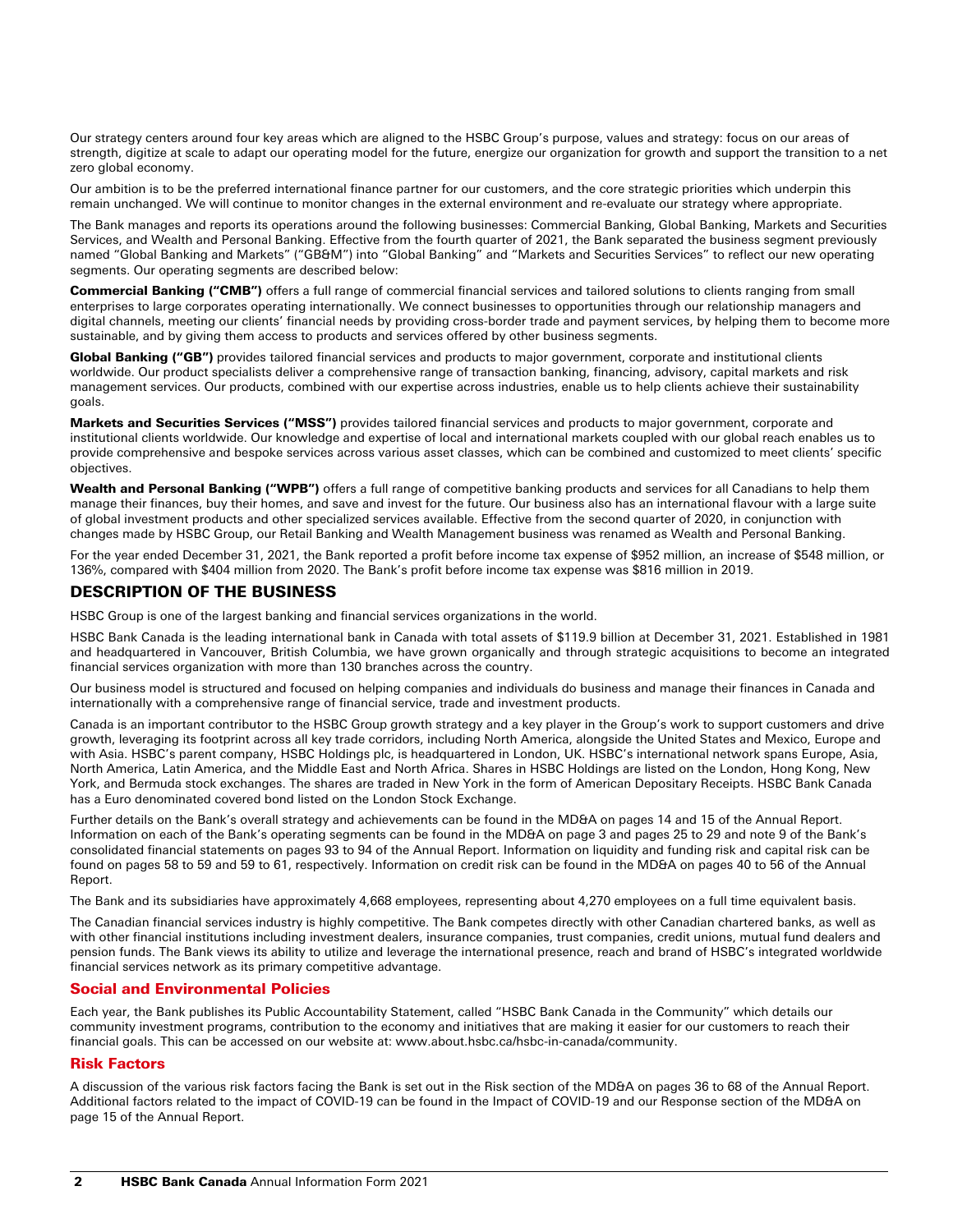# DIVIDENDS

|                                         | 2021                     | 2020    | 2019    |
|-----------------------------------------|--------------------------|---------|---------|
| Common shares (\$million) <sup>1</sup>  | 435                      | 160     | 430     |
| Class 1 Preferred shares (\$ per share) |                          |         |         |
| Series $G2$                             | $\overline{\phantom{a}}$ | 0.50000 | 1.00000 |
| Series $H^2$                            | 0.76505                  | 0.39471 |         |
| Series I                                | 1.15000                  | 1.15000 | .15000  |
| Series $K^3$                            | .36252                   | .36252  | 0.35560 |

*1. Represents dividends declared in a year and not dividends in respect of, or for, that year.*

2. Holder of the preferred shares Series G exercised their option to convert the preferred shares Series G into preferred shares Series H on June 30, 2020 in accordance with share Series G<br>terms and conditions; initial div *business day thereafter.*

3. Preferred shares – Class 1, Series K were issued on September 27, 2019; initial dividends were declared during the fourth quarter of 2019 and paid in accordance with their terms in the<br>usual manner on December 31, 2019

Information about dividends is set out in the MD&A on page 61 and note 8 of the Bank's consolidated financial statements on page 93 of the Annual Report.

# DESCRIPTION OF CAPITAL STRUCTURE

# General Description

The Bank's capital structure is determined by certain minimum levels of regulatory capital required by Canada's banking regulator, the Office of the Superintendent of Financial Institutions ("OSFI"). Reference should be made to the Capital Risk in 2021 section of the MD&A on pages 59 to 61 of the Annual Report. Details of each class of share in the capital of the Bank are set out in note 25 to the Bank's consolidated financial statements in the Annual Report on pages 108 and 109. Details relating to subordinated debt and debentures, which also form part of the Bank's regulatory capital structure, are set out in note 22 to the Bank's consolidated financial statements on page 104 of the Annual Report. There have been no issues of subordinated indebtedness or capital stock subsequent to December 31, 2021. On March 15, 2022 the Bank reduced the stated capital of the common shares of the Bank by \$600 million.

# Voting Securities and Principal Holders of Voting Securities

The common shares are the Bank's only voting securities. There were 548,668,000 common shares outstanding as at December 31, 2021. All of the Bank's common shares are held by HSBC Overseas Holdings (UK) Limited, a direct subsidiary of HSBC Holdings.

# Credit Ratings

The Bank's credit ratings as at April 25, 2022 are as follows:

|                          | <b>Standard and Poor's</b><br>("S&P") | <b>DBRS®</b> | <b>Fitch Ratings ("Fitch")</b> | Moody's Investors<br>Service ("Moody's") |
|--------------------------|---------------------------------------|--------------|--------------------------------|------------------------------------------|
| Short-term instruments   | $A-1$                                 | R-1 (middle) | F1+                            | Prime-1                                  |
| Deposits and senior debt | $A+$                                  | A (high)     | $A+$                           | A <sup>1</sup>                           |
| Subordinated debt        | BBB+                                  |              | д-                             | n/a                                      |
| Outlook                  | Stable                                | Stable       | Negative                       | Stable                                   |

Credit ratings are intended to provide investors with an independent assessment of the credit quality of an entity's financial instruments and the likelihood of repayment and of the capacity and willingness of an entity to meet its financial obligations in accordance with the terms of those obligations. The Bank's credit ratings influence its ability to secure cost-efficient wholesale funding. A description of the rating categories for each of the ratings in the table above is set out below. None of the ratings should be construed as a recommendation to buy, sell or hold the securities or other instruments of the Bank. Any of the ratings may be revised or withdrawn at any time by the relevant rating organization.

## S&P

S&P has different rating scales for short-term instruments and long-term debt. S&P uses "+" or "–" or "High" or "Low" designations to indicate the relative standing of instruments within a particular rating category. The absence of either "+" or "-" or a "High" or "Low" indicates that the rating is in the middle of that category. On July 27, 2021 S&P confirmed the Bank's credit ratings.

The "A-1" rating assigned by S&P to the Bank's short-term instruments is the highest of six rating categories and indicates S&P's view that the Bank's capacity to meet its financial commitment on short-term instruments is extremely strong. The "A+" rating assigned by S&P to the Bank's deposits and senior debt and the "BBB+" rating assigned to its subordinated debt both fall within the top four of eleven rating categories for long-term debt. A rating category of "BBB" (including "BBB+") or better indicates that adverse economic conditions or changing circumstances are more likely to weaken the obligor's capacity to meet its financial commitments on the obligation.

# DBRS®

DBRS® has different rating scales for short-term instruments and long-term debt. Each rating category is denoted by the subcategories "high", "middle" and "low" which reflects the relative strength within that category.

On December 17, 2021 DBRS announced an update of their ratings trend on HSBC Bank Canada to Stable from Negative. The change is driven by DBRS's revised view of HSBC Holdings Plc, which has made progress on de-risking, cost restructuring and lower than anticipated impact on asset quality from BREXIT and the Covid-19 pandemic.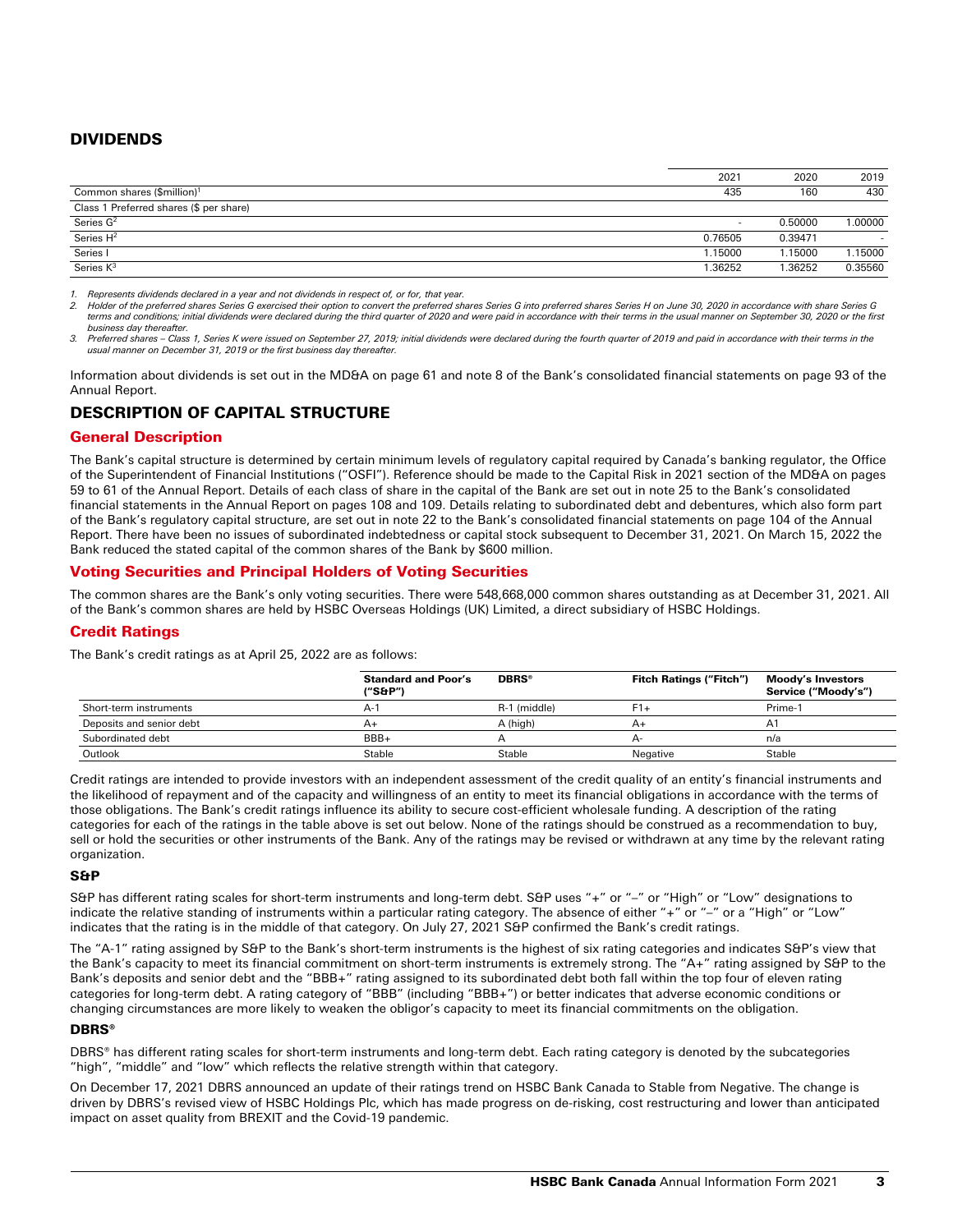The "R-1 (middle)" rating assigned by DBRS® to the Bank's short-term instruments is within the highest of six rating categories and indicates debt of superior quality and an entity possessing very high ability to repay current liabilities as they fall due. Entities rated in this category normally maintain strong liquidity positions, conservative debt levels and profitability that is both stable and above average.

The "A (high)" rating assigned by DBRS® to the Bank's deposits and senior debt and the "A" rating assigned to its subordinated debt fall within the third highest category of the ten rating categories for long-term debt. Under the DBRS® scale, debt securities rated "A" (including "A (high)") are of good credit quality and protection of interest and principal is substantial.

## Fitch Ratings

Fitch has different rating scales for short-term instruments and long-term debt. Within some of the rating categories, Fitch may append the rating with the modifiers "+" or "–" to denote relative status within major rating categories. On October 13, 2021 Fitch affirmed the Bank's credit ratings.

The "F1+" rating assigned by Fitch to the Bank's short-term instruments is the highest of seven rating categories and indicates the strongest intrinsic capacity for timely payment of financial commitments, with an added "+" to denote any exceptionally strong credit feature.

The "A+" rating assigned by Fitch to the Bank's deposits and senior debt and the "A-" rating assigned to its subordinated debt fall within the top three of eleven ratings categories. A rating category of "A" (including "A-") or better indicates strong capacity for payment of financial commitments.

## Moody's Investors Service

Moody's has different rating scales for short-term instruments and long-term debt. For long-term debt, Moody's uses modifiers 1, 2 and 3 to each generic rating classification from Aa through Caa. The modifier 1 indicates that the obligation ranks in the higher end of its generic rating category; the modifier 2 indicates a mid-range ranking; and the modifier 3 indicates a ranking in the lower end of that generic rating category.

On July 9, 2021 Moody's announced the final form of their updated Banks rating methodology which included revisions to their Advanced Loss Given Failure analysis and designating of non domestic systematically important financial institutions in Canada as being in the Operational Resolution Regime. Following this announcement on July 12th Moody's upgraded the Bank's long term issuer and deposit ratings to A1 from A3, upgraded the long-term Counterparty risk rating to A1 from A2 and upgraded the short term deposit rating to Prime-1 from Prime-2.

The "Prime-1" rating assigned by Moody's to the Bank's short-term instruments is the top of four rating categories and indicates Moody's view that the Bank's ability to repay short-term debt obligations is very strong.

The "A1" rating assigned by Moody's to the Bank's deposits and senior debt falls within the top three of nine rating categories for long-term debt. A rating category of "A1" indicates obligations are judged to be upper-medium grade and are subject to low credit risk.

# DIRECTORS AND EXECUTIVE OFFICERS

The following tables set forth the name, province or state and country of residence, position held with the Bank and the principal occupation of each of the current directors and executive officers of the Bank at April 25, 2022 (a).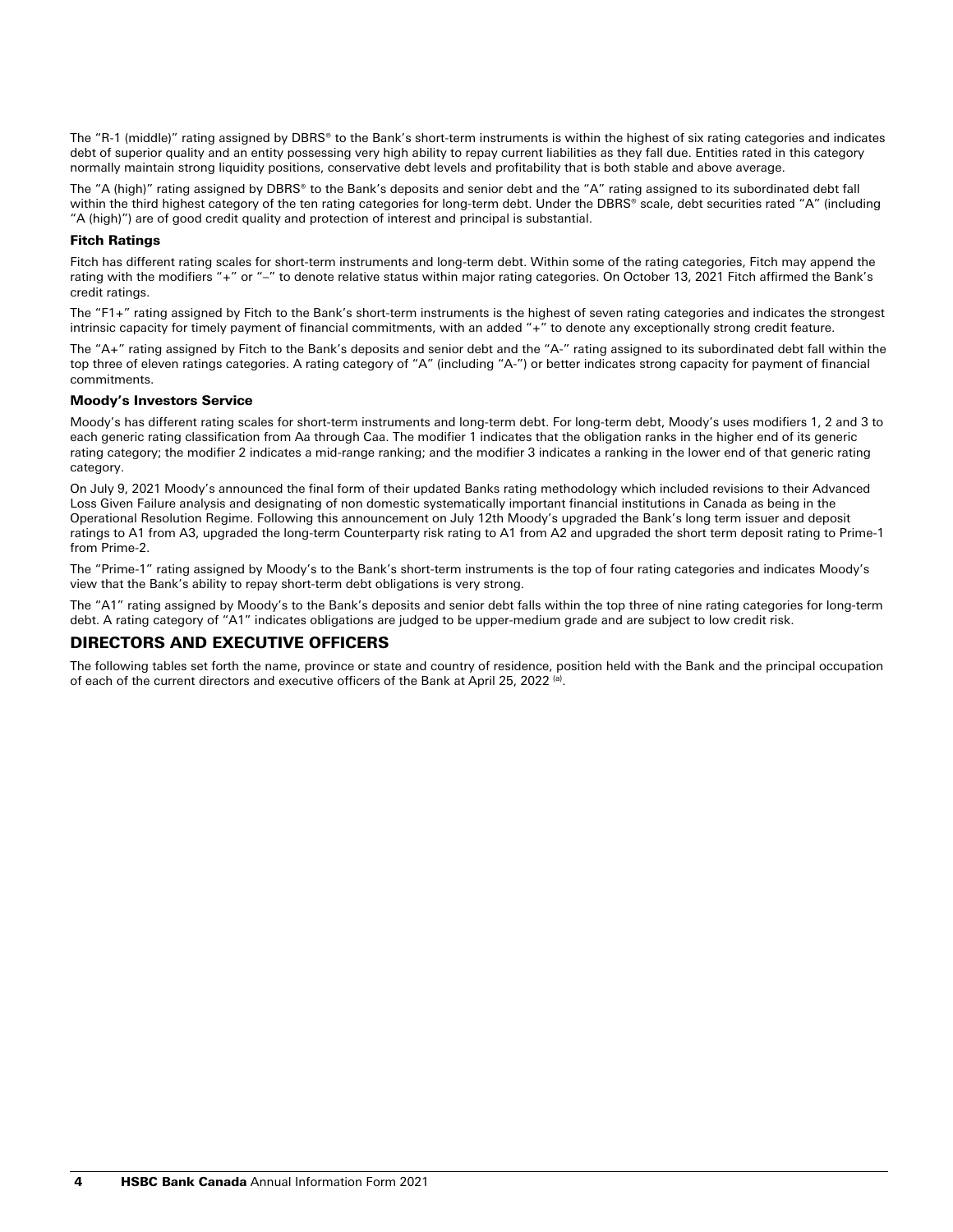## **Directors**

| Name, Province or State and Country of Residence               | Principal Occupation During the Past Five Years and Position with the Bank                                                                | <b>Director Since</b> |  |
|----------------------------------------------------------------|-------------------------------------------------------------------------------------------------------------------------------------------|-----------------------|--|
| JUDITH J. ATHAIDE<br>Alberta, Canada <sup>(b)</sup>            | President and Chief Executive Officer<br>Cogent Group Inc.<br>Non-Executive Director, HSBC Bank Canada                                    | May 2017              |  |
| KAREN L. GAVAN<br>Ontario, Canada <sup>(b)</sup>               | Corporate Director <sup>(c)</sup><br>Non-Executive Director, HSBC Bank Canada                                                             | April 2019            |  |
| <b>BETH S. HOROWITZ</b><br>Ontario, Canada <sup>(b)</sup>      | Corporate Director <sup>(d)</sup><br>Non-Executive Director, HSBC Bank Canada <sup>(e)</sup>                                              | September 2009        |  |
| FIONA MACFARLANE<br>British Columbia, Canada <sup>(b)</sup>    | Corporate Director <sup>(e)</sup><br>Non-Executive Director, HSBC Bank Canada <sup>(e)</sup>                                              | January 2022          |  |
| ROBERT G. McFARLANE<br>British Columbia, Canada <sup>(b)</sup> | <b>Corporate Director</b><br>Non-Executive Director and Chair of the Audit. Risk and Conduct Review Committee.<br><b>HSBC Bank Canada</b> | February 2015         |  |
| SAMUEL MINZBERG<br>Québec, Canada <sup>(b)</sup>               | Of Counsel<br>Davies Ward Phillips & Vineberg LLP (f)<br>Non-Executive Director and Chairman of the Board, HSBC Bank Canada               | January 2001          |  |
| ANDREA NICHOLLS<br>Québec, Canada <sup>(b)</sup>               | Chief Financial Officer, Dentons Canada LLP(9)<br>Non-Executive Director, HSBC Bank Canada                                                | January 2022          |  |
| <b>MICHAEL ROBERTS</b><br>New York, United States              | Chief Executive Officer, HSBC USA and Americas                                                                                            | March 2021            |  |
| <b>MARK S. SAUNDERS</b><br>Ontario, Canada <sup>(b)</sup>      | Executive Vice-President, Enterprise Services<br>Sun Life Financial <sup>(h)</sup><br>Non-Executive Director, HSBC Bank Canada            | January 2021          |  |
| LINDA SEYMOUR<br>Ontario, Canada                               | General Manager, President and Chief Executive Officer, HSBC Bank Canada                                                                  | June 2020             |  |
| LORENZO (LARRY) TOMEI<br>Ontario, Canada                       | Executive Vice-President and Head of Wealth and Personal Banking, HSBC Bank Canada                                                        | <b>June 2020</b>      |  |

*Notes:*

a. Stephen Moss ceased to be a member of the Bank's Board of Directors on April 23, 2021. At January 1, 2020, Mr. Moss was Group Managing Director and Regional Chief Executive for<br>Europe; the Middle East, North Africa an

*c. Karen Gavan was formerly the Chief Executive Officer of Economical Insurance, from 2011 to 2016.* 

Beth Horowitz was on the Board of Directors of Carrot Insights from December 2017 to December 2019. Carrot Insights is a small, early-stage privately-held tech company which entered *bankruptcy proceedings in 2019 and changed ownership.*

*e. Fiona Macfarlane served as Managing Partner, British Columbia and Canada's Chief Inclusiveness Officer at Ernst & Young (EY) from 2011 to 2019.*

*f. Samuel Minzberg is currently Of Counsel to the law firm Davies Ward Phillips & Vineberg LLP, and was formerly Senior Partner.*

*g. Andrea Nicholls is currently the Chief Financial Officer of the law firm Dentons LLP.*

*h. Mark Saunders held executive roles with Sun Life Financial from 2009 until his retirement at the end of April 2021.* 

One of HSBC Bank Canada's Directors also serves on the Boards of Directors of Mackenzie Financial Corporation and Mackenzie Financial Capital Corporation. To the best of our knowledge, no existing material conflict of interest has been identified. HSBC Bank Canada has internal controls and procedures in place to address Directors' disclosure of potential or actual conflicts of interest.

Each director will serve as a director for a 1, 2 or 3 year term or until his or her successor is elected or appointed. Directors may also be reappointed following the expiry of their terms.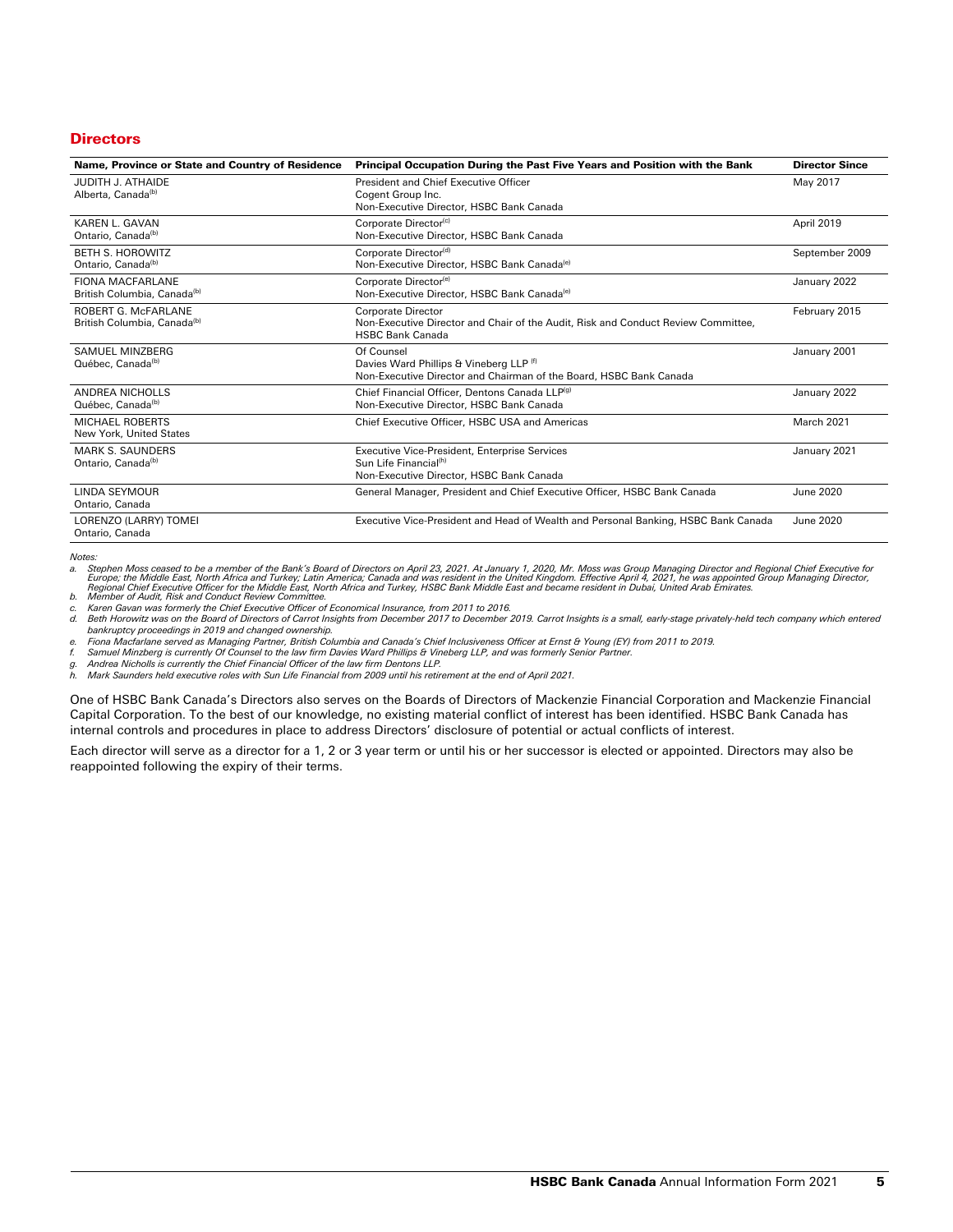# Executive Officers

| Name, Province and Country of Residence                  | Principal Occupation During the Past Five Years and Position with the Bank |
|----------------------------------------------------------|----------------------------------------------------------------------------|
| LINDA SEYMOUR - Ontario, Canada                          | General Manager, President and Chief Executive Officer                     |
| GERHARDT SAMWELL - British Columbia, Canada              | <b>Chief Financial Officer</b>                                             |
| LILAC BOSMA - British Columbia, Canada                   | <b>General Counsel</b>                                                     |
| ANNA CAMILLERI <sup>(a)</sup> - British Columbia, Canada | Senior Vice-President and Chief Auditor                                    |
| ANDREW CHERRY - Ontario, Canada                          | <b>Head of Global Markets</b>                                              |
| LISA DALTON - British Columbia, Canada                   | Chief of Staff, Office of the CEO                                          |
| ALICIA EVERS <sup>(b)</sup> - Ontario, Canada            | Corporate Secretary and Head of Governance                                 |
| KIMBERLY FLOOD - Ontario, Canada                         | Senior Vice-President and Head of Communications                           |
| KIM HALLWOOD - British Columbia, Canada                  | Head of Corporate Sustainability                                           |
| SCOTT LAMPARD - Ontario, Canada                          | Executive Vice-President and Managing Director, Head of Global Banking     |
| GEORGIA STAVRIDIS - British Columbia, Canada             | Executive Vice-President and Chief Compliance Officer                      |
| KIM TOEWS - British Columbia, Canada                     | Executive Vice-President and Head of Human Resources                       |
| LORENZO (LARRY) TOMEI - Ontario, Canada                  | Executive Vice-President and Head of Wealth and Personal Banking           |
| CAROLINE TOSE - British Columbia, Canada                 | <b>Chief Operating Officer</b>                                             |
| SOPHIA S. TSUI <sup>(c)</sup> - British Columbia, Canada | <b>Chief Risk Officer</b>                                                  |
| ALAN TURNER <sup>(d)</sup> - Ontario, Canada             | Executive Vice-President and Head of Commercial Banking                    |

*a. Anna Camilleri was appointed Senior Vice-President and Chief Auditor effective September 17, 2021, replacing Sophia Tsui who was appointed Chief Risk Officer. b. Alicia Evers was appointed Corporate Secretary and Head of Governance effective March 7, 2022. She succeeds Josée Turcotte, who was Senior Vice-President, Corporate Secretary and Head of Governance until December 24, 2021.*

*c. Sophia Tsui was appointed Chief Risk Officer effective March 8, 2021, replacing Stephen O'Leary in this role. She was formerly Senior Vice-President and Chief Auditor.* 

*d. Alan Turner was appointed Executive Vice-President and Head of Commercial Banking effective March 22, 2021, succeeding Linda Seymour in this role.* 

During the past five years, all of the directors and executive officers of the Bank have been associated in various capacities with the Bank, affiliates thereof or the companies or organizations indicated opposite their names in the table above except: Larry Tomei, who spent the 22 years prior to joining the Bank in 2016 at CIBC, most recently as Senior Vice President and previously in senior roles including heading the national sales and service team for retail distribution, heading sales for private wealth management, and leading the institution's mutual fund arm; Alan Turner, who was Managing Director, Global Head of Product for Barclays Corporate Bank in London, U.K. from June 2014 to December 2016, prior to joining HSBC in 2017; Gerhardt Samwell, who was the Chief Accounting Officer for the Royal Bank of Canada prior to joining the Bank in 2017; and Alicia Evers, who was legal counsel to the Ontario Securities Commission before joining the Bank in 2017.

As of December 31, 2021, the directors and officers of the Bank as a group beneficially own, directly or indirectly, or exercise control or direction over no securities of any class of the Bank.

# EXECUTIVE COMPENSATION

# Compensation discussion and analysis

The following compensation discussion and analysis summarizes the principles, objectives and factors considered in evaluating and determining the 2021 total compensation of the Bank's senior executive officers, including specific compensation information for our General Manager, President and Chief Executive Officer ("CEO") Linda Seymour, our Chief Financial Officer ("CFO") Gerhardt Samwell, as well as the next three most highly compensated executives: Alan Turner, Executive Vice President ("EVP") and Head of Commercial Banking, Larry Tomei, EVP and Head of Wealth and Personal Banking, and Scott Lampard, EVP and Managing Director ("MD"), Head of Global Banking. Collectively, these officers are referred to as the Named Executive Officers ("NEOs").

## Oversight of Compensation Decisions

## Remuneration Committee

HSBC Holdings Board of Directors has a Group Remuneration Committee ("RemCo" or the "Committee") which oversees HSBC's reward principles. All members of RemCo meet regularly and are independent non-executive Directors of HSBC Group.

The Committee is responsible for setting the overarching principles, parameters and governance of the Group's remuneration framework for all employees, and the remuneration of executive Directors, the Group Chairman and other senior Group employees. The Committee regularly reviews the framework in the context of consistent and effective risk management, and the regulatory requirements of multiple jurisdictions. A copy of the Committee's terms of reference can be found on our website at http://www.hsbc.com/our-approach/corporate-governance/ board-committees. To ensure the alignment of remuneration and risk:

- The Group Chief Risk Officer attends all Committee meetings to inform the Committee of risk related issues across the Group so they are considered by the Committee in applying the remuneration policy and making remuneration decisions. The Group Chief Risk Officer also updates the Committee on the Group's performance against the Risk Appetite Statement, which describes and measures the amount and types of risk that HSBC is prepared to take in executing its strategy. The Committee uses these updates in applying the remuneration policy and considering the risk related adjustments made to the variable pay pool, to ensure that return, risk and remuneration are aligned.
- The Committee consults with the Group Risk Committee on the alignment of risk and remuneration and on risk adjustments to be applied in setting annual variable pay pool.
- The Committee also considers material issues raised by the Group Audit Committee ("GAC") resulting from the work of Internal Audit, including communication of relevant internal audit findings on remuneration matters. The Committee provides feedback to the GAC on these matters.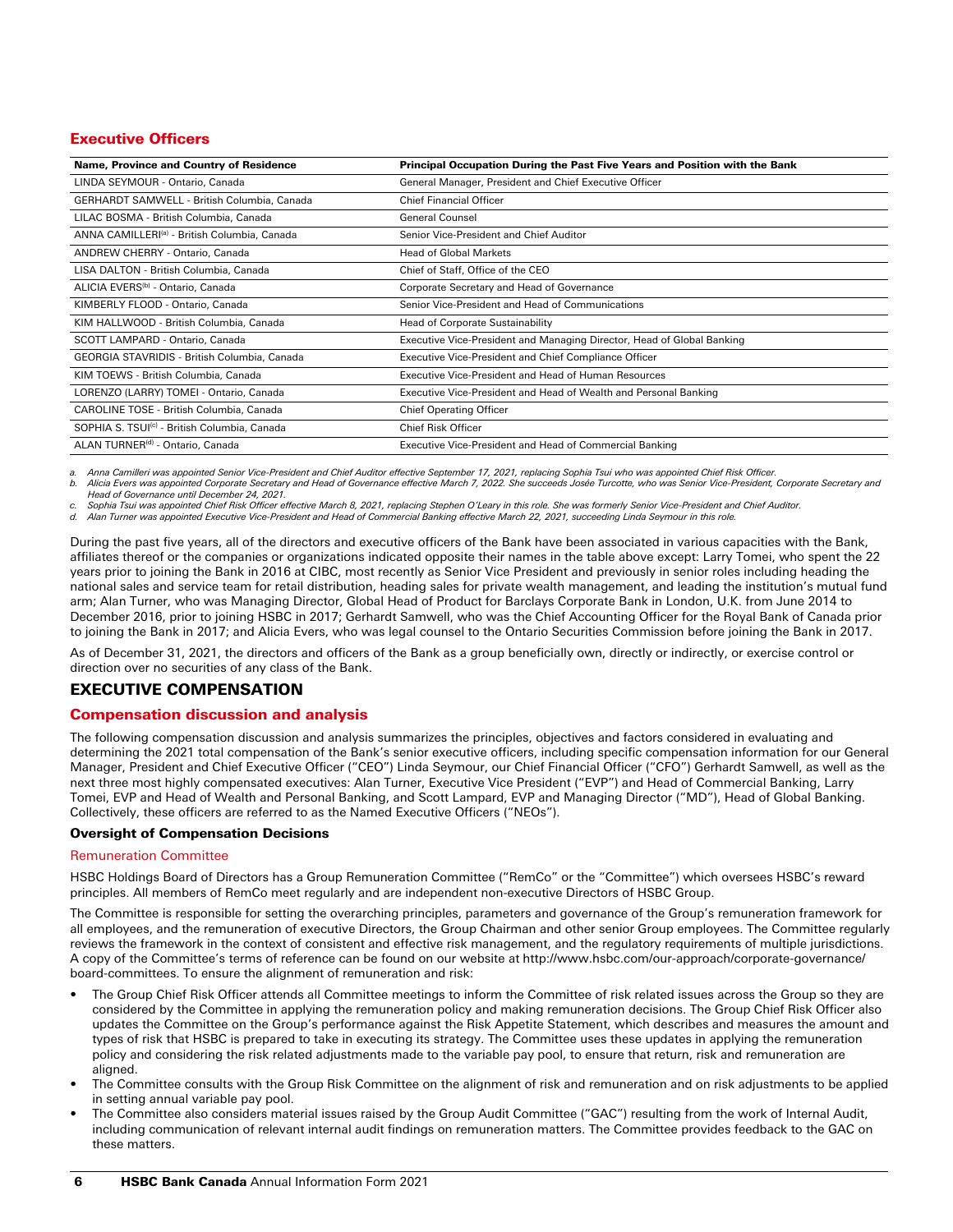The Committee reviews its terms of reference annually and its own effectiveness as well as the quality of information it receives and recommends any necessary change.

As an indirect wholly owned subsidiary of HSBC Holdings, the Bank adopts the remuneration policy established by HSBC Group as it fits the purpose in Canada, and our General Manager, President and Chief Executive Officer, Ms. Seymour, is one of the General Managers whose total compensation is reviewed and approved by RemCo.

#### Board of Directors

The Bank's Board of Directors (the "Board") plays an important role in the determination of remuneration. The Board meets annually to review and approve the compensation levels for the CEO and senior executive officers in the organization, including an assessment of their performance and compensation relative to the marketplace. Recommendations to the Committee are made with the concurrence of the Board.

The following section provides some additional information on the compensation approval framework, the compensation elements and the compensation levels for the NEOs, and senior executive officers more broadly.

#### Compensation Approval Framework

HSBC Group has a standard approval framework for total compensation decisions across all business lines and functions to ensure approvals of compensation decisions are handled efficiently and in adherence with established governance and control protocols. Decisions follow the framework which outlines the delegation of authority to approve pay packages down the organization. All compensation approvals are governed by the nature of the proposal (i.e. what compensation package is being proposed), whether the individual has been identified as a Material Risk Taker ("MRT"), as well as Global Career Band ("GCB"). Through the framework, the approval of pay is generally required from the functional manager of the proposing manager and in some instances, the functional manager two levels up of the proposing manager. Compensation proposals for the NEOs may require further approvals subject to the type and cost of the proposal and their GCB level, including approval from their functional managers, the Group Head of Performance & Reward, Group Chief Human Resources Officer, Group Chief Executive Officer, and/or the Committee, as appropriate. Compensation proposals which exceed USD 3 million require all of the aforementioned approvals including Committee approval.

## Material Risk Takers and the UK's Prudential Regulation Authority's ("PRA") Remuneration Rules (the "PRA Rules")

As a UK- headquartered firm under the provisions of the PRA Rules, HSBC Group is required to identify individuals who are considered to be "Identified Staff and Material Risk Takers" (collectively referred to as "MRTs") based on qualitative and quantitative criteria specified in the European Union Regulatory Technical Standard ("RTS") 604/2014 and other criteria applied by HSBC.

HSBC Group has developed a methodology for identifying individuals who fall under the quantitative or qualitative criteria specified in the RTS. Additional MRTs are also identified using HSBC Group's own internal criteria that is based on roles and professional activities performed by individuals, and/or their total compensation level for the performance year. In addition to identifying MRTs under the PRA Rules, HSBC Group also identifies individuals to whom remuneration rules under any applicable local or sectorial rules are to be applied.

The Bank, as a subsidiary of HSBC Group, is expected to comply with the requirements set out in the PRA Rules and any other local or sectorial rules that apply to HSBC Group, including the requirements on how variable pay awards should be structured and what proportion of variable pay awards should be deferred.

For 2021, all NEOs are considered MRTs.

#### HSBC Bank Canada's Remuneration Principles

Our performance and pay strategy aims to competitively reward long-term sustainable performance. Our goal is to attract, motivate and retain the very best people, regardless of gender, ethnicity, age, disability or any other factor unrelated to performance or experience. This supports the long-term interests of our stakeholders, including our customers and communities we serve, our shareholders and our regulators.

The strategy is underpinned by:

- decisions that are fair, appropriate and free from bias;
- a culture supportive of continuous feedback through manager and employee empowerment;
- reward and recognition of sustainable performance and values-aligned behaviour; and
- a balanced, simple and transparent total reward package that supports employee well-being.

Our approach to performance and pay in 2021 for the broader workforce was underpinned by our remuneration principles.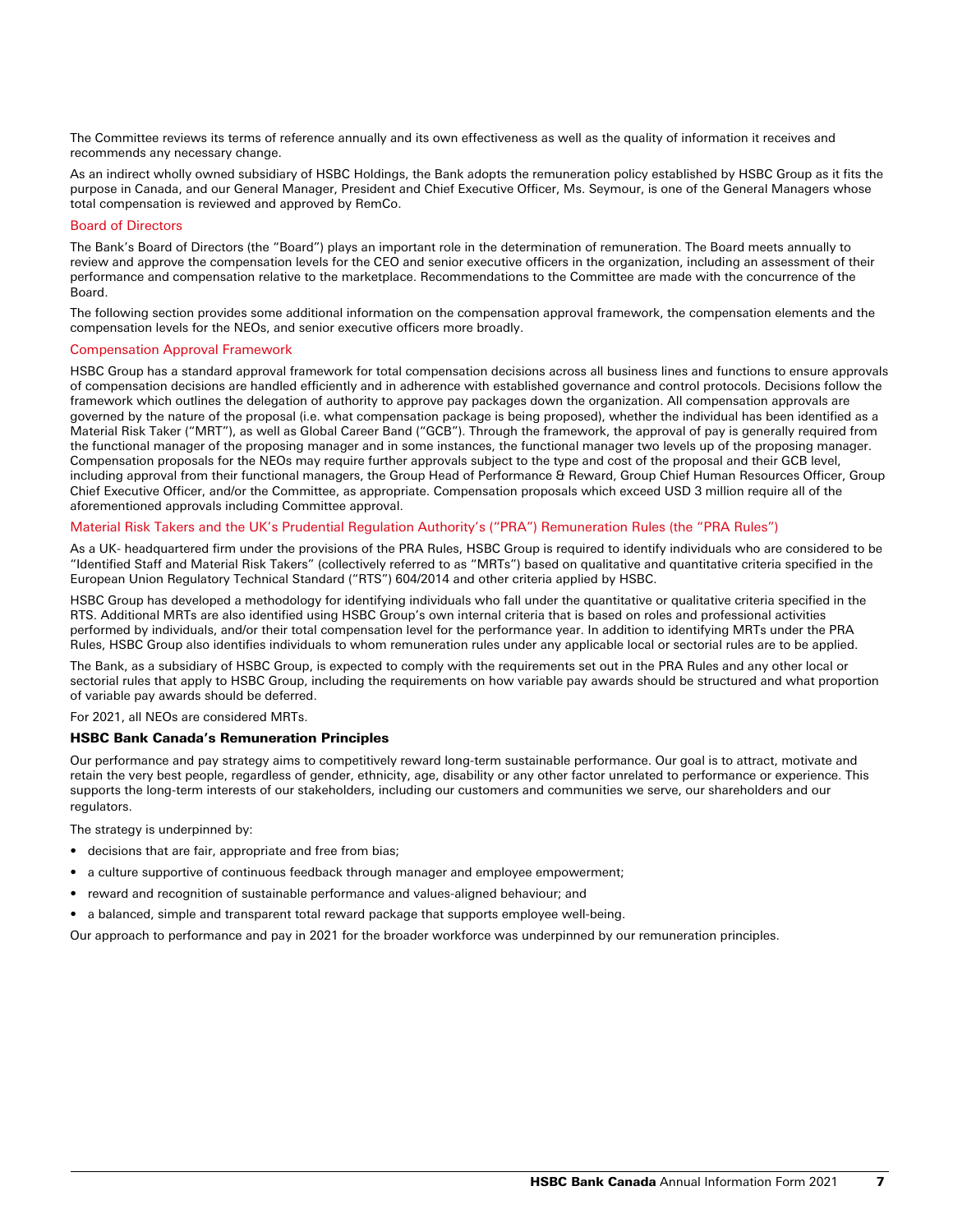| <b>Principle</b>                                                                                   | <b>Our approach in 2021</b>                                                                                                                                                                                                                                                                                                                                                                                                                                                                                                                                                                                                                                                                                                                                                                                                                                                                                                                                                                                                                                                                                                                                                                                                                                                                                                                                                                                                                                          |
|----------------------------------------------------------------------------------------------------|----------------------------------------------------------------------------------------------------------------------------------------------------------------------------------------------------------------------------------------------------------------------------------------------------------------------------------------------------------------------------------------------------------------------------------------------------------------------------------------------------------------------------------------------------------------------------------------------------------------------------------------------------------------------------------------------------------------------------------------------------------------------------------------------------------------------------------------------------------------------------------------------------------------------------------------------------------------------------------------------------------------------------------------------------------------------------------------------------------------------------------------------------------------------------------------------------------------------------------------------------------------------------------------------------------------------------------------------------------------------------------------------------------------------------------------------------------------------|
| Fair, appropriate and free from<br>bias                                                            | We help managers to make informed, consistent and fair pay decisions. Variable pay for our employees is either set centrally or based<br>on a starting point recommendation from HR.<br>Communications and reporting encourage our managers to: challenge their assessments; question whether they were objective; and<br>$\bullet$<br>use facts to make decisions.<br>Managers in similar roles complete 'fairness reviews' where they discuss the performance and values-aligned behaviour ratings of their<br>$\bullet$<br>teams. They help each other to make objective decisions by providing a diverse range of examples, facts and viewpoints, and challenge<br>each other to mitigate the risk of unconscious bias.<br>During the annual review process, HR and management perform checks to ensure outcomes are in line with our principles and are<br>$\bullet$<br>equitable. We use data to identify employees whose pay is lower than their comparable peer group. If there is no objective reason for<br>these variances, such as performance or skills and experience, we seek to make adjustments.                                                                                                                                                                                                                                                                                                                                                    |
| A culture of continuous<br>feedback through manager<br>and employee<br>empowerment                 | We seek to create a culture where our people can fulfil their potential, gain new skills and develop their careers for the future.<br>$\bullet$<br>In 2021, we further improved our culture of continuous feedback, with our colleagues saying that conversations with their managers<br>$\bullet$<br>across the year had a positive impact on their performance and reported positive effects on their well-being.<br>Our continuous feedback tool, including a mobile app, makes it easier for our colleagues to share feedback with each other in the<br>$\bullet$<br>moment, providing a structure so that they can share what went well and what they could do better in specific situations.<br>We encourage colleagues to use our online career planning tools to help them with their thinking about future roles and the capabilities<br>$\bullet$<br>they require and to drive conversations.                                                                                                                                                                                                                                                                                                                                                                                                                                                                                                                                                              |
| Reward and recognition of<br>sustainable performance and<br>values aligned behaviour               | Individual performance is assessed against clear and relevant financial and non-financial objectives. These set out expectations for each<br>$\bullet$<br>colleague in terms of performance and development.<br>We recognize our colleagues not just for results, but also for demonstrating our values. As such, subject to local law, our colleagues<br>$\bullet$<br>receive a behaviour rating as well as a performance rating.<br>Group and business performance is used in determine the Group variable pay pool and that of each business. Where performance in a<br>$\bullet$<br>year is weak, as measured by both financial and non-financial metrics, this will impact the relevant pool. The final pool also considers<br>the external operating environment and expectation of our stakeholders.<br>We undertake analytical reviews to ensure there is clear pay differentiation across both performance and behaviour ratings. This is<br>provided to senior management and the Committee as part of their oversight of the remuneration outcomes for the Group.<br>We recognize examples of exceptional positive conduct through an increase in variable pay, and apply a reduction in variable pay for<br>misconduct or inappropriate behaviour that exposes us to financial, regulatory or reputational risk.<br>We promote employee share ownership through variable pay deferral or voluntary enrolment in an all-employee share plan.<br>$\bullet$ |
| Balanced, simple and<br>transparent total reward<br>packages, which support<br>employee well-being | Paying our colleagues fairly and appropriately is critical to delivering on our strategic commitments. We work extensively with our<br>$\bullet$<br>external market benchmarking consultants to get the latest insights on market pay levels and areas of potential risk. That guides us as<br>we make pay decisions, allowing us to focus on managing people risks and areas critical to our strategy.<br>We maintain an appropriate balance between fixed pay, variable pay and employee benefits, taking into consideration an employee's<br>$\bullet$<br>seniority, role, individual performance and the market. Decisions are informed, but not driven, by market position and practice.<br>We are committed to employee well-being and offer employee benefits that support the mental, physical and financial health of a<br>$\bullet$<br>diverse workforce.<br>We review pay based on gender to uphold our commitment to inclusion and pay equity.                                                                                                                                                                                                                                                                                                                                                                                                                                                                                                           |

# Elements of Compensation

Total compensation, which comprises of fixed and variable pay, is the key focus of our compensation framework, with variable pay differentiated by performance and with adherence to HSBC values. We set out below the key features and design characteristics of our compensation framework which apply on a Group-wide basis, subject to compliance with local laws: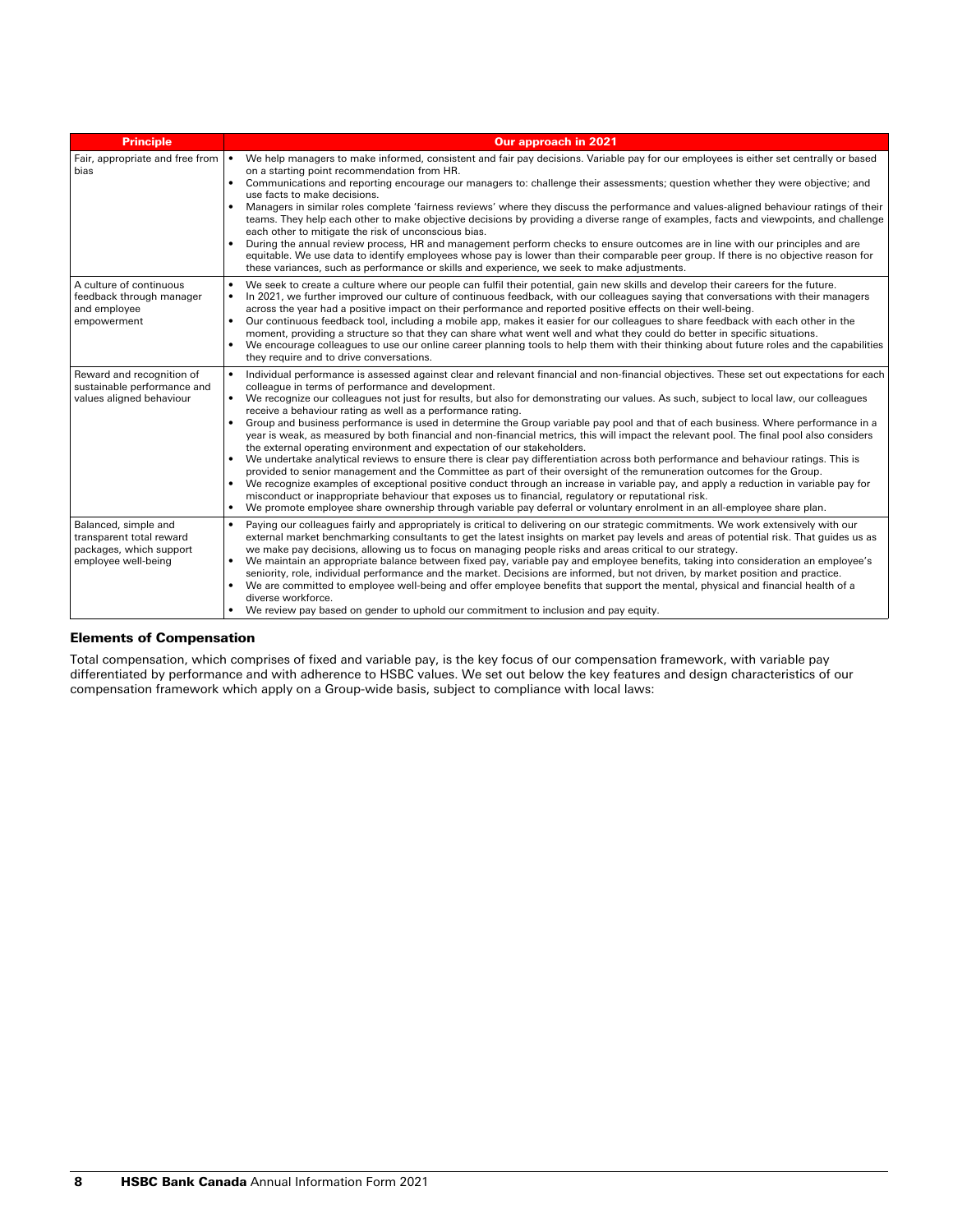#### Overview of compensation structure for employees

| <b>Compensation element</b>                                                                                                                                                                                                               | <b>Objective and Application</b>                                                                                                                                                                                                                                                                                                                                                                                                                                                                                                                                                                                                                                                                                                                                                                                                                                                                                                                                                                                                                                                                                                                                                                                                                                                                                                                                                                                                                                                                                                                                                                                                                                                                                                                                                                                                                                                                                                                                                                                                                                                                                                                                                                  |
|-------------------------------------------------------------------------------------------------------------------------------------------------------------------------------------------------------------------------------------------|---------------------------------------------------------------------------------------------------------------------------------------------------------------------------------------------------------------------------------------------------------------------------------------------------------------------------------------------------------------------------------------------------------------------------------------------------------------------------------------------------------------------------------------------------------------------------------------------------------------------------------------------------------------------------------------------------------------------------------------------------------------------------------------------------------------------------------------------------------------------------------------------------------------------------------------------------------------------------------------------------------------------------------------------------------------------------------------------------------------------------------------------------------------------------------------------------------------------------------------------------------------------------------------------------------------------------------------------------------------------------------------------------------------------------------------------------------------------------------------------------------------------------------------------------------------------------------------------------------------------------------------------------------------------------------------------------------------------------------------------------------------------------------------------------------------------------------------------------------------------------------------------------------------------------------------------------------------------------------------------------------------------------------------------------------------------------------------------------------------------------------------------------------------------------------------------------|
| <b>Fixed pay</b><br>Attract and retain employees<br>with market competitive pay<br>for the role, skills and<br>experience required                                                                                                        | Fixed pay may include salary, fixed pay allowance, and other cash allowances in accordance with local market practice. These pay<br>elements are based on predetermined criteria, are non-discretionary, are transparent and not reduced based on performance.<br>$\bullet$<br>Fixed pay represents a higher proportion of total compensation for junior employees.<br>$\bullet$<br>May change to reflect an individual's position, role or grade, local market pay competitiveness, individual skills, competencies,<br>capabilities and experience.                                                                                                                                                                                                                                                                                                                                                                                                                                                                                                                                                                                                                                                                                                                                                                                                                                                                                                                                                                                                                                                                                                                                                                                                                                                                                                                                                                                                                                                                                                                                                                                                                                             |
| <b>Benefits</b><br>Support the physical, mental<br>and financial health in a<br>diverse workforce in<br>accordance<br>with local market practice                                                                                          | $\bullet$<br>Benefits may include, but are not limited to, the provision of a pension, medical insurance, life insurance, health assessment and<br>relocation support.                                                                                                                                                                                                                                                                                                                                                                                                                                                                                                                                                                                                                                                                                                                                                                                                                                                                                                                                                                                                                                                                                                                                                                                                                                                                                                                                                                                                                                                                                                                                                                                                                                                                                                                                                                                                                                                                                                                                                                                                                            |
| <b>Annual incentive</b><br>Incentivize and reward<br>performance based on annual<br>financial and non-financial<br>measures consistent with the<br>medium to long-term strategy,<br>stakeholder interests and<br>value-aligned behaviours | All employees are eligible to be considered for a discretionary variable pay award. Individual awards are determined against objectives<br>for performance set at the start of the year.<br>$\bullet$<br>Represents a higher proportion of total compensation for more senior employees and will be more closely aligned to Group and<br>business performance as seniority increases.<br>$\bullet$<br>Variable pay awards for Group employees identified as Material Risk Takers ('MRTs') under European Union Regulatory Technical<br>Standard ('RTS') 2021/923 is limited to 200% of fixed pay, as approved by shareholders at the 2014 AGM held on May 23, 2014 (98% in<br>favour).<br>$\bullet$<br>Awards are generally paid in cash and shares. For MRTs, at least 50% of the awards are in shares.                                                                                                                                                                                                                                                                                                                                                                                                                                                                                                                                                                                                                                                                                                                                                                                                                                                                                                                                                                                                                                                                                                                                                                                                                                                                                                                                                                                          |
| <b>Deferral</b><br>Align employee interests with<br>the medium to long-term<br>strategy, stakeholder interests<br>and value aligned behaviours                                                                                            | $\bullet$<br>A Group-wide deferral approach is applicable to all employees. A portion of annual incentive awards above a specified threshold is<br>deferred in shares vesting annually over a three-year period with 33% vesting on the first and second anniversaries of grant and 34%<br>on the third anniversary.<br>$\bullet$<br>For MRTs, awards are generally subject to a minimum 40% deferral (60% for awards of £500,000 or more) over a minimum period of<br>four years.<br>$\bullet$<br>A deferral period of five years is applied for senior management and individuals identified in specified roles with managerial<br>responsibilities as prescribed under the PRA and FCA remuneration rules.<br>$\bullet$<br>In accordance with the terms of the PRA and FCA remuneration rules, and subject to compliance with local regulations, the deferral<br>requirement for MRTs is not applied to individuals where their total variable pay is £44,000 or less and variable pay is not more than<br>one-third of total compensation. For these individuals, the Group standard deferral applies.<br>All deferred awards are subject to malus provisions, subject to compliance with local laws. Awards granted to MRTs on or after 1<br>$\bullet$<br>January 2015 are also subject to clawback.<br>$\bullet$<br>HSBC operates an anti-hedging policy for all employees, which prohibits employees from entering into any personal hedging strategies<br>in respect of HSBC securities.<br>For Group MRTs, a minimum of 50% of the deferred awards is in HSBC shares and the balance is deferred into cash.<br>$\bullet$<br>$\bullet$<br>Variable pay awards made in HSBC shares granted to MRTs are generally subject to a one-year retention period post-vesting.<br>$\bullet$<br>MRTs who are subject to a five-year deferral period, except senior management or individuals in PRA- and FCA-designated senior<br>management functions, have a six-month retention period applied to their awards.<br>$\bullet$<br>Where an employee is subject to more than one regulation, the requirement specific to the sector and/or country in which the<br>individual is working is applied. |
| <b>Buy-out awards</b><br>Support recruitment of key<br>individuals.                                                                                                                                                                       | $\bullet$<br>Buy-out awards may be offered if an individual holds any outstanding unvested awards that are forfeited on resignation from the<br>previous employer.<br>$\bullet$<br>The terms of the buy-out awards will not be more generous than the terms attached to the awards forfeited on cessation of<br>employment with the previous employer                                                                                                                                                                                                                                                                                                                                                                                                                                                                                                                                                                                                                                                                                                                                                                                                                                                                                                                                                                                                                                                                                                                                                                                                                                                                                                                                                                                                                                                                                                                                                                                                                                                                                                                                                                                                                                             |
| <b>Guaranteed variable</b><br>remuneration<br>Support recruitment of key<br>individuals.                                                                                                                                                  | $\bullet$<br>Guaranteed variable remuneration is awarded in exceptional circumstances for new hires, and is limited to the individual's first year of<br>employment only.<br>$\bullet$<br>The exceptional circumstances would typically involve a critical new hire and would also depend on factors such as the seniority of the<br>individual, whether the new hire candidate has any competing offers and the timing of the hire during the performance year.                                                                                                                                                                                                                                                                                                                                                                                                                                                                                                                                                                                                                                                                                                                                                                                                                                                                                                                                                                                                                                                                                                                                                                                                                                                                                                                                                                                                                                                                                                                                                                                                                                                                                                                                  |
| <b>Severance payments</b><br>Adhere to contractual<br>agreements with<br>involuntary leavers.                                                                                                                                             | $\bullet$<br>Where an individual's employment is terminated involuntarily for gross misconduct then, subject to compliance with local laws, the<br>Group's policy is not to make any severance payment in such cases and all outstanding unvested awards are forfeited.<br>$\bullet$<br>For other cases of involuntary termination of employment, the determination of any severance will take into consideration the<br>performance of the individual, contractual notice period, applicable local laws and circumstances of the case.<br>$\bullet$<br>Generally, all outstanding unvested awards will normally continue to vest in line with the applicable vesting dates. Where relevant, any<br>performance conditions attached to the awards, and malus and clawback provisions, will remain applicable to those awards.<br>Severance amounts awarded to MRTs are not considered as variable pay for the purpose of application of the deferral and variable pay<br>cap rules under the PRA and FCA remuneration rules where such amounts include: (i) payments of fixed remuneration that would have<br>been payable during the notice and/or consultation period; (ii) statutory severance payments; (iii) payments determined in accordance<br>with any approach applicable in the relevant jurisdictions; and (iv) payments made to settle a potential or actual dispute.                                                                                                                                                                                                                                                                                                                                                                                                                                                                                                                                                                                                                                                                                                                                                                                                                |

## Shareholding requirement

Effective January 1, 2019, the minimum shareholding requirement of 25,000 HSBC Holding shares for General Manager, President and Chief Executive Officer was removed by the Group Remuneration Committee, as it was felt that unvested share awards held by General Managers provide sufficient alignment to shareholders.

Bank Directors and NEOs are not permitted to purchase financial instruments such as prepaid variable forward contracts, equity swaps, collars, or units of exchange funds, that are designed to hedge or offset a decrease in market value of equity securities of the HSBC Holdings granted as compensation or held, directly or indirectly, by the NEO or Director.

#### Compensation governance structure

Certain governance and disclosure requirements for compensation have been mandated by the Basel Committee on Banking Supervision's Pillar III requirements which have been adopted by OSFI as part of recommendations from the Financial Stability Review Board on compensation.

The Bank's approach is to define "Senior Management" as members of the Executive Committee ("ExCo"), consistent with the Bank's approach to identifying Senior Management for other disclosures. ExCo is the highest committee responsible for day-to-day management, comprised of the most senior officers of the Bank including the heads of business lines and functions. In 2021, this included 15 employees. We define MRTs as those identified under the PRA Rules by HSBC Holding plc. In 2021, there were 10 MRTs included in ExCo.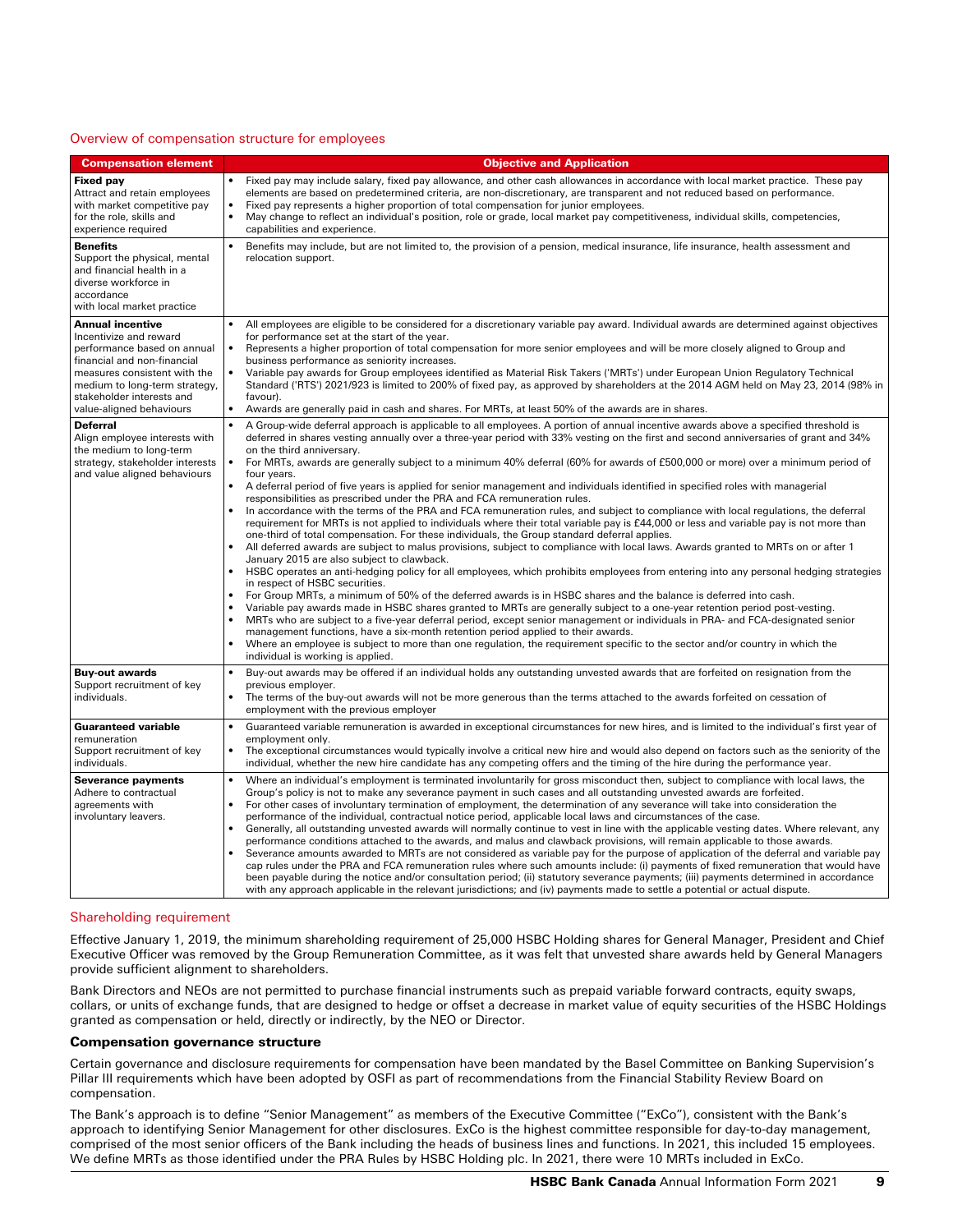## Compensation practices promoting sound and effective risk management and supporting our business objectives

Under our compensation framework, compensation decisions are made based on a combination of:

- Business results;
- Performance against strategic objectives set out in performance scorecards;
- Adherence to the HSBC values, business principles, Group risk-related policies and procedures and Global Standards;
- Individual performance; and
- Local market position and practice.

Risk, performance and reward, are subject to compliance with local laws and regulations:

# Alignment between risk and reward

| <b>Framework elements</b>                           | <b>Application</b>                                                                                                                                                                                                                                                                                                                                                                                                                                                                                                                                                                                                                                                                                                                                                                                                                                                                                                                                                                                                                                                                                                                                                                                                                                                                                                                                                                                                                                                                                                                                                                                                                |
|-----------------------------------------------------|-----------------------------------------------------------------------------------------------------------------------------------------------------------------------------------------------------------------------------------------------------------------------------------------------------------------------------------------------------------------------------------------------------------------------------------------------------------------------------------------------------------------------------------------------------------------------------------------------------------------------------------------------------------------------------------------------------------------------------------------------------------------------------------------------------------------------------------------------------------------------------------------------------------------------------------------------------------------------------------------------------------------------------------------------------------------------------------------------------------------------------------------------------------------------------------------------------------------------------------------------------------------------------------------------------------------------------------------------------------------------------------------------------------------------------------------------------------------------------------------------------------------------------------------------------------------------------------------------------------------------------------|
| Variable pay pool                                   | The Group variable pay pool is expected to move in line with Group performance, based on a range of financial and contextual factors. We<br>also use a countercyclical funding methodology, with both a floor and a ceiling, with the payout ratio generally reducing as<br>performance increases to avoid pro-cyclicality. The floor recognizes that even in challenging times, remaining competitive is important.<br>The ceiling recognizes that at higher levels of performance it is not always necessary to continue to increase the variable pay pool,<br>thereby limiting the risk of inappropriate behaviour to drive financial performance.<br>The main quantitative and qualitative performance and risk metrics used for assessment of performance include:<br>Group and business unit financial performance, including capital requirements;<br>$\bullet$<br>$\bullet$<br>current and future risks, taking into consideration performance against the risk appetite statement, financial and resourcing plan and<br>global conduct outcomes; and<br>$\bullet$<br>fines, penalties and provisions for customer redress, which are automatically included in the Committee's definition of profit for<br>determining the pool; and<br>In the event that the Group was unable to distribute dividends to shareholders for reasons such as capital adequacy, then the Group<br>may determine that as a year of weak performance. In such a year, the Group may withhold some, or all, variable pay for employees<br>including unvested share awards, using the metrics outlined above as a basis for that determination. |
| <b>Individual performance</b><br>scorecard          | Assessment of individual performance is made with reference to clear and relevant financial and non-financial objectives. Objectives for<br>$\bullet$<br>senior management take into account appropriate measures linked to sustainability risks, such as: reduction in carbon footprint;<br>facilitating financing to help clients with their transition to net zero; employee diversity targets; and risk and compliance measures. A<br>mandatory global risk objective is included in the scorecard of all other employees. All employees receive a behaviour rating as well as<br>a performance rating, which ensures performance is assessed not only on what is achieved but also on how it is achieved.                                                                                                                                                                                                                                                                                                                                                                                                                                                                                                                                                                                                                                                                                                                                                                                                                                                                                                                    |
| <b>Control function staff</b>                       | The performance and reward of individuals in control functions, including risk and compliance employees, are assessed according to a<br>$\bullet$<br>balanced scorecard of objectives specific to the functional role they undertake.<br>Their remuneration is determined independent of the performance of the business areas they oversee.<br>$\bullet$<br>$\bullet$<br>The Committee is responsible for approving the remuneration recommendations for the Group Chief Risk Officer and senior<br>management in control functions.<br>Group policy is for control functions staff to report into their respective function. Remuneration decisions for senior functional roles are<br>$\bullet$<br>made by the global function head.<br>Remuneration is carefully benchmarked with the market and internally to ensure it is set at an appropriate level.                                                                                                                                                                                                                                                                                                                                                                                                                                                                                                                                                                                                                                                                                                                                                                      |
| Variable pay adjustments<br>and conduct recognition | Variable pay awards may be adjusted downwards in circumstances including:<br>detrimental conduct, including conduct that brings HSBC into disrepute;<br>involvement in events resulting in significant operational losses, or events that have caused or have the potential to cause<br>$\overline{\phantom{0}}$<br>significant harm to HSBC; and<br>non-compliance with the values-aligned behaviours and other mandatory requirements or policies.<br>Rewarding positive conduct may take the form of use of our global recognition program At Our Best, or positive adjustments to<br>variable pay awards.                                                                                                                                                                                                                                                                                                                                                                                                                                                                                                                                                                                                                                                                                                                                                                                                                                                                                                                                                                                                                     |
| <b>Malus</b>                                        | Malus can be applied to unvested deferred awards granted in prior years in circumstances including:<br>$\bullet$<br>detrimental conduct, including conduct that brings the business into disrepute;<br>$\bullet$<br>past performance being materially worse than originally reported;<br>$\bullet$<br>restatement, correction or amendment of any financial statements; and<br>$\bullet$<br>improper or inadequate risk management.                                                                                                                                                                                                                                                                                                                                                                                                                                                                                                                                                                                                                                                                                                                                                                                                                                                                                                                                                                                                                                                                                                                                                                                               |
| <b>Clawback</b>                                     | Clawback can be applied to vested or paid awards granted to MRTs on or after 1 January 2015 for a period of five years in Canada.<br>Clawback may be applied in circumstances including:<br>participation in, or responsibility for, conduct that results in significant losses;<br>٠<br>failing to meet appropriate standards and propriety;<br>$\bullet$<br>reasonable evidence of misconduct or material error that would justify, or would have justified, summary termination of a contract of<br>employment; and<br>a material failure of risk management suffered by HSBC or a business unit in the context of Group risk-management standards, policies<br>and procedures.                                                                                                                                                                                                                                                                                                                                                                                                                                                                                                                                                                                                                                                                                                                                                                                                                                                                                                                                                |
| <b>Sales incentives</b>                             | We do not operate commission-based sales plans in Canada.                                                                                                                                                                                                                                                                                                                                                                                                                                                                                                                                                                                                                                                                                                                                                                                                                                                                                                                                                                                                                                                                                                                                                                                                                                                                                                                                                                                                                                                                                                                                                                         |
| <b>Identification of MRTs</b>                       | We identify individuals as MRTs based on the qualitative and quantitative criteria set out in the RTS and using the following key<br>principles that underpin HSBC's identification process:<br>MRTs are identified at Group, HSBC Bank (consolidated) and HSBC UK Bank level.<br>MRTs are also identified at other solo regulated entity level as required by the regulations.<br>$\overline{\phantom{0}}$<br>When identifying an MRT, HSBC considers an employee's role within its matrix management structure. The global business and<br>function that an individual works within takes precedence, followed by the geographical location in which they work.<br>We also identify additional MRTs based on our own internal criteria, which include compensation thresholds and individuals in certain<br>roles and grades who otherwise would not be identified as MRTs under the criteria prescribed in the RTS.                                                                                                                                                                                                                                                                                                                                                                                                                                                                                                                                                                                                                                                                                                            |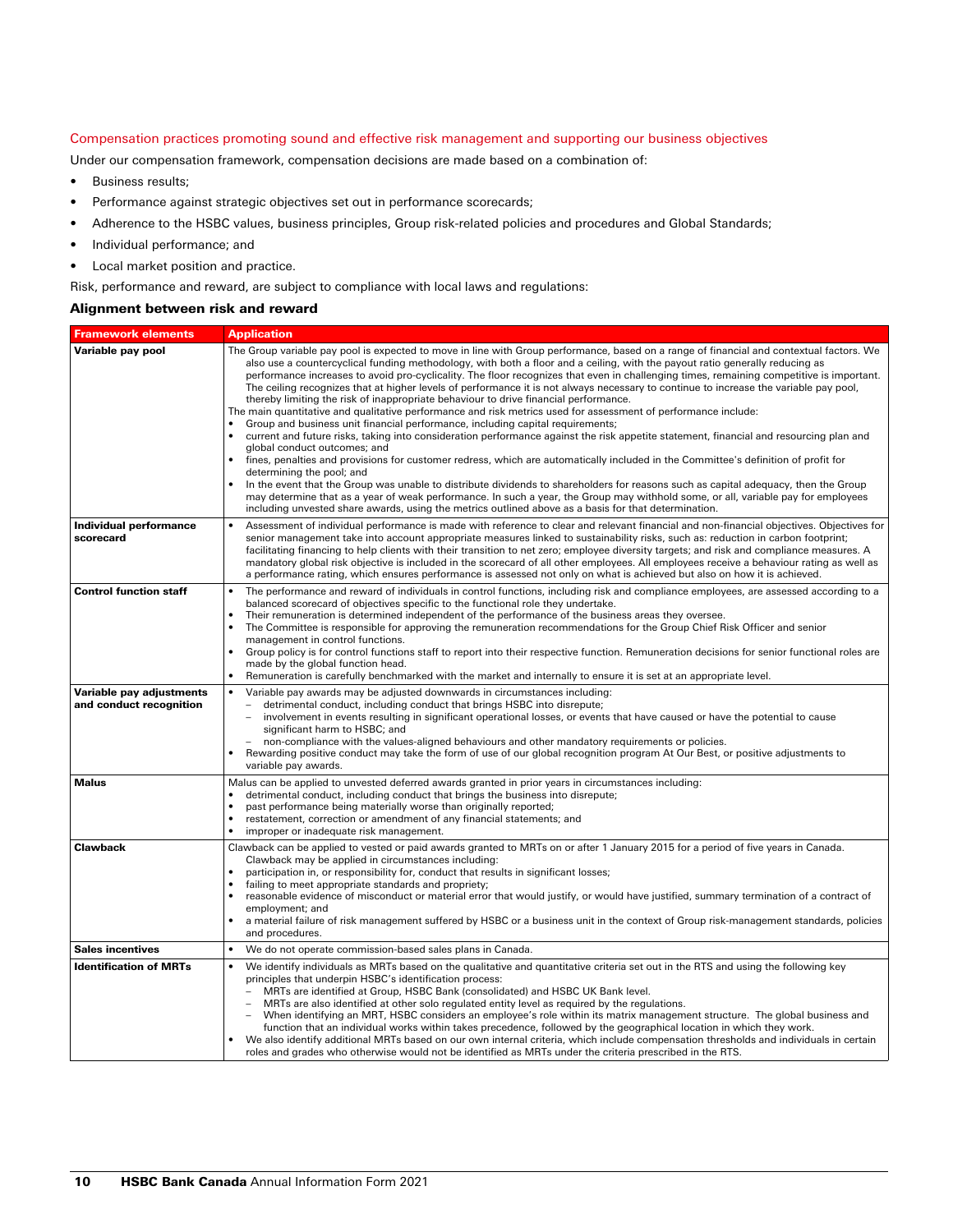## Competitive Compensation Levels and Benchmarking

## External Benchmarking

Benchmarking provides an external reference to similarly situated executives in our comparator group but does not replace the analyses of internal pay equity and individual performance of the senior executive officers that HSBC also considers when making total compensation decisions. HSBC strives to maintain a total compensation program that attracts and retains qualified executives, with levels of total compensation that differ based on performance.

In 2021, HSBC Group approached Willis Towers Watson to provide market information for use during the annual pay review process. Willis Towers Watson was originally retained for this purpose in 2009. The Bank also approached McLagan Partners Inc. and Korn Ferry, for additional market information for the NEOs. McLagan Partners, Inc. was originally retained for this purpose in 2018 and Korn Ferry retained as required in 2021 and other prior years.

#### Peer Group

HSBC Group uses a select peer group when determining competitive market practices for the most senior positions. HSBC Group reviews the members of the peer group annually with input from external executive compensation consultants, adding or subtracting companies as necessary to ensure the companies in the group are representative of our industry, and compare to us in relative size and complexity of business operations.

In 2021, the CEO's peer group comprised of our global peers with comparable business operations in Canada. Most of these organizations are publicly held companies that compete with the Bank for business, customers and executive talent. In 2021, the following peer companies were considered:

| <b>Bank of America</b> | Credit Suisse   | Lloyds Banking Group |
|------------------------|-----------------|----------------------|
| Barclays               | DBS             | Morgan Stanley       |
| <b>BNP Paribas</b>     | Deutsche Bank   | Standard Chartered   |
| Citigroup              | JP Morgan Chase | UBS                  |

Each NEO role was matched to the most appropriate benchmark role in the Canadian financial services sector with companies of a relative size of operations, etc. to ensure the relevance of the market data.

#### Executive Compensation-Related Fees and Other Fees

The aggregate fees paid to Willis Towers Watson for services provided apportioned to the Bank was approximately \$7,505 for 2021 and \$8,078 for 2020. In 2021, the Bank paid approximately \$2,025 for similar services provided by Korn Ferry. No other services were provided to assist in the determination of the senior executive officers' compensation.

## Internal Benchmarking

The Bank's senior executive officers' total compensation is reviewed internally at both local and global levels to ensure alignment across countries, business lines and functions, and also takes into consideration individual responsibilities, size and scale of the businesses the executives lead, and the contributions of each executive, along with geography and local labour markets. These factors are then calibrated for business and individual performance within their business environment and against the respective peer group. Further, the Board reviews and approves senior executive officers pay for the Canadian entity.

# Evaluating 2021 Performance

#### Achievement of Objectives

Our most senior executive officers set objectives using a performance scorecard framework in which objectives are separated into two categories: financial and non-financial. Objectives are also aligned to strategic priorities including 1) continue to grow our position as the Leading International Bank in Canada, 2) promote HSBC as One Bank, driving collaboration revenue across all lines of business; 3) expand our Wealth proposition; 4) leverage our global sustainable finance products, solutions and expertise to drive growth and client engagement; 5) execution of our transformation program to create capacity for investments and drive efficiency; and 6) define a new work experience focused on flexibility, engagement and wellbeing. In performance scorecards, certain objectives have quantitative standards that may include meeting designated financial performance targets for the company or the executive's function. Qualitative objectives may include key strategic business initiatives, including remediation goals, risk management, or projects for the company or executive's function. Quantitative and qualitative objectives helped inform 2021 total compensation decisions. Financial objectives, as well as other objectives relating to efficiency and risk mitigation, customer development and the productivity of human capital are all measures of performance that may influence reward levels. Employees are assessed on performance ratings (Top Performer, Strong Performer, Good Performer and Inconsistent Performer), and values-aligned behaviour ratings (Role Model, Strong, Good and Unacceptable).

In addition, there is a process to identify behavioural transgressions for all employees during the year. These reviews determine whether there are any instances of non-compliance with Group policies and procedures (including risk), non-adherence to HSBC values and other behaviours. Non-compliance is escalated to Senior Management, the Board and/or RemCo, where appropriate, for consideration in variable pay decisions. Consideration is given to whether adjustments, malus and/or clawback should apply, and in certain circumstances whether employment should continue.

Determination of pay awards for 2021 performance considered the overall achievement of objectives. To make that evaluation, the Committee and the Board received reports from management on the achievement of 2021 corporate, business unit and individual objectives. Following this assessment, the Committee, the Board and/or other Senior Management members approved or revised the original recommendations.

## Assessment of Individual Performance

In addition to the quantitative and qualitative performance measures outlined above, the performance of each NEO was evaluated against an individual performance scorecard which includes financial and non-financial objectives specific for the business or function which they led.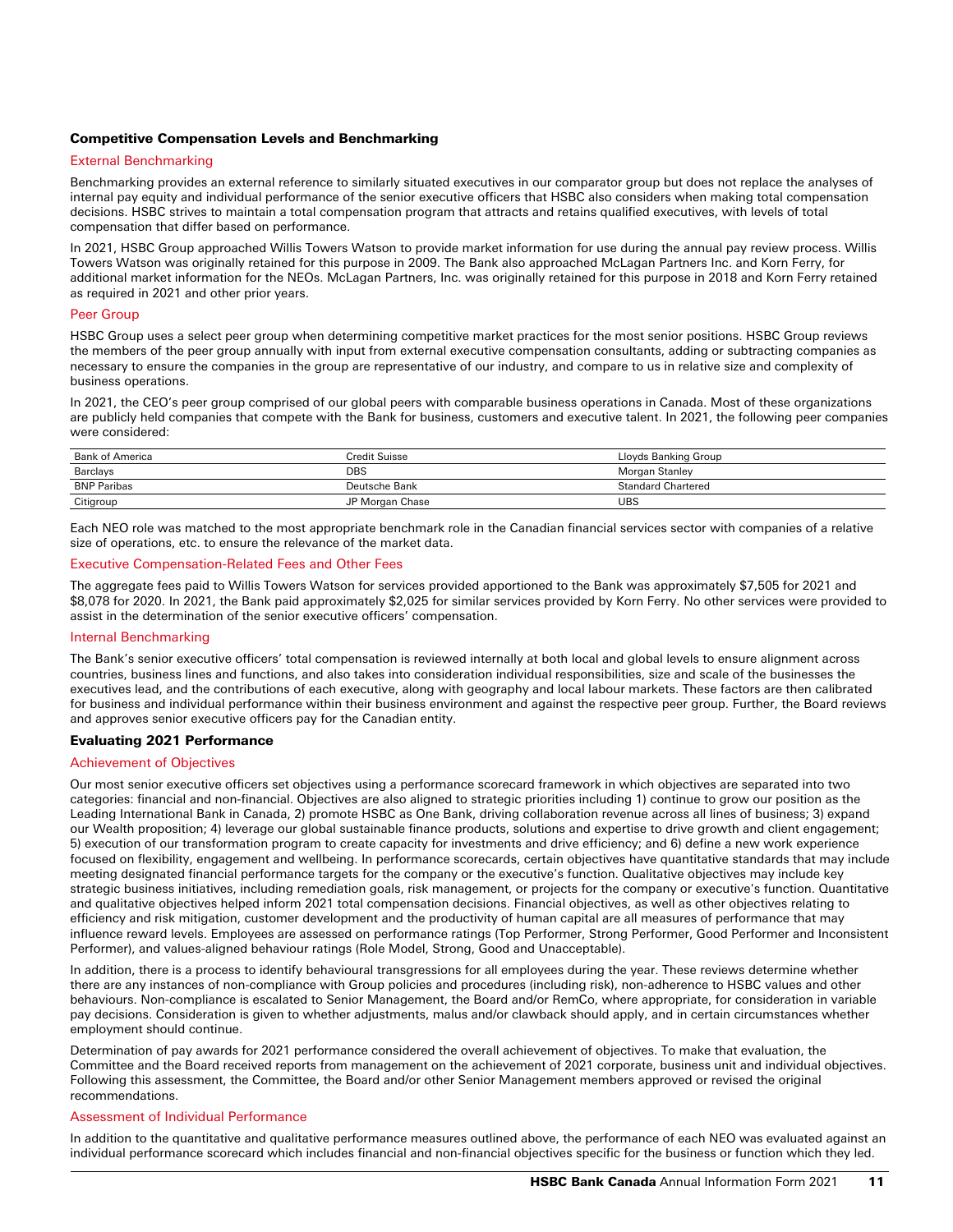Each executive's individual performance and contribution is considered in determining the amount of discretionary variable awards to be paid each year.

## Linda Seymour, General Manager, President and Chief Executive Officer

HSBC Bank Canada achieved very strong financial performance during Ms. Seymour's first full year as President and Chief Executive Officer, despite the ongoing challenges of COVID-19. Collaboration across business segments and borders led to significant increases in both revenue and profit before tax, supported by effective cost control. The Bank's risk management and compliance programs progressed effectively under Ms. Seymour's leadership with a strong tone from the top.

Throughout 2021, Ms. Seymour remained focused on the continued execution of the Bank's strategy. Under Ms. Seymour's leadership, the Bank leveraged HSBC's extensive international network to provide products and solutions that meet the needs of our internationally minded customers across all business segments. Global and Commercial Banking continued to facilitate traditional and complex trade and cash management activities across borders for our clients, and the expansion of our Wealth proposition concentrated on digital experience and the needs of international and high net worth customers.

Throughout the year, the Bank continued to invest in digital to ensure the resilience of our operations and to improve both customer and employee experience.

In addition to executing on international, wealth and digital priorities, HSBC Bank Canada remained committed to supporting our customers with their transition to net zero. HSBC Bank Canada was selected as one of two structuring advisors for the Government of Canada's inaugural issuance of green bonds and delivered record sustainable finance volume of US\$2.325 billion.

In the second half of 2021, Ms. Seymour led a review of the Bank's strategy, aligning key strategic priorities with HSBC Group's four strategic pillars: Focus on our Strengths, Digitize at Scale, Energize for Growth and Transition to Net Zero. The strategy update received full support from the HSBC Bank Canada Board, and is now in the execution phase.

#### Gerhardt Samwell, Chief Financial Officer

All areas under the responsibility of Mr. Samwell, Chief Financial Officer, were well managed. Notable contributions included supporting strategy formulation and planning, providing insights to help drive financial performance, delivering cost and digital transformation initiatives, optimizing the balance sheet, which led to increased net interest margins and a strong return on capital, and expansion of the Bank's funding programs.

Mr. Samwell also continued to support automation in Finance, including increased use of cloud technologies, which drove efficiencies and enhanced control outcomes. He ensured the accuracy and timely delivery of all regulatory, financial, and tax reporting, oversaw stress testing exercises undertaken – including the Bank's participation in a broader climate stress test, as well compliance with policies and procedures to maintain and strengthen the internal control framework over financial reporting during this period where the Bank has been operating under its business continuity plan. The Bank ended the year in a strong capital position, with a Common Equity Tier 1 ratio of 14% and leverage ratio of 5.8%, and a strong average liquidity coverage ratio of 147% for the quarter ended December 31, 2021.

## Alan Turner, EVP and Head of Commercial Banking

The continuation of the COVID-19 pandemic, with the attendant lockdowns and disruption to global supply chains caused challenges for Canadian businesses during the year. Commercial Banking, under Mr. Turner's leadership, continued to operate effectively, providing broad support for customers through the provision of term and working capital, FX, trade finance and cash management.

Strong, balanced growth of both assets and liabilities was achieved over the year as well as an improving credit risk profile. Year-over-year growth was delivered across all regions and all products exceeded plan to deliver record revenues for Commercial Banking in Canada. The revenue growth, effective cost discipline and the write-back of certain loan loss provisions resulted in a strong profit performance.

Risk management practices were applied effectively throughout the year to manage credit, operational and financial crime risks and to ensure compliance with regulations.

Ongoing investment in digital capabilities and service enhancements delivered improvements in customer satisfaction scores during the year. HSBC maintained its position as the #1 Trade Finance Bank in Canada and made important progress in helping customers achieve their sustainability goals. Five new sustainability linked products, including Canada's first Green Deposits, were launched during the year and the volume of sustainable finance provided to customers more than doubled year-over-year.

### Larry Tomei, EVP, Head of Wealth and Personal Banking

Under Mr. Tomei's leadership, Wealth and Personal Banking delivered exceptional financial results in 2021. The business delivered record<sup>1</sup> revenues and profit before tax, excluding 2012 which included a one-time gain, and achieved record<sup>1</sup> growth in total relationship balances<sup>2</sup>. Mr. Tomei successfully steered the business through the challenges caused by the COVID-19 pandemic and achieved all the targets on his balanced scorecard. Wealth and Personal Banking continued to grow its client base in targeted segments and delivered market share gains in key product categories. Mr. Tomei executed on strategic priorities to expand the wealth franchise, focus on international clients, deploy balance sheet capabilities, commercialize digital assets, while transforming the business to improve its efficiency and client centricity.

Wealth and Personal Banking's innovative products and services received industry recognitions including Best Robo-Advisor Experience – Wealth Compass™ awarded by The Digital Banker; Outstanding Client Experience – HSBC Jade and HSBC Private Investment Counsel awarded by Global Private Banker; Best Technology Implementation by a Retail Bank and Best Retail Bank for a Frictionless Banking Experience – EasyID at the Global Retail Banking Innovation Awards 2021.

- *1. Record year since inception of WPB (previously RBWM) as a single global business in 2011.*
- *2. Total relationship balances includes lending, deposits and wealth balances.*

#### Scott Lampard, EVP and MD Head of Global Banking

Mr. Lampard delivered strong results in 2021, successfully managing the business through the ongoing COVID-19 pandemic crisis and delivering on his balanced scorecard. Of note was the strong financial performance and management of the risk and control environment.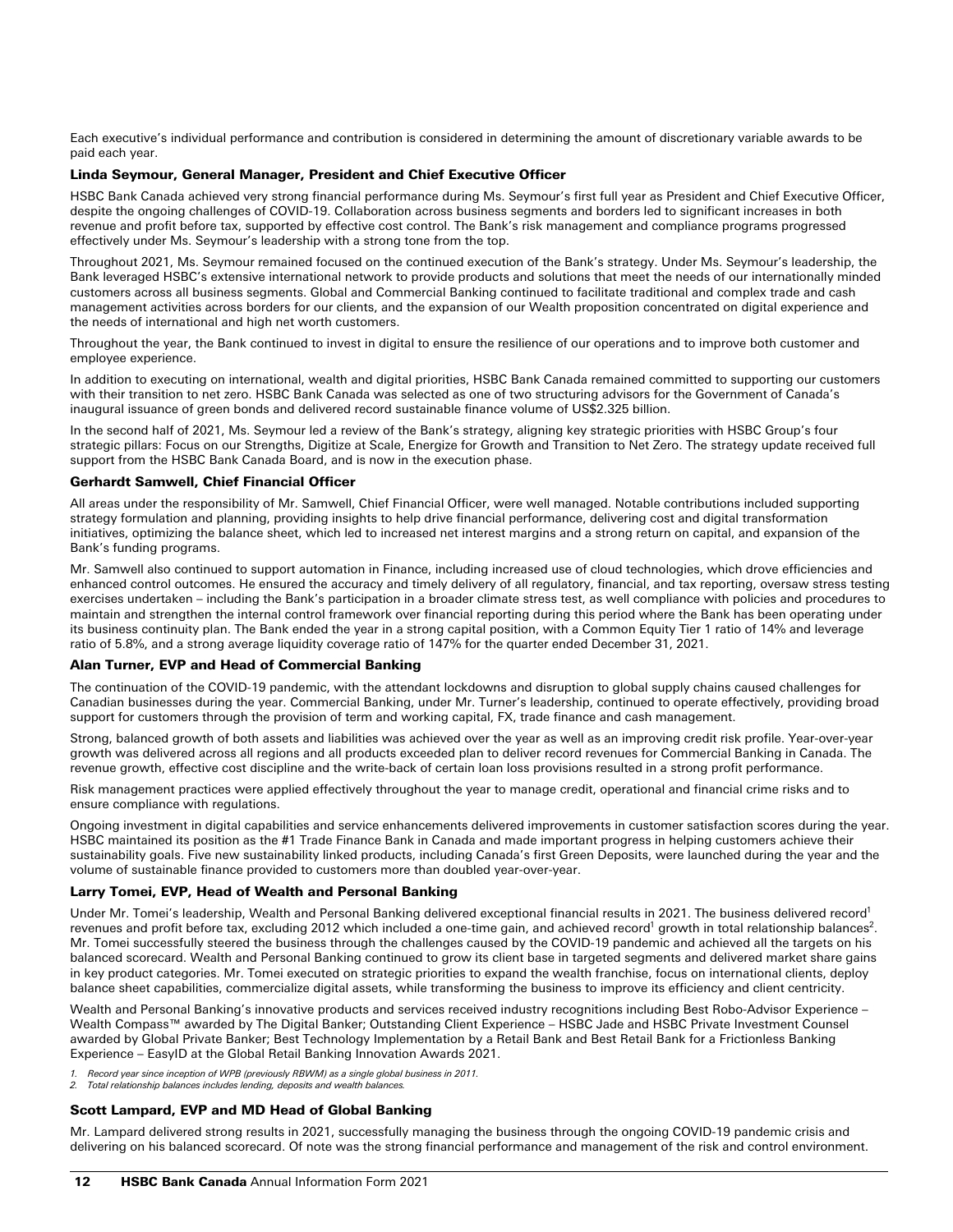Global Banking continued to support its clients through the ongoing COVID-19 pandemic and experienced strong growth in Capital Markets, including ESG, strategic financing, and advisory transactions. Mr. Lampard also led a restructuring of Global Banking Canada in the fourth quarter of 2021 to align strategy and focus with Global priorities and position the business for future growth.

Mr. Lampard is also CEO, Ultimate Designated Person and Board Chair of HSBC Securities (Canada) Inc. and a member of HSBC Global Asset Management (Canada) Limited's Board of Directors. He actively participates in mentoring and sponsorship programs to engage and develop talent across HSBC.

## SUMMARY COMPENSATION TABLE

The following table details the total compensation awarded to, earned by, or paid as of December 31st to each NEO over the past three fiscal years.

| Name and principal position                                          | Year | $S$ alary <sup>(1)</sup><br>$($ \$) | <b>Share Based</b><br>Awards $(2)(3)$<br>$($ \$) | Option-<br><b>Based</b><br><b>Awards</b><br>$($ \$) | Non-equity incentive plan<br>compensation<br>(\$) |                                                       | <b>Pension</b><br>value <sup>(5)</sup><br>$($ \$) | All other<br>Compensation <sup>(6)</sup><br>(\$) | Total<br><b>Compensation</b><br>(\$) |
|----------------------------------------------------------------------|------|-------------------------------------|--------------------------------------------------|-----------------------------------------------------|---------------------------------------------------|-------------------------------------------------------|---------------------------------------------------|--------------------------------------------------|--------------------------------------|
|                                                                      |      |                                     |                                                  |                                                     | Incentive<br>Plan <sup>(3)</sup>                  | Annual Long-Term<br>Incentive<br>Plans <sup>(4)</sup> |                                                   |                                                  |                                      |
| Seymour, Linda <sup>(7)</sup>                                        | 2021 | 1,250,962                           | 781,723                                          | Nil                                                 | 781,723                                           | Nil                                                   | 1,379,104                                         | 55,330                                           | 4,248,842                            |
| General Manager, President and Chief                                 | 2020 | 1,098,139                           | 521,707                                          | Nil                                                 | 521,707                                           | Nil                                                   | 3,463,486                                         | 52,872                                           | 5,657,910                            |
| <b>Executive Officer</b>                                             | 2019 | 784,380                             | 500,000                                          | Nil                                                 | 500,000                                           | Nil                                                   | 737,707                                           | —                                                | 2,522,087                            |
| Samwell, Gerhardt <sup>(8)</sup><br><b>Chief Financial Officer</b>   | 2021 | 346,754                             | 92,760                                           | Nil                                                 | 92,760                                            | Nil                                                   | 51,728                                            |                                                  | 584,002                              |
|                                                                      | 2020 | 342,692                             | 92,760                                           | Nil                                                 | 92,760                                            | Nil                                                   | 49,888                                            | —                                                | 578,100                              |
|                                                                      | 2019 | 330,000                             | 92,760                                           | Nil                                                 | 92,760                                            | Nil                                                   | 49,050                                            | —                                                | 564,570                              |
|                                                                      | 2021 | 765,386                             | 533,940                                          | Nil                                                 | 533,940                                           | Nil                                                   | —                                                 | $\overline{\phantom{0}}$                         | 1,833,267                            |
| Turner, Alan <sup>(9)</sup><br>EVP and Head of Commercial Banking    |      |                                     |                                                  |                                                     |                                                   |                                                       |                                                   |                                                  |                                      |
|                                                                      |      |                                     |                                                  |                                                     |                                                   |                                                       |                                                   | —                                                |                                      |
| Tomei, Larry <sup>(10)</sup>                                         | 2021 | 670,000                             | 434,638                                          | Nil                                                 | 434,638                                           | Nil                                                   | 44,433                                            | —                                                | 1,583,709                            |
| EVP. Head of Wealth & Personal<br>Banking                            | 2020 | 695,769                             | 350,000                                          | Nil                                                 | 350,000                                           | Nil                                                   | 43,142                                            | —                                                | 1,438,911                            |
|                                                                      | 2019 | 670,000                             | 449,437                                          | Nil                                                 | 449,437                                           | Nil                                                   | 42,578                                            | —                                                | 1,611,452                            |
|                                                                      | 2021 | 800,000                             | 331,200                                          | Nil                                                 | 331,200                                           | Nil                                                   | 21,142                                            | $\overline{\phantom{0}}$                         | 1,483,542                            |
| Lampard, Scott <sup>(11)</sup><br>EVP and MD, Head of Global Banking | 2020 | 830,769                             | 269,268                                          | Nil                                                 | 269,268                                           | Nil                                                   | 19,832                                            | —                                                | 1,389,137                            |
|                                                                      | 2019 | 780,769                             | 358,819                                          | Nil                                                 | 358,819                                           | Nil                                                   | 18,914                                            | —                                                | 1,517,323                            |
|                                                                      |      |                                     |                                                  |                                                     |                                                   |                                                       |                                                   |                                                  |                                      |

*1. Salary includes base salary plus a fixed pay allowance paid in cash for all NEOs with the exception of Messrs. Samwell and Turner. 2020 salaries reported reflect 27 pay periods paid in the calendar year in comparison to standard 26 pay periods in other years. Ms. Seymour's 2020 salary increased upon appointment to CEO designate in June 2020 and Messrs. Lampard and Cherry's salaries increased upon appointments in August 2020. Mr. Samwell's salary increased effective February 2021. Mr. Turner 2021 salary as of appointment in March 2021.*

2. Shared based award values are the dollar amounts designated to purchase HSBC Holdings restricted shares at or about the time of release. For deferred share awards, the dollar amounts<br>are equal to the fair value determin *are no longer eligible to accrue dividends during the deferral period under new European Banking Authority (EBA) Guidelines.*

3. In 2020, variable pay pools were reduced to reflect lower profits by HSBC Group and HSBC Canada in 2020 as a result of COVID-19, challenging economic conditions and other factors.<br>4. No NEOs were awarded long-term incen

*5. Pension value represents the employer contributions for each year for the different pension plans. Ms. Seymour is a member of HSBC's defined benefit plans. Ms. Seymour's 2020 compensatory change is composed of the cost of earning an additional year of benefits plus the increase in the defined benefit obligation due to salary growth.*

*6. All other Compensation: dashes in column reflect perquisites that have been paid but are not reportable as, in aggregate, they are worth less than \$50,000 and less than 10% of a NEO's*  total salary as reported in table. Senior executive officers participate in the same benefits choices program as all other employees of the Bank. Senior executive officers also participate in the Executive Choices program which provides an annual Executive Choices Account ("ECA"). The value of the ECA ranges from \$17,000 to \$45,000 depending on role. Senior executive

officers are also eligible to receive employer paid-parking benefit. The cost of parking varies by location and is taxable based on Canada Revenue Agency guidelines.<br>7. In 2020, Ms. Seymour was appointed CEO designate in *for a five-year period based on MRT status.*

8. In 2018, Mr. Samwell was appointed CFO effective July 1st. The 2018 amounts represent compensation earned in the calendar year, including additional re-stated earnings of \$6,923. Mr. *Samwell has 40% of his 2021 variable pay awards deferred for a four-year period, whereas his prior years' awards were deferred for a three--year period based on MRT status. 9. In 2021, Mr. Turner was appointed EVP and Head of Commercial Banking effective March 22nd. 2019 and 2020 total compensation not reported reflects as prior position held outside of* 

*Canada. Mr. Turner has 40% of his variable pay awards deferred for a five-year period based on MRT status. 10. Mr. Tomei has held his current position since October 2016 when he joined the bank. Mr. Tomei has 40% of his 2021 variable pay awards deferred for a four-year period, whereas his prior* 

years' awards were deferred for a three-year period based on MRT status.<br>11. In 2020, Mr. Lampard was appointed EVP and MD, Head of Global Banking effective August 17th. Mr. Lampard has 40% of his 2021 variable pay award d *whereas his prior years' awards were deferred for five or three-year periods based on MRT status..* 

*Note: Ms. Seymour has outstanding deferred cash payouts totaling \$808,948, Mr. Samwell has \$79,988, Mr. Tomei has \$411,445, Mr. Turner has \$484,485, and Mr. Lampard has \$261,499.*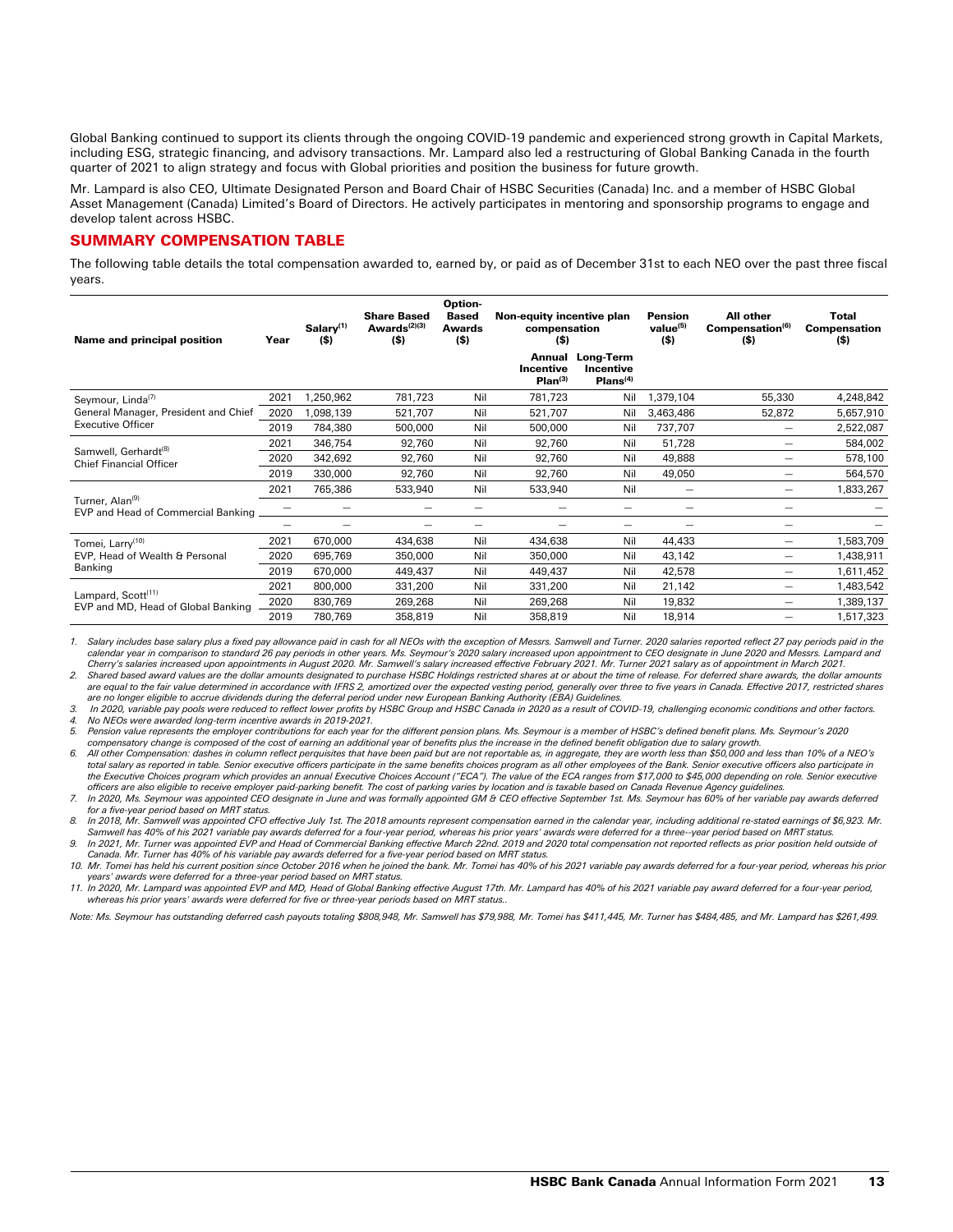# INCENTIVE PLAN AWARDS

# OUTSTANDING SHARE-BASED AWARDS AND OPTION-BASED AWARDS

The following table sets forth, for each NEO, all awards outstanding as at December 31, 2021:

|            | <b>Option-Based Awards</b>                                                 |                                |                                            |                                                         |                                                             | <b>Share-Based Awards</b>                                                                                  |                                                                                      |  |
|------------|----------------------------------------------------------------------------|--------------------------------|--------------------------------------------|---------------------------------------------------------|-------------------------------------------------------------|------------------------------------------------------------------------------------------------------------|--------------------------------------------------------------------------------------|--|
| Name       | Number of<br><b>Securities</b><br>underlying<br>unexercised<br>options (#) | Option<br>exercise<br>price \$ | <b>Option</b><br><b>Expiration</b><br>Date | Value of<br>unexercised<br>in-the-money<br>options (\$) | Number of<br>shares or units<br>that have not<br>vested (#) | <b>Market or payout</b><br>value of share-based<br>awards that have not not paid out or<br>vested $(5)(1)$ | <b>Market or payout</b><br>value of vested<br>share-based awards<br>distributed (\$) |  |
| L. Seymour |                                                                            | ۰                              | $\overline{\phantom{a}}$                   | -                                                       | 103.899                                                     | 799.259                                                                                                    | Nil                                                                                  |  |
| G. Samwell |                                                                            |                                | -                                          |                                                         | 10.167                                                      | 78.211                                                                                                     | Nil                                                                                  |  |
| A. Turner  |                                                                            | $\overline{\phantom{a}}$       | $\overline{\phantom{a}}$                   |                                                         | 59.316                                                      | 456.297                                                                                                    | Nil                                                                                  |  |
| L. Tomei   |                                                                            | $\overline{\phantom{a}}$       | $\overline{\phantom{a}}$                   | -                                                       | 50,658                                                      | 389.694                                                                                                    | Nil                                                                                  |  |
| S. Lampard |                                                                            | -                              | $\overline{\phantom{a}}$                   | -                                                       | 33.597                                                      | 258,450                                                                                                    | Nil                                                                                  |  |

*1. Calculated based on the closing price of the HSBC Holdings shares on December 31, 2021 on the London Stock Exchange of £4.4865 and based on the exchange rate for UK pounds sterling to Canadian dollars on such date of 1.71462.*

#### Incentive plan awards – value vested or earned during the year

The following table sets forth, for each NEO, all awards that have vested during the year ended December 31, 2021:

| Name                      | <b>Option-based awards Value</b><br>vested during the year (\$) | <b>Share-based awards Value</b><br>vested during this year $(\$)^{(1)}$ | Non-Equity incentive plan compensation - value<br>earned during this year (\$) |
|---------------------------|-----------------------------------------------------------------|-------------------------------------------------------------------------|--------------------------------------------------------------------------------|
| L. Seymour <sup>(2)</sup> | Nil                                                             | 356.247                                                                 | 781.723                                                                        |
| G. Samwell <sup>(3)</sup> | Nil                                                             | 87.196                                                                  | 92.760                                                                         |
| A. Turner <sup>(4)</sup>  | Nil                                                             | 357.762                                                                 | 533.941                                                                        |
| L. Tomei <sup>(5)</sup>   | Nil                                                             | 400.918                                                                 | 434.638                                                                        |
| S. Lampard <sup>(6)</sup> | Nil                                                             | 309.129                                                                 | 331.200                                                                        |

1. Calculated based on the closing price of the HSBC Holdings shares on December 31, 2021 on the London Stock Exchange of £4,4865 and based on the exchange rate for UK pounds sterling to Canadian dollars on such date of *1.71462.*

*2. Amount does not include Deferred Cash of \$175,599 that was earned in previous years and paid during 2021. 3. Amount does not include Deferred Cash of \$30,091 that was earned in previous years and paid during 2021.*

*4. Amount does not include Deferred Cash of \$240,411 that was earned in previous years and paid during 2021.*

5. Amount does not include Deferred Cash of \$233,528 that was earned in previous years and paid during 2021.<br>6. Amount does not include Deferred Cash of \$189,997 that was earned in previous years and paid during 20

# PENSION PLAN BENEFITS

# Defined Benefit Plans Table

The following table summarizes the accrued pension obligations and annual pension benefits of the NEOs:

| Name<br>(a) | Number of<br>years<br>credited<br>service (#) | Annual benefits payable (\$)<br>(c) |           | Opening present value<br>of defined<br>benefit obligation(1) (\$)<br>(d) | <b>Compensatory</b><br>Change $(1)$ (\$)<br>(e) | <b>Non-compensatory</b><br>$ $ Change $^{(1)}$ (\$) | <b>Closing present value</b><br>$\,$ of defined benefit $\,$<br>obligation <sup>(1)</sup> (\$)<br>(g) |  |
|-------------|-----------------------------------------------|-------------------------------------|-----------|--------------------------------------------------------------------------|-------------------------------------------------|-----------------------------------------------------|-------------------------------------------------------------------------------------------------------|--|
|             | (b)                                           | At vear end                         | At age 65 |                                                                          |                                                 |                                                     |                                                                                                       |  |
| L. Seymour  | 30.0                                          | 452.832                             | 653.255   | 9.555.720                                                                | .379.104                                        | (518,846)                                           | 10.415.978                                                                                            |  |

1. All Canadian pension amounts in columns (d) through (g) have been calculated using the assumptions and methods disclosed in Note 5 to the Bank's consolidated financial statements for *the year ended December 31, 2021.* 

*Note: Messrs. Lampard, Tomei, and Samwell are reported under the Defined Contribution plans table.*

# Canadian Defined Benefit Pension Plans

For the purpose of the disclosure below on the Canadian defined benefit pension plans, "earnings" means base salary excluding all variable pay.

## Plan C

Ms. Seymour is an executive member of HSBC Pension Plan C. The normal retirement date under this plan is the first day of the month on or following the executive's 60th birthday. An executive can retire at any time after reaching age 50.

For an executive who is an active member retiring early, the pension reduction is ¼ of 1% for each month that the retirement date is before age 60, and if the executive retires prior to age 55 the pension will be reduced by an additional ¼ of 1% for each month that the retirement date is before age 55.

For an executive without a spouse at retirement, the normal form of pension is payable for the executive's life, with a guarantee of 10 years. For an executive with a spouse at retirement, the normal form of pension is payable for the executive's life, with 60% continuing to the executive's spouse upon the executive's death.

Under this plan, the pension is calculated using a formula based on earnings and years of contributory and/or non-contributory service. For the purposes of the Plan C formulae below:

• Highest Average Earnings ("HAE") means the average of the highest 3 years of earnings in the last five years of membership.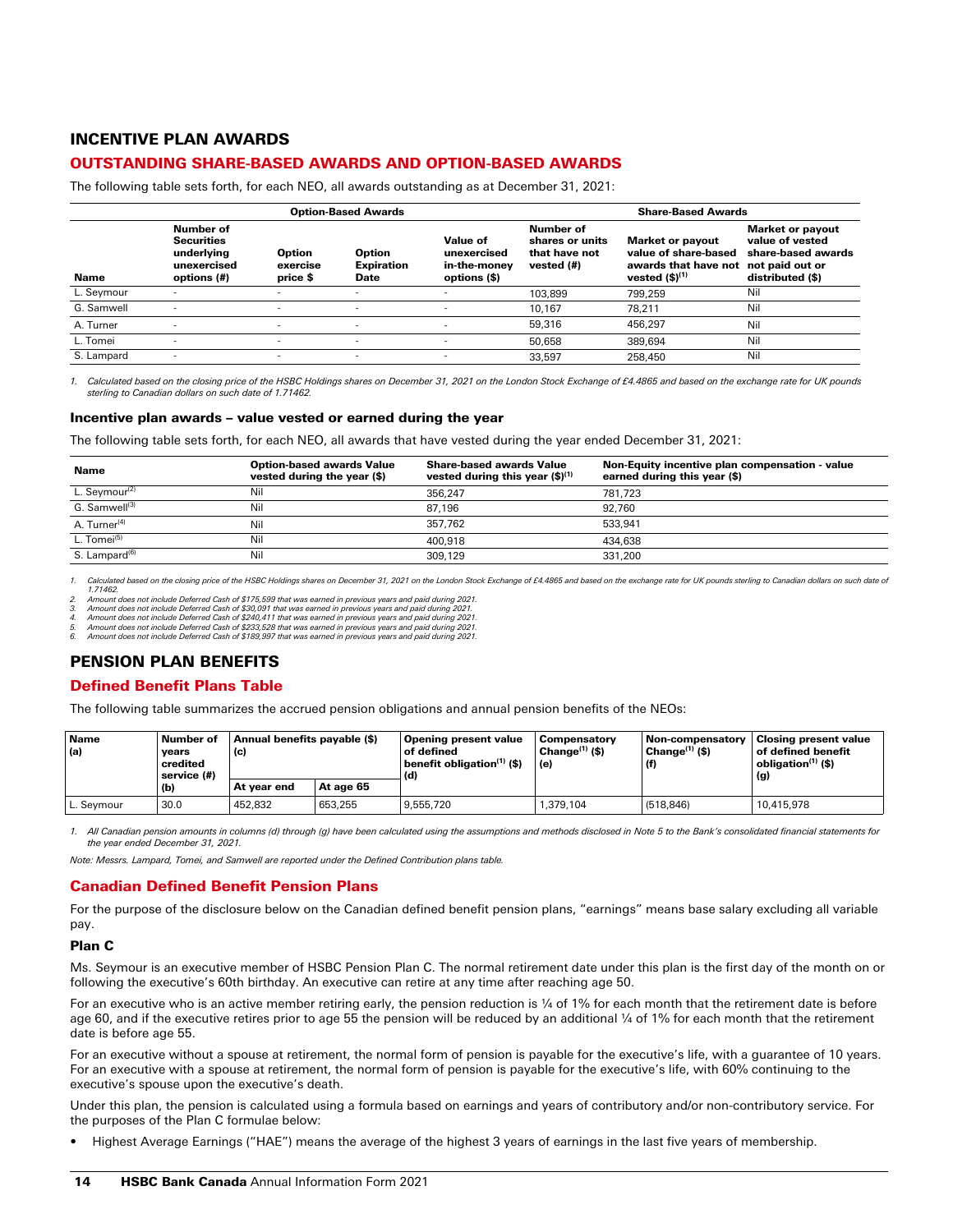- The Year's Maximum Pensionable Earnings ("YMPE") means the earnings maximum used under the Canada/Quebec Pension Plan to determine contributions and benefits. The YMPE in 2021 is \$61,600.
- The Final Government Maximum Earnings ("FGME") means the average of the YMPE during the same period of membership over which the HAE is calculated.
- Estimated CPP Benefit means the estimated annual Canada/Quebec Pension Plan benefit payable based on the YMPE and service.

The pension payable to an executive at their normal retirement age before any reduction for early retirement, and the application of the maximum annual pension prescribed by the Income Tax Act for Plan C credited service is as follows:

- The non-contributory formula for service as a non-executive is 1.25% of HAE, reducing at age 65 by the estimated CPP Benefit in respect of non-contributory service while a non-executive member.
- The non-contributory formula for service as an executive is the greater of 1.25% of HAE and the sum of 1.0% of HAE and 0.5% of HAE in excess of the FGME.
- For contributory service the formula is 2.0% of HAE, reducing at age 65 by the estimated CPP Benefit multiplied by years of contributory service.

## Canadian Supplemental Retirement Agreement

Ms. Seymour is entitled, upon retirement from the Bank, to receive an annual pension during her lifetime pursuant to a supplemental retirement agreement with the Bank. The normal retirement date under the supplemental retirement agreements is the first day of the month on or following the executive's 60th birthday. An executive can retire at any time after reaching age 55. For an executive retiring early, the pension reduction is ¼ of 1% for each month that the pension start date is before age 60.

The normal form of pension is payable for the executive's life, with a guarantee of 10 years.

The supplemental pension payable at an executive's normal retirement date is equal to the total pension calculated using the formulae below minus the pension that can be provided from the Canadian defined benefit pension plans described above. Under the supplemental retirement agreements, the pension is calculated using a formula based on earnings and years of contributory and/or non-contributory service. For the purposes of the formulae below, the relevant definitions for each of the Plans applies.

As of December 31, 2021, the total pension at an executive's normal retirement date equals the following amounts, all calculated without regard to the application of the maximum annual pension prescribed by the Income Tax Act:

- The formula for years of executive contributory service is 1.8% of HAE up to the FGME, plus 2.5% of HAE over the FGME.
- The formula for years of executive non-contributory service is 1.6% of HAE up to the FGME, plus 2.3% of HAE over the FGME.
- The formula for years of non-executive service is the formula under the applicable Canadian defined benefit pension plans described above.

The supplemental allowance is forfeited if the executive leaves before age 55 and engages within two years after such termination of employment in any activity, which may be regarded by the Bank as competitive solicitation, directly or indirectly, of clients, prospective clients, or staff of the Bank, or of its subsidiaries and affiliates.

#### Defined Contribution Plans Table

The following table summarizes the accumulated value of defined contribution plan benefits applicable to the NEOs:

| <b>Name</b><br>(a) | <b>Accumulated value at</b><br>start of year $(1)$ (\$)<br>(b) | Compensatory $(1)$ (\$)<br>(c) | <b>Accumulated value at</b><br>year end <sup>(1)</sup> (\$)<br>(d) |
|--------------------|----------------------------------------------------------------|--------------------------------|--------------------------------------------------------------------|
| G. Samwell         | 180.802                                                        | 51.728                         | 264,844                                                            |
| L. Tomei           | 437.121                                                        | 44,433                         | 537,775                                                            |
| S. Lampard         | 195.879                                                        | 21.142                         | 240,146                                                            |

*1. All amounts are in Canadian Dollars.* 

*Note: Ms. Seymour is reported under the above Defined Benefit plans table.*

## Canadian Defined Contribution Pension Plan

For the purpose of the disclosure below on the Canadian defined contribution pension plan, "earnings" means base salary including variable pay.

Messrs. Samwell, Tomei and Lampard are all senior members of the HSBC Pension Plan A - Defined Contribution Program. Senior members contribute 2% and the Bank contributes 12% of pensionable earnings, subject to the annual Money Purchase Maximum limit as prescribed by the Income Tax Act. In 2021 the annual maximum for both employee and employer contributions was \$29,210. The benefit payable upon termination of employment will equal the senior member's total defined contribution account balance.

## Canadian Defined Contribution Supplemental Employees' Retirement Plan ("DC SERP")

Mr. Samwell and Mr. Tomei are members of the DC SERP established by the Bank for members whose contributions under the HSBC Pension Plan A – Defined Contribution Program are restricted by the annual Money Purchase Maximum limit under the Income Tax Act. Notional contributions equal to 12% of pensionable earnings, in excess of the Money Purchase Maximum limit, are credited to the members' notional accounts. The pensionable earnings under the DC SERP are limited to \$500,000 in a plan year. Notional investment earnings are credited based on returns of the default investment fund offered under HSBC Pension Plan A – Defined Contribution Program. The DC SERP benefit will become vested upon the member's attainment of age 55 and 10 years of continuous service with the Bank. Upon meeting the vesting requirements, the benefit payable upon termination of employment will be equal to the member's notional account balance. The DC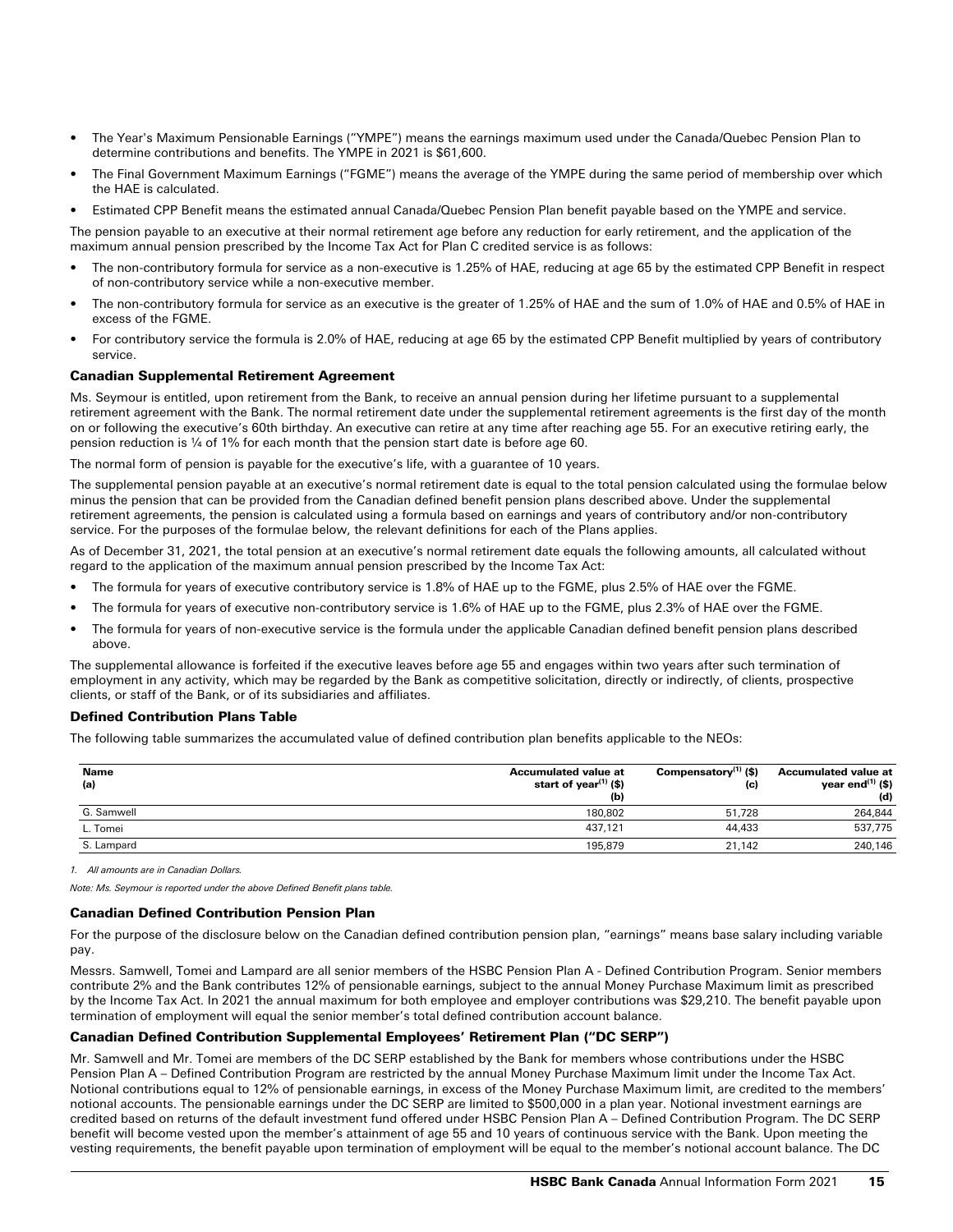SERP benefit is forfeited if the member terminates employment with the Bank prior to age 60 and commences employment with another organization deemed to be a competitor of the Bank.

## Canadian Supplemental Retirement Agreement

Mr. Tomei also has a notional Supplemental DC Account maintained by the Bank. Annual Notional Contributions equal to \$22,000 will be credited to his Supplemental DC Account. In addition, Notional Contributions of \$100,000 and \$50,000 were credited to his Supplemental DC Account Balance on January 1, 2017 and January 1, 2018 respectively to compensate Mr. Tomei for the forfeiture of a supplemental retirement plan with a prior employer. There are no conditions on the two Notional Contributions of \$100,000 and \$50,000. Notional Interest is credited based on the returns of the default investment fund offered under HSBC Pension Plan A – Defined Contribution Program. The benefit will be paid in 10 annual installments commencing on Mr. Tomei's date of termination of employment. The supplemental allowance is forfeited if Mr. Tomei leaves before age 55 and engages within two years after such termination of employment in an activity which may be regarded by the Bank as competitive solicitation, directly or indirectly, of clients, prospective clients or staff of the Bank or of its subsidiaries or affiliates.

Mr. Tomei will be entitled to the greater of the benefits provided by his Canadian Supplemental Retirement Agreement and his DC SERP, but not both.

# TERMINATION AND CHANGE OF CONTROL BENEFITS

The table below summarizes the conditions applicable to the NEO compensation in the event of termination (resignation, termination with or without cause, retirement and change of control):

| <b>Events</b>                                             | <b>Compensation elements</b>       | Conditions <sup>(1)</sup>                                                                                                                                                                                                            |
|-----------------------------------------------------------|------------------------------------|--------------------------------------------------------------------------------------------------------------------------------------------------------------------------------------------------------------------------------------|
|                                                           | <b>Base Salary</b>                 | Cessation of salary.                                                                                                                                                                                                                 |
|                                                           | <b>Variable Pay</b>                | Become ineligible to receive variable pay if notice given or employment is terminated prior to award payment date.                                                                                                                   |
| <b>Resignation/</b>                                       | <b>Share Based Awards</b>          | Unvested deferred shares units are cancelled.                                                                                                                                                                                        |
| <b>Termination</b><br>with Cause                          | <b>Non-equity Awards</b>           | Unvested deferred cash awards are cancelled.                                                                                                                                                                                         |
|                                                           | <b>Pension plans</b>               | Entitled to accrued pension.<br>Supplemental plan: Entitled to accrued pension subject to conduct provisions.                                                                                                                        |
|                                                           | <b>Benefits and Perquisites</b>    | Cessation of current benefits.                                                                                                                                                                                                       |
|                                                           | <b>Base Salarv</b>                 | Cessation of salary. Pay in lieu of notice is provided as required by law.                                                                                                                                                           |
| <b>Termination</b><br>without Cause                       | <b>Variable Pay</b>                | In general, become ineligible to receive variable pay if employment is terminated prior to award payment date.                                                                                                                       |
|                                                           | <b>Share Based Awards</b>          | Unvested deferred shares units: Full vesting (in accordance with the original vesting schedule) based on "good<br>leaver" status. For mutual separation, a non-compete agreement is required in addition of the good leaver status.  |
|                                                           | <b>Non-equity incentive Awards</b> | Unvested deferred shares units: Full vesting (in accordance with the original vesting schedule), based on "good<br>leaver" status. For mutual separation, a non-compete agreement is required in addition of the good leaver status. |
|                                                           | <b>Pension plans</b>               | Entitled to accrued pension.<br>Supplemental plan: Entitled to accrued pension subject to conduct provisions.                                                                                                                        |
|                                                           | <b>Benefits and Perquisites</b>    | Cessation of current benefits.                                                                                                                                                                                                       |
|                                                           | <b>Base Salary</b>                 | Cessation of salary.                                                                                                                                                                                                                 |
|                                                           | <b>Variable Pay</b>                | In general, become ineligible to receive variable pay if notice given or employment is terminated prior to award<br>payment date.                                                                                                    |
| <b>Retirement</b>                                         | <b>Share Based Awards</b>          | Unvested deferred shares units: Full vesting (in accordance with the original vesting schedule) based on "good<br>leaver" status.                                                                                                    |
|                                                           | <b>Non-equity incentive Awards</b> | Unvested deferred cash awards: Full vesting (in accordance with the original vesting schedule) based on "good<br>leaver" status and non-compete agreement is signed.                                                                 |
|                                                           | <b>Pension plans</b>               | Entitled to accrued pension.<br>Supplemental plan: Entitled to accrued pension subject to conduct provisions.                                                                                                                        |
|                                                           | <b>Benefits and Perquisites</b>    | Cessation of current benefits. If eligible, Retiree Benefits will come into effect.                                                                                                                                                  |
|                                                           | <b>Base Salary</b>                 | Cessation of salary. Pay in lieu of notice is provided as required by law.                                                                                                                                                           |
|                                                           | <b>Variable Pay</b>                | In general, become ineligible to receive variable pay if notice of resignation given or employment is terminated prior<br>to award payment date.                                                                                     |
| <b>Termination</b><br>following a<br>Change<br>of Control | <b>Share Based Awards</b>          | Awards vest on change of control unless RemCo has agreed and determined that the awards should be exchanged<br>for equivalent awards.                                                                                                |
|                                                           | <b>Non-equity incentive Awards</b> | Awards vest on change of control unless RemCo has agreed and determined that the awards should be exchanged<br>for equivalent awards.                                                                                                |
|                                                           | <b>Pension plans</b>               | Entitled to accrued pension.<br>Supplemental plan: Entitled to accrued pension subject to conduct provisions.                                                                                                                        |
|                                                           | <b>Benefits and Perquisites</b>    | Cessation of current benefits.                                                                                                                                                                                                       |

*1. No additional payments and benefits are triggered by these events in Canada.* 

## ADDITIONAL INFORMATION ON COMPENSATION

Certain additional information is provided in accordance with the Basel Committee on Banking Supervision's Pillar III disclosure requirements which has been has been adopted by the OSFI Canada as part of recommendations from the Financial Stability Review Board on compensation. The qualitative disclosure requirements have been provided in the Executive Compensation section of the AIF set out above.

For the purpose of the quantitative tables below, "Senior Management" includes the CEO and members of the Bank's Executive committee. In 2021, 17 people were part of the Executive committee. The Executive committee includes 10 people who are MRTs. In addition, there was an additional group of MRTs not included in the Executive committee who have been defined as set out in the Executive Compensation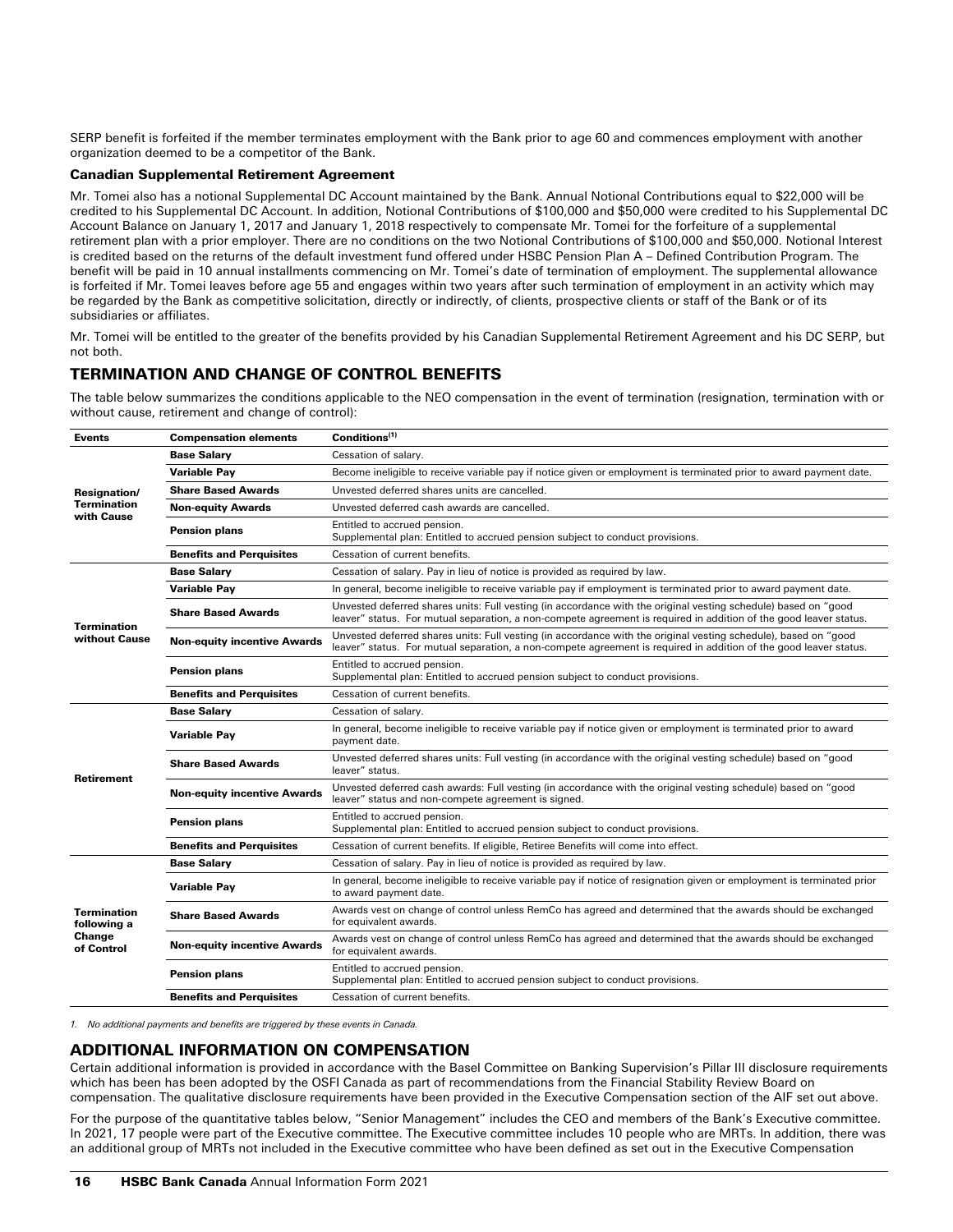section noted above. Five people were identified MRTs based on the alignment with Group definition. In keeping with the Financial Stability Review Board's principles and standards a significant portion of variable compensation for Senior Management and MRTs has been deferred over a period of years.

All amounts provided in the tables below are set out in \$000s.

| <b>Remuneration - Fixed and Variable amounts</b> |                                            | <b>December 31, 2021</b>                            |                      |                                            | <b>December 31, 2020</b>                            |                      |  |
|--------------------------------------------------|--------------------------------------------|-----------------------------------------------------|----------------------|--------------------------------------------|-----------------------------------------------------|----------------------|--|
|                                                  | <b>Senior</b><br>Management<br>(17 People) | <b>Material Risk</b><br><b>Takers</b><br>(5 People) | Total<br>(22 People) | <b>Senior</b><br>Management<br>(18 People) | <b>Material Risk</b><br><b>Takers</b><br>(7 People) | Total<br>(25 People) |  |
| <b>FIXED</b>                                     | 7.358                                      | 1.608                                               | 8.966                | 7.341                                      | 1.889                                               | 9,230                |  |
| Cash Based (incl. FPA Cash) <sup>(1)</sup>       | 7.358                                      | 1.608                                               | 8.966                | 7.341                                      | .889                                                | 9,230                |  |
| <b>VARIABLE(2)</b>                               | 7.124                                      | 962                                                 | 8.086                | 4.402                                      | 1.219                                               | 5,621                |  |
| Cash                                             | 2.324                                      | 289                                                 | 2,613                | 2,016                                      | 438                                                 | 2,453                |  |
| Non-deferred shares <sup>(3)</sup>               | 1.505                                      | 289                                                 | 1.793                | 824                                        | 330                                                 | 1,154                |  |
| Deferred Cash                                    | 1.586                                      | 192                                                 | 1.779                | 723                                        | 220                                                 | 943                  |  |
| Deferred Shares                                  | 1.709                                      | 192                                                 | 1.901                | 839                                        | 232                                                 | 1,071                |  |

| <b>Deferred Remuneration</b>                           |                             | <b>December 31, 2021</b>       |       | December 31, 2020    |                                |       |
|--------------------------------------------------------|-----------------------------|--------------------------------|-------|----------------------|--------------------------------|-------|
|                                                        | Senior<br><b>Management</b> | <b>Material Risk</b><br>Takers | Total | Senior<br>Management | <b>Material Risk</b><br>Takers | Total |
| Total outstanding, unvested <sup>(4)</sup>             | 5.106                       | 899                            | 6.005 | 6,420                | 1,261                          | 7,681 |
| Outstanding cash                                       | 2.393                       | 529                            | 2.922 | 3.454                | 806                            | 4,260 |
| Outstanding, share based                               | 2.713                       | 370                            | 3.083 | 2.966                | 455                            | 3,421 |
| Awarded during the financial year <sup>(5)</sup>       | 1,890                       | 250                            | 2.140 | 2.825                | 771                            | 3,596 |
| Paid out <sup>(6)</sup>                                | 3.106                       | 665                            | 3.772 | 2,742                | 618                            | 3,360 |
| Reduced through performance adjustments <sup>(7)</sup> | 22                          |                                | 22    |                      |                                |       |

| <b>Sign-on and Severance</b> |                      | December 31, 2021                     |                          | <b>December 31, 2020</b> |                                       |                          |  |
|------------------------------|----------------------|---------------------------------------|--------------------------|--------------------------|---------------------------------------|--------------------------|--|
|                              | Senior<br>Management | <b>Material Risk</b><br><b>Takers</b> | Total                    | Senior<br>Management     | <b>Material Risk</b><br><b>Takers</b> | Total                    |  |
| Sign-on payments             | —                    |                                       |                          |                          |                                       | —                        |  |
| Made during the year         | —                    | $\qquad \qquad \longleftarrow$        | $\overline{\phantom{0}}$ | $\overline{\phantom{0}}$ | $\overline{\phantom{0}}$              | —                        |  |
| Number of beneficiaries      |                      |                                       |                          |                          |                                       |                          |  |
| Severance payments           |                      |                                       |                          |                          | 29                                    |                          |  |
| Made during the year         | —                    | $\overline{\phantom{0}}$              |                          | $\overline{\phantom{0}}$ | 29                                    |                          |  |
| Number of beneficiaries      | —                    |                                       | $\overline{\phantom{0}}$ | $\overline{\phantom{0}}$ |                                       | $\overline{\phantom{0}}$ |  |

*1. Fixed pay and fixed pay allowance granted in cash.* 

2. Variable pay for performance year 2021 and 2020. Effective 2017, restricted shares are no longer eligible to accrue dividends during the deferral period under the new European Banking<br>Authority ("EBA") Guidelines.

*3. Immediate shares, subject to a six month or one year retention period.*

*4. Outstanding, unvested, deferred remuneration is subject to ex post explicit adjustments. There is no retained remuneration subject to ex post explicit adjustment as at December 31, 2021 or December 31, 2020.*

*5. Value of deferred cash and shares awarded during 2021 and 2020. Share price taken at December 31, 2021 and 2020.*

*6. Value of vested shares and cash paid out during 2021 and 2020. Share price taken at December 31, 2021 and 2020.*

*7. There is no reduction of deferred remuneration and retained remuneration due to ex post explicit adjustment during 2021 and 2020.*

# DIRECTORS' COMPENSATION

The following table sets forth the compensation paid to non-executive directors for the year ended December 31, 2021:

| Name               | <b>Fees earned</b><br>(\$) | Share-based<br>awards<br>(\$) | <b>Option-based</b><br>awards<br>(\$) | <b>Non-equity incentive</b><br>plan compensation<br>(\$) | <b>Pension value</b><br>(\$) | All other<br>compensation<br>(\$) | Total<br>(\$) |
|--------------------|----------------------------|-------------------------------|---------------------------------------|----------------------------------------------------------|------------------------------|-----------------------------------|---------------|
| J. Athaide         | \$125,000                  | Nil                           | Nil                                   | Nil                                                      | Nil                          | Nil                               | \$125,000     |
| K. Gavan           | \$125,000                  | Nil                           | Nil                                   | Nil                                                      | Nil                          | Nil                               | \$125,000     |
| <b>B.</b> Horowitz | \$125,000                  | Nil                           | Nil                                   | Nil                                                      | Nil                          | Nil                               | \$125,000     |
| R. McFarlane       | \$180,000                  | Nil                           | Nil                                   | Nil                                                      | Nil                          | Nil                               | \$180,000     |
| S. Minzberg        | \$225,000                  | Nil                           | Nil                                   | Nil                                                      | Nil                          | Nil                               | \$225,000     |
| M. Saunders        | \$125,000                  | Nil                           | Nil                                   | Nil                                                      | Nil                          | Nil                               | \$125,000     |

Non-executive directors were entitled to receive an annual retainer of \$105,000, and the Chairman of the Board was entitled to receive an additional retainer of \$100,000. The Chair of the Audit, Risk and Conduct Review Committee was entitled to receive \$75,000 per annum. Members of the Audit, Risk and Conduct Review Committee (with the exception of the Chair) were entitled to \$20,000 per annum. In addition, the Chair of any ad hoc Nomination Committee was entitled to a \$15,000 retainer. No ad hoc Nomination Committee was convened in 2021.

Non-executive directors were entitled to reimbursement for reasonable expenses incurred in performing their duties as directors, including travel for attending meetings of the Board and its Committees. During 2021, all Board or Committee meetings were conducted by video conference as part of the Bank's response to the COVID-19 pandemic.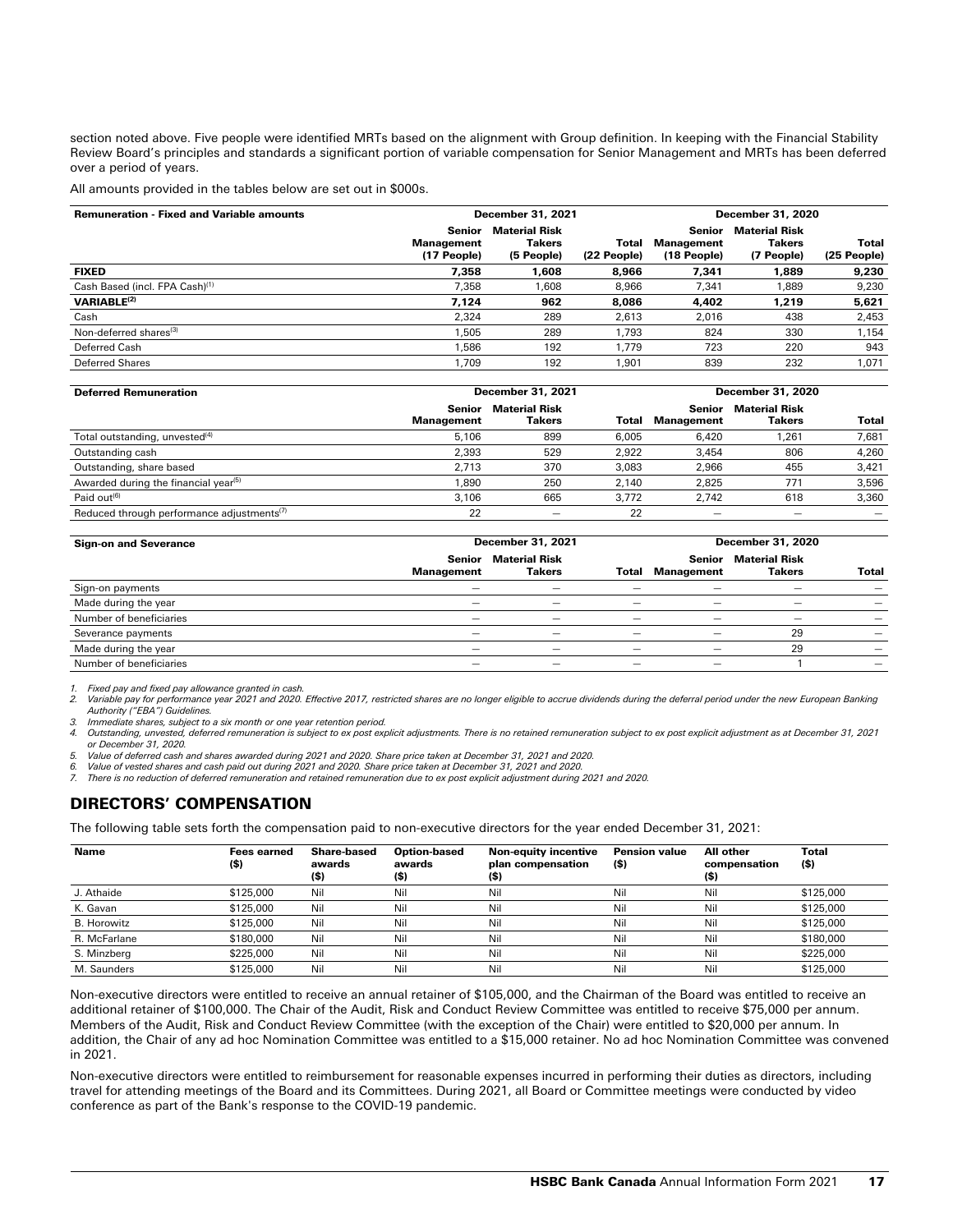# INDEBTEDNESS OF DIRECTORS AND EXECUTIVE OFFICERS

# Aggregate Indebtedness

The following table sets out the aggregate amount of indebtedness (including some routine indebtedness) as at April 1, 2022, to the Bank or any of its subsidiaries incurred by all current and former executive officers, directors and employees:

| <b>AGGREGATE INDEBTEDNESS (\$)</b> |                                                 |                          |  |  |  |  |
|------------------------------------|-------------------------------------------------|--------------------------|--|--|--|--|
| <b>Purpose</b>                     | To the Company or its Subsidiaries (\$millions) | <b>To Another Entity</b> |  |  |  |  |
| Share purchases                    | Nil                                             | Nil                      |  |  |  |  |
| Other                              | \$1,218                                         | Nil                      |  |  |  |  |

## Indebtedness of Directors and Executive Officers under (1) Securities Purchase and (2) Other Programs

The following table sets forth the indebtedness incurred by executive officers, directors and their associates. Indebtedness that had been entirely repaid on or before the date of the date of the AIF and routine indebtedness are not included in the table. For the purpose of this section, "Prime" means the prime lending rate on interest announced from time to time by the Bank.

| <b>INDEBTEDNESS OF DIRECTORS AND EXECUTIVE OFFICERS UNDER</b><br>(1) SECURITIES PURCHASE AND (2) OTHER PROGRAMS |                                            |                                                      |                                                           |                                                                                           |                                                                       |                                           |  |
|-----------------------------------------------------------------------------------------------------------------|--------------------------------------------|------------------------------------------------------|-----------------------------------------------------------|-------------------------------------------------------------------------------------------|-----------------------------------------------------------------------|-------------------------------------------|--|
| Name and<br><b>Principal Position</b>                                                                           | Involvement of<br>Company or<br>Subsidiary | Largest Amount<br>Outstanding During 2021<br>$($ \$) | <b>Amount Outstanding</b><br>as at April 1, 2022<br>( \$) | <b>Financially Assisted</b><br><b>Securities</b><br><b>Purchased During</b><br>$2021$ (#) | Security for<br>Indebtedness<br>(Security purchase)<br>programs only) | Amount Forgiven<br>During 2021<br>$($ \$) |  |
| Securities Purchase Programs - None                                                                             |                                            |                                                      |                                                           |                                                                                           |                                                                       |                                           |  |
| Other Programs                                                                                                  |                                            |                                                      |                                                           |                                                                                           |                                                                       |                                           |  |
| L. Sevmour<br>General Manager, President and<br><b>Chief Executive Officer</b>                                  | Bank as Lender                             | 500,000                                              | 496,908                                                   | Nil                                                                                       | Nil                                                                   | Nil                                       |  |
| G. Samwell<br><b>Chief Financial Officer</b>                                                                    | Bank as Lender                             | 1,259,913                                            | 1,207,975                                                 | Nil                                                                                       | Nil                                                                   | Nil                                       |  |
| L. Bosma<br><b>General Counsel</b>                                                                              | Bank as Lender                             | 687.422                                              | 649.358                                                   | Nil                                                                                       | Nil                                                                   | Nil                                       |  |
| L. Dalton<br>Chief of Staff, Office of the CEO                                                                  | Bank as Lender                             | 364.201                                              | 258,472                                                   | Nil                                                                                       | Nil                                                                   | Nil                                       |  |
| S. Lampard<br>Executive Vice-President and<br>Managing Director, Head of<br><b>Global Banking</b>               | Bank as Lender                             | 3,158,953                                            | 2,545,999                                                 | Nil                                                                                       | Nil                                                                   | Nil                                       |  |
| G. Stavridis<br>Executive Vice-President and<br><b>Chief Compliance Officer</b>                                 | Bank as Lender                             | 450.554                                              | 417,020                                                   | Nil                                                                                       | Nil                                                                   | Nil                                       |  |
| S. Tsui<br><b>Chief Risk Officer</b>                                                                            | Bank as Lender                             | 518.070                                              | 492,911                                                   | Nil                                                                                       | Nil                                                                   | Nil                                       |  |

Details of indebtedness listed above are as follows:

Ms. L. Seymour, General Manager, President and Chief Executive Officer, has a mortgage loan secured by real estate maturing December 15, 2026 in the amount of \$496,908 at a fixed rate of interest of 1.99%.

Mr. G. Samwell, Chief Financial Officer, has a mortgage loan secured by real estate maturing March 14, 2023 in the amount of \$1,206,531 at a fixed rate of interest of 2.74% and a line of credit secured by real estate in the amount of \$1,444 at a variable rate of interest of Prime.

Ms. L. Bosma, General Counsel, has a mortgage loan secured by real estate maturing December 29, 2023 in the amount of \$250,570 at a variable rate of interest of Prime less 1.11%, a mortgage loan secured by real estate maturing October 16, 2026 in the amount of \$309,450 at a variable rate of interest of Prime less 1.26% and a line of credit secured by real estate in the amount of \$89,338 at a variable rate of interest of Prime.

Ms. L. Dalton, Chief of Staff, Office of the CEO, has a mortgage loan secured by real estate maturing November 8, 2022 in the amount of \$258,472 at a variable rate of interest of Prime less 1.11%.

Mr. S. Lampard, Executive Vice-President and Managing Director, Head of Global Banking, has a mortgage loan secured by real estate maturing December 16, 2025 in the amount of \$239,761 at a fixed rate of interest of 1.64%, a mortgage loan secured by real estate maturing December 16, 2026 in the amount of \$744,538 at a fixed rate of interest of 2.54%, a line of credit secured by real estate in the amount of \$1,060,670 at a variable rate of interest of Prime and a line of credit secured by real estate in the amount of \$501,030 at a variable rate of interest of Prime.

Ms. G. Stavridis, Executive Vice-President and Chief Compliance Officer, has a mortgage loan secured by real estate maturing July 4, 2023 in the amount of \$417,020 at a variable rate of interest of Prime less 1.06%.

Ms. S. Tsui, Chief Risk Officer, has a mortgage loan secured by real estate maturing January 4, 2026 in the amount of \$323,955 at a fixed rate of interest of 1.76% and a mortgage loan secured by real estate maturing August 9, 2025 in the amount of \$168,956 at a fixed rate of interest of 1.94%.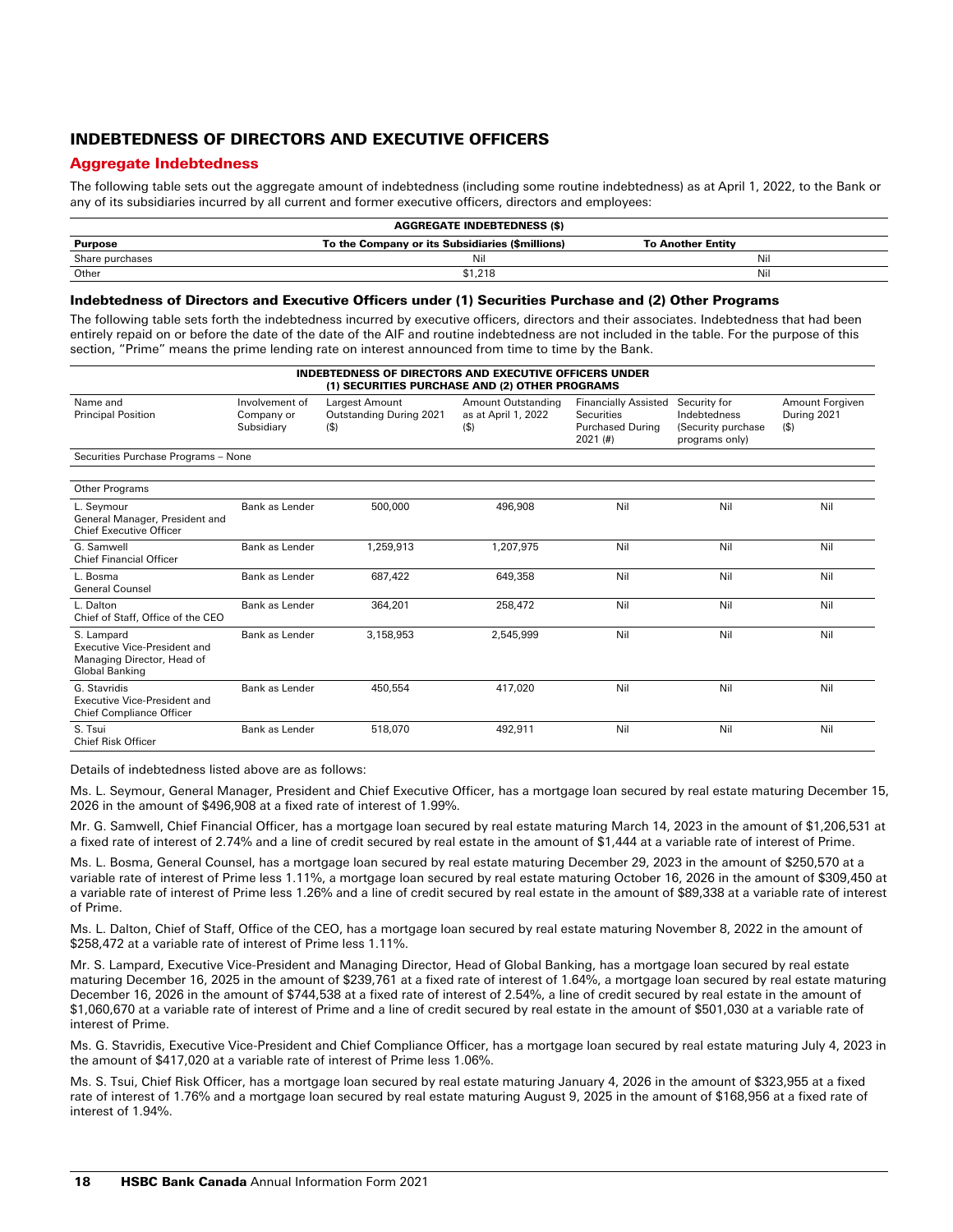# APPOINTMENT OF AUDITORS

In accordance with the Bank Act, one firm of qualified accountants is appointed by the shareholder to act as auditor until the next Annual General Meeting. The auditors of the Bank for the year ended December 31, 2021 were PricewaterhouseCoopers LLP, Chartered Accountants, located at PricewaterhouseCoopers Place, 250 Howe Street, Suite 1400, Vancouver, British Columbia, Canada, V6C 3S7.

# MANAGEMENT CONTRACTS

Management support is provided by the HSBC Group; however, there are no significant management functions of the Bank or any of its subsidiaries that are, to any substantial degree, performed by a person other than the directors or senior officers of the Bank or its subsidiaries.

# LEGAL PROCEEDINGS AND REGULATORY ACTIONS

On 21 April 2021, HSBC Global Asset Management (Canada) Limited ("AMCA"), a subsidiary of the Bank, and the British Columbia Securities Commission ("BCSC") entered into a settlement agreement to compensate clients of certain third party dealers of HSBC Mutual Funds. AMCA ended relationships with certain third party dealers between 2014 and 2016, which required their clients to redeem their units of HSBC Mutual Funds. In the settlement agreement, AMCA and the BCSC agreed that AMCA initiated its actions in accordance with the terms and conditions of the dealer agreements, acted in good faith in a manner which it believed to be in the best interests of the Funds, and AMCA did not profit in any way in this matter. AMCA and the BCSC further agreed that the required redemptions may have caused financial harm to certain impacted unitholders and, as a result of the activity, AMCA failed to deal fairly with the affected unitholders and therefore contravened section 14 of the Securities Rules (British Columbia). Under the terms of the settlement agreement, AMCA undertook to pay a total of \$1.05m, of which \$0.35m was paid immediately to the BCSC and \$0.7m set aside to pay impacted unitholders.

Additional information on legal proceedings and regulatory matters is set out in note 30 on the Bank's consolidated financial statements on page 112 of the Annual Report.

# INTEREST OF MANAGEMENT AND OTHERS IN MATERIAL TRANSACTIONS

Other than the information concerning transactions with related parties which are disclosed on page 35 in the MD&A and in notes 22, 25, and 28 to the Bank's consolidated financial statements on pages 104, 108 and 109, and 110 and 111, respectively, of the Annual Report, no director or executive officer of the Bank, HSBC Holdings, or an associate or affiliate thereof, has had or currently has a material interest, directly or indirectly, in any transaction involving the Bank within the three most recently completed financial years or during the current financial year, that has materially affected or is reasonably expected to materially affect the Bank or any of its subsidiaries.

# TRANSFER AGENTS AND REGISTRARS

The Register of Debentures for the subordinated debentures issued to third parties is maintained by the Bank in its office in Toronto. Computershare acts as trustee and registrar for subordinated debentures issued by the Bank to third parties and for issuances under the Bank's Legislative Covered Bond Programme.

# MATERIAL CONTRACTS

The Bank has not entered into any material contracts outside the ordinary course of business.

# INTERESTS OF EXPERTS

PricewaterhouseCoopers LLP, the auditor of the Bank for the year ended December 31, 2021, was independent within the meaning of the Rules of Professional Conduct of the Chartered Professional Accountants of British Columbia.

# AUDIT COMMITTEE

# Audit Committee Charter

The Audit, Risk and Conduct Review Committee terms of reference are attached as Appendix 1 to this Annual Information Form.

# Composition of the Audit Committee

The Audit, Risk and Conduct Review Committee consists of Robert G. McFarlane (Chair), Judith J. Athaide, Karen Gavan, Beth S. Horowitz, Fiona Macfarlane, Samuel Minzberg, Andrea Nicholls and Mark Saunders. Each member of the Audit, Risk and Conduct Review Committee is independent and financially literate according to the definition under the applicable Canadian securities law.

## Relevant Education and Experience

The relevant education and experience of each member of the Audit, Risk and Conduct Review Committee is set out below:

Judith J. Athaide is President and Chief Executive Officer of Cogent Group Inc. Her other Board appointments include the following: Director, Kiwetinohk Energy Corp.; Chair of the Health, Safety and Environment Committee and member of the Compensation and Governance Committee of TriSummit Utilities (formerly AltaGas Canada Inc.); member of the Environment and Technology and the Safety, Human Resources and Culture Committees of New Brunswick Power; member of the Compensation and Governance Committee of Computer Modelling Group Ltd.; member of the Audit Committee and Nominating and Governance Committee of Sustainable Development Technology Canada; member of the Advisory Committee of the Calgary Institute of Corporate Directors Chapter.

Ms. Athaide's former appointments include: Chair of the Calgary ICD Chapter; Chair of the Audit, Risk & Environment Committee of Fortis Alberta Inc.; Chair of the Governance & Human Resources Committee of Balancing Pool; Chair of Human Resources & Compensation Committee of Cimarron Engineering and Director of Cognera Corporation; Director, Chair of the Nomination & Governance Committee and Human Resources Committee and member of the Audit Committee of PHX Energy Services. She has held a variety of executive roles in the energy industry and academic positions at Alberta's universities. Ms. Athaide obtained a B.Comm. (Honours) from the University of Manitoba, an MBA from the University of Alberta and a B.Sc. Engineering from the University of Alberta. She obtained ICD.D designation from the Rotman School of Business.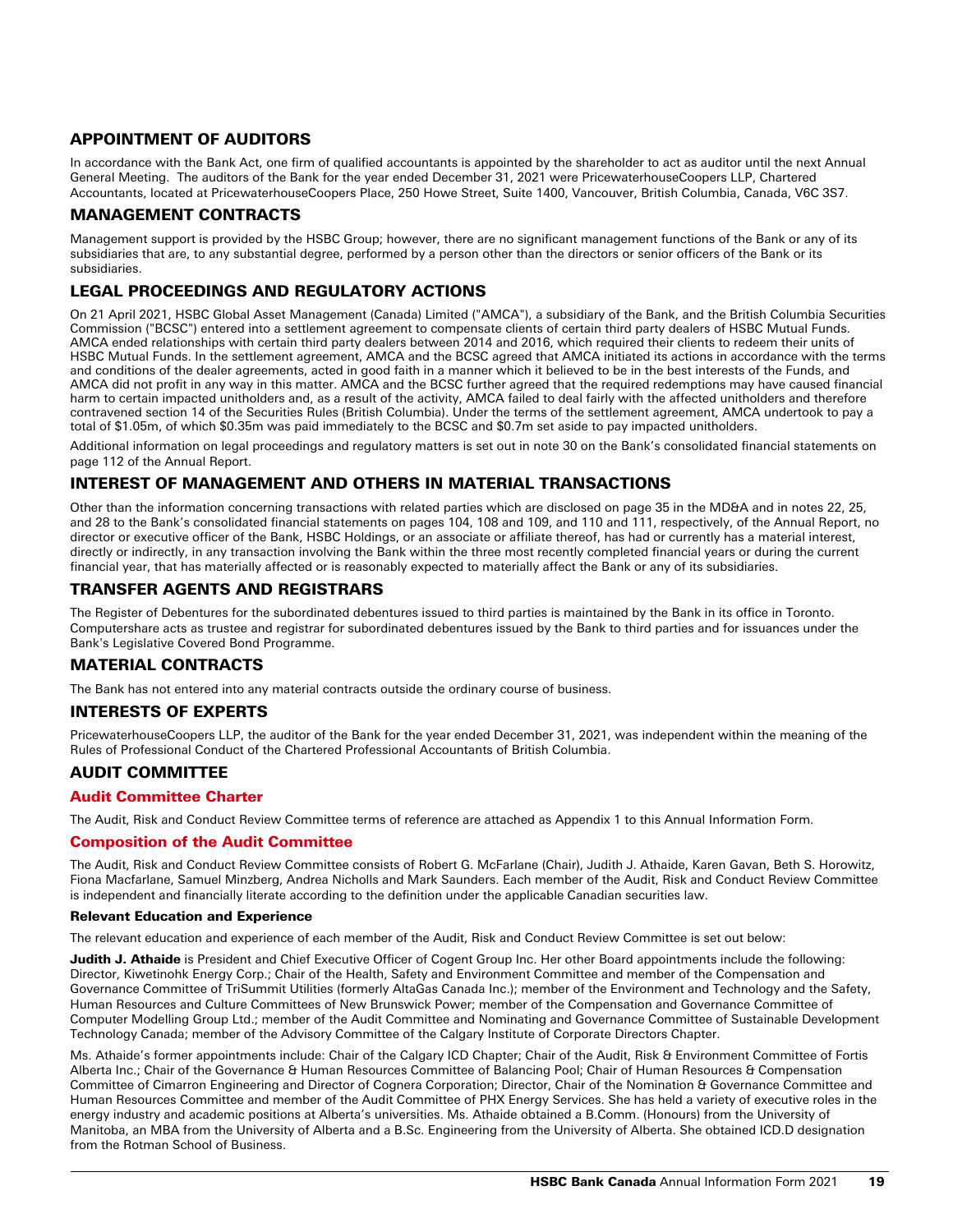Karen Gavan is a Corporate Director. Her other appointments include: Member of the Board and Audit Committee of the Swiss Re Group; member of the Board and Audit and Compensation Committees of Swiss Re Americas; member of the Board of North American Specialty Insurance Company; member of the Boards of Mackenzie Financial Corporation and Counsel Portfolio Services Inc..

Ms. Gavan's former appointments include: Director, President and CEO of Economical Insurance; Chief Financial Officer of Transamerica Life Canada/AEGON Canada; Chief Operating Officer of Transamerica Life Canada/AEGON Canada and various finance roles at Canada Life, Imperial Life and Prudential Insurance. Ms. Gavan has a B.Comm (Honours) from Lakehead University, is a Fellow of the Institute of Chartered Accountants of Ontario, obtained ICD.D designation, and completed the Global Risk Institute Board Risk Oversight and Insight Program.

Beth S. Horowitz is a Corporate Director. Her other appointments include the following: Director, Harvard Business School Club of Toronto; Trustee, Art Gallery of Ontario; Director, SheEO; Director, Unity Charity; Member, Catalyst Canada Advisory Board; Member, Women's Venture Capital Fund Advisory Board; and Director, Canada Jetlines. Ms. Horowitz's former appointments include: Chair, President & CEO, Amex Bank of Canada, and President & General Manager, Amex Canada, Inc; Non-Executive Director, Aimia, Inc. and Non-Executive Director, People Corporation. Ms. Horowitz has a B.A. from Cornell University, an MBA from Harvard Business School, and holds an ICD.D from Rotman School of Business.

Fiona Macfarlane is a Corporate Director. She is the former Managing Partner, British Columbia and Canada's Chief Inclusiveness Officer at Ernst & Young (EY). Her other appointments include the following: Member of the Audit Committee, Inuvialuit Regional Corporation; Chair and Member, Board of Governors, Shawnigan Lake School; and Director, Broden Mining Ltd.; and Director, Western Forest Products Inc. Her former appointments include: Vice Chair, British Columbia Chapter of the Institute of Corporate Directors, British Columbia Chapter; Member, Board of Governors and Member, Executive Committee, Business Council of British Columbia; Chair of the Employee Relations Committee of the Executive and Board of Governors of the University of British Columbia; Director, Aboriginal Business Investment Council; Director, International Women's Forum; and member of the BC Ministry of Finance's Expert Panel on Business Taxation.

Ms. Macfarlane began her 36-year career in EY's Cape Town Tax practice and has also led the EY Canada Tax practice and served as COO of the Americas' Tax practice. For her contributions to the CPA profession, she was awarded an honorary CA. She was also named one of Women of Influence's Canadian Diversity Champions and was inducted into the WXN Canada's Most Powerful Women Hall of Fame. Ms. Macfarlane holds a B.A., LLB and B.Com (Honours) from the University of Cape Town, an LLM from Cambridge University and an ICD.D qualification.

Robert G. McFarlane is a Corporate Director. His other appointments include: Chair of Greater Vancouver Advisory Board of The Salvation Army (Canada); Vice Chair of the Board of Trustees, Chair of the Capital Assets and Finance Committee, member of the External Relations and Development Committee, and member of the Football Management Committee, Queen's University at Kingston; Chair of Information Technology Advisory Council, The University of British Columbia; Vice Chair of the British Columbia Chapter Executive of the Institute of Corporate Directors; Member Board of Directors Economical Insurance; and Director, Definity Financial Corporation.

Mr. McFarlane's former appointments include: Non-Executive Director, Chair of the Audit Committee of Entertainment One Ltd; Non-Executive Director, Deputy-Chair of the Board and Chair of the Audit and Risk Committee, RSA Canada; Executive Vice President and Chief Financial Officer, TELUS Corporation; Director, Executive Vice President, Chief Financial Officer and Secretary-Treasurer, Clearnet Communications Inc; Vice President, Orenda Corporate Finance; Director and Chair of the Audit Committee, Ascalade Communications Inc; Director, Vice-Chair of the Board, Business Council of British Columbia; and Director and Chair of the Audit and Risk Committee, InnVest Real Estate Investment Trust. Mr. McFarlane has a B.Comm (Honours) from Queen's University, an MBA from Ivey Business School, Western University and obtained ICD.D and GCB.D designations.

Samuel Minzberg is the Chairman of the Board. He is Of Counsel at Davies Ward Phillips & Vineberg in Montreal, and formerly served as Partner until December 2016. Other current appointments include the following: Director of Reitmans (Canada) Limited; Trustee and Member of the Board of Governors of the Sir Mortimer B. Davis – Jewish General Hospital Foundation; Member of the Board of Governors of McGill University of Montreal, and serves on its Executive Committee and is Chair of its Nominating, Governance and Ethics Committee; Vice-Chairman of the Integrated Health and Social Services University Network for West-Central Montreal. Mr. Minzberg's former appointments include: Member of the Board of Directors and Member of the Audit, Risk and Nominating and Governance Committees, HSBC North America Holdings Inc.; President and Chief Executive Officer of Claridge Inc.; Director, Quebecor Media Inc.; and Director, Richmont Mines Inc. Mr. Minzberg holds B.A., B.C.L and LL.B degrees from McGill University.

Andrea Nicholls is currently the Chief Financial Officer, Dentons' Canada Region. From 2011 to 2019 she was Vice President, Finance at Triton Digital Inc. Her other appointments include the following: Director, Centraide of Greater Montreal (United Way). She is a seasoned finance professional with expertise in both private and public companies spanning various sectors including legal, high-tech, finance, multimedia, digital, pharma and shared services. Andrea is a member of Dentons' Canada National Management Committee; the Executive Chair and co-founder of Dentons Canada's Black Professionals Network; and a member of their Inclusion & Diversity Council. Ms. Nicholls holds a Graduate Diploma, Public Accountancy and a B.Com, Finance from McGill University. She holds the designations Chartered Professional Accountant (CPA, CA) and Certified Public Accountant (CPA-US).

Mark S. Saunders is the former Executive Vice President, Enterprise Services, Sun Life Financial where he led areas including real estate, procurement and shared business services. He also previously served as Executive Vice President & Chief Information Officer, Sun life Financial from 2009 to 2020. Prior to joining Sun Life Financial he was Senior Technology Officer for Barclay's Commercial Bank and held executive roles with BMO Financial Group, including as Chief Information Officer, BMO Nesbitt Burns Inc. Mr. Saunders' other current appointments include: Member of the Sinai Health System Board of Directors and Board of Directors of the Collingwood General and Marine Hospital. He holds a Bachelor of Science degree in Computer Science from Greenwich University in London, U.K. and an ICD.D from Rotman School of Business.

# Pre-Approval of Policies and Procedures

The Bank's Audit, Risk and Conduct Review Committee has adopted specific policies and procedures for non-audited services provided by external auditors. These policies and procedures provide principles to be considered when evaluating the independence of accountants and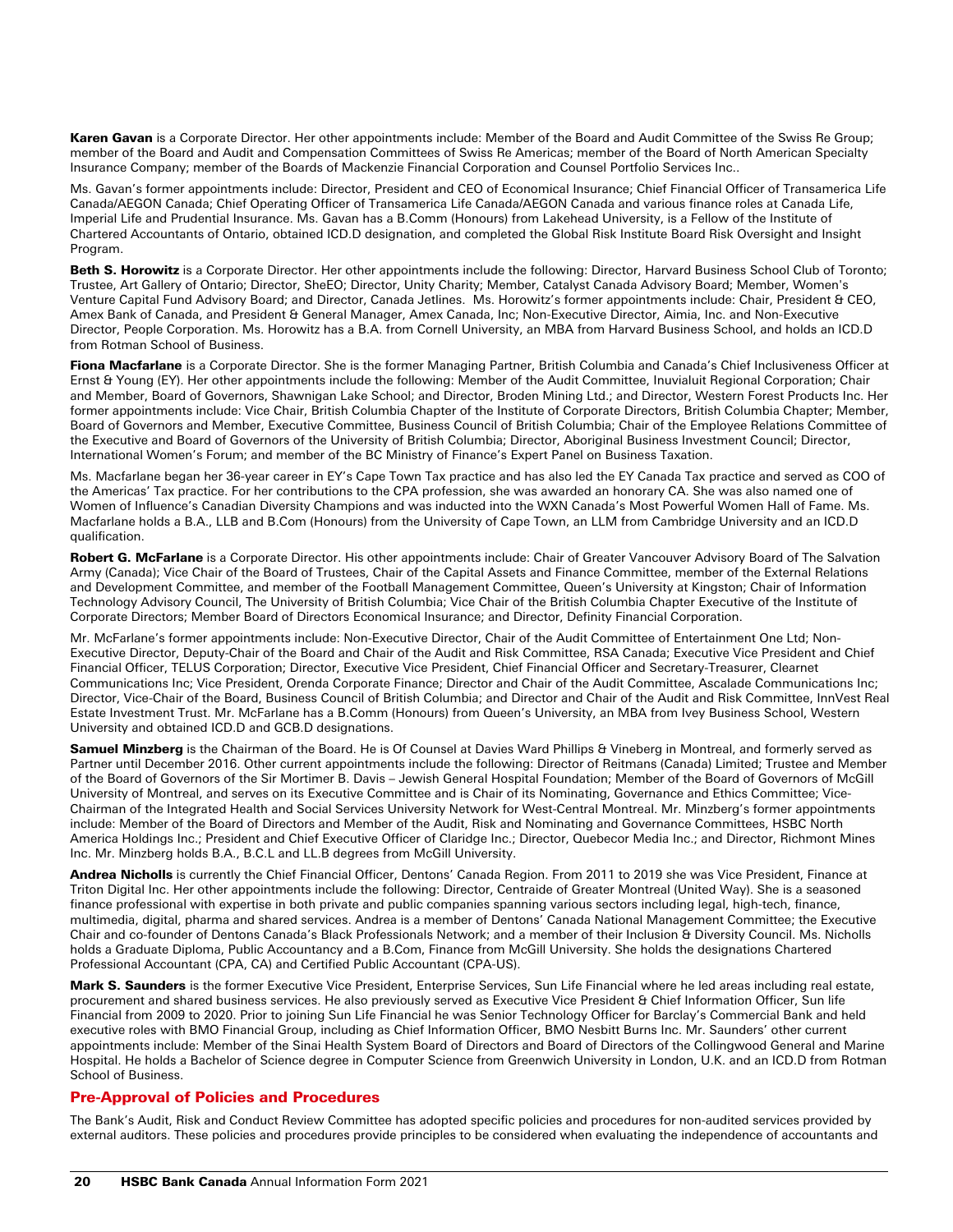specifically prohibit certain services. Additionally, certain services such as further assurance services, certain tax services, and certain other services are pre-approved, subject to certain restrictions.

## External Auditor Service Fees

Fees related to the years ended December 31, 2021 and December 31, 2020, to our external auditor, PwC, are detailed below.

| (thousands)<br><b>Fees</b>             | 2021                          | 2020  |
|----------------------------------------|-------------------------------|-------|
| Audit Fees <sup>2</sup>                | 10 <sup>2</sup><br>ხ,1ხა      | 5,325 |
| Fees <sup>-</sup><br>-Related<br>Audit | 163                           | 256   |
| Total                                  | $F^{\prime}$ 0.1 $C$<br>5.316 | 5,581 |
|                                        |                               |       |

*1. The 2020 amounts have been updated to reflect \$0.04m of additional audit fees that related to the year ended December 31, 2019 and certain amounts have been reclassified to conform to the current year presentation.*

*2. Audit fees include the quarterly review and annual audit of the consolidated financial statements of the Bank and the financial statements of our subsidiaries and services provided related*  to ongoing statutory and regulatory filings and those related to offering documents.<br>3. Audit related fees includes fees paid for the audit of our pension funds and other services traditionally performed by the Bank's inde

# **Exemptions**

The issuer is relying upon the exemption in Section 6.1 of National Instruments 52-110.

# ADDITIONAL INFORMATION

Additional information relating to the Bank may be found on SEDAR at www.sedar.com. Additional financial information is provided in the Bank's consolidated financial statements and MD&A for the year ended December 31, 2021, which can be obtained from SEDAR at www.sedar.com.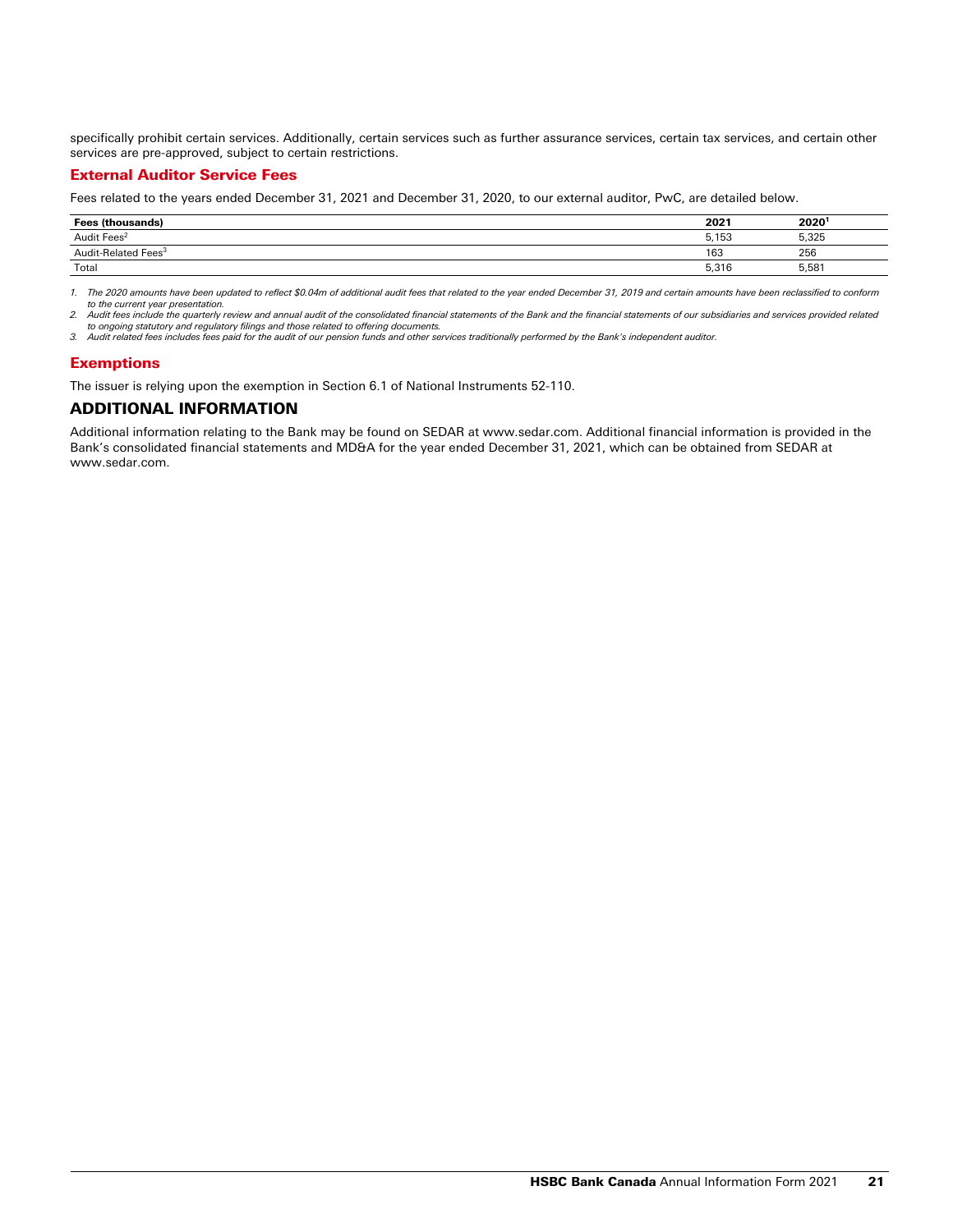# APPENDIX 1: HSBC BANK CANADA AUDIT, RISK AND CONDUCT REVIEW COMMITTEE TERMS OF REFERENCE

# 1. Purpose

The Board of HSBC Bank Canada (the 'Bank') has delegated to the Audit, Risk and Conduct Review Committee (the 'Committee') oversight of:

1.1 matters relating to financial reporting and internal financial controls, in particular reviewing:

(i) the integrity of the financial statements, Pillar 3 disclosures, formal announcements and disclosures relating to financial performance;

(ii) the effectiveness of Internal Audit and the external audit process; and

(iii) the effectiveness of internal financial control systems;

- 1.2 risk-related matters impacting the Bank and its subsidiaries, including risk governance and internal control systems; and
- 1.3 conduct review committee duties referred to in s. 195(3) of the Bank Act, monitoring procedures to resolve conflicts of interest as required under s. 157(2)(d) of the Bank Act, and ensuring the Bank's compliance with the duties referred to in s. 195.1(3) of the Bank Act.

## 2. Membership

Pursuant to ss. 194 and 195 of the Bank Act, the Committee, including the Chair, shall comprise at least three members, all of whom shall be independent non-executive directors, and the majority of whom are not affiliated with the Bank. In addition, no officer or employee of the Bank or its subsidiaries may serve as a Committee member.

The most likely circumstances under which a director would be affiliated with the Bank are as:

- an officer or employee of the Bank or an affiliate;
- a significant borrower from the Bank;
- an officer or employee of a significant borrower from the Bank;
- a controller of one or more entities which, as a group, is a significant borrower from the Bank;
- a provider of goods or services to the Bank (or a partner, officer, employee, etc. of an entity that does), if the total annual billings to the Bank exceed 10% of their total annual billings; or
- an individual that has a loan which is not in good standing with the Bank or is a director, officer or employee of an entity with such a loan.

The Chair of the Committee shall be appointed by the Board from among the independent non-executive directors.

Members of the Committee and the Chair shall be appointed subject to endorsement by the Nomination & Corporate Governance Committee of HSBC Holdings plc.

All members of the Committee must be "financially literate", as that term is defined in National Instrument 52-110 Audit Committees. In addition, at least one member of the Committee shall have recent and relevant financial experience. When appointing directors to the Committee, the Board shall have regard to the Committee collectively to have appropriate skills, experience and competence in relation to financial management relevant to the financial services sector.

## 3. Attendance

The external auditor is entitled to receive notice of, attend, and be heard at, every meeting of the Committee.

The Committee may invite any director, executive, independent auditor or other person to attend any meeting(s) of the Committee as it may from time to time consider desirable to assist the Committee in the satisfaction of its responsibilities.

The Committee shall meet separately with the external auditor, the head of Internal Audit, the Chief Risk Officer ('CRO'), the Chief Financial Officer, and the Chief Compliance Officer at least twice each year without management present.

# 4. Meetings and Quorum

The Committee shall meet with such frequency and at such times as it may determine. It is expected that the Committee shall meet at least four times each year.

The quorum for meetings is a majority of the members.

The Secretary of the Committee is the Corporate Secretary (or his/her nominee).

## 5. Audit-related Committee responsibilities

The Committee's responsibilities shall include:

# *5.1 Financial reporting*

- 5.1.1 monitor and critically assess the integrity of the financial statements of the Bank before submission to the Board for approval, Pillar 3 disclosures and any formal announcements and supplementary regulatory information relating to the Bank's financial performance;
- 5.1.2 review, and consider changes to, significant accounting policies and disclosure practices, as applicable;
- 5.1.3 review, and report to the Board on, significant accounting judgements and adjustments;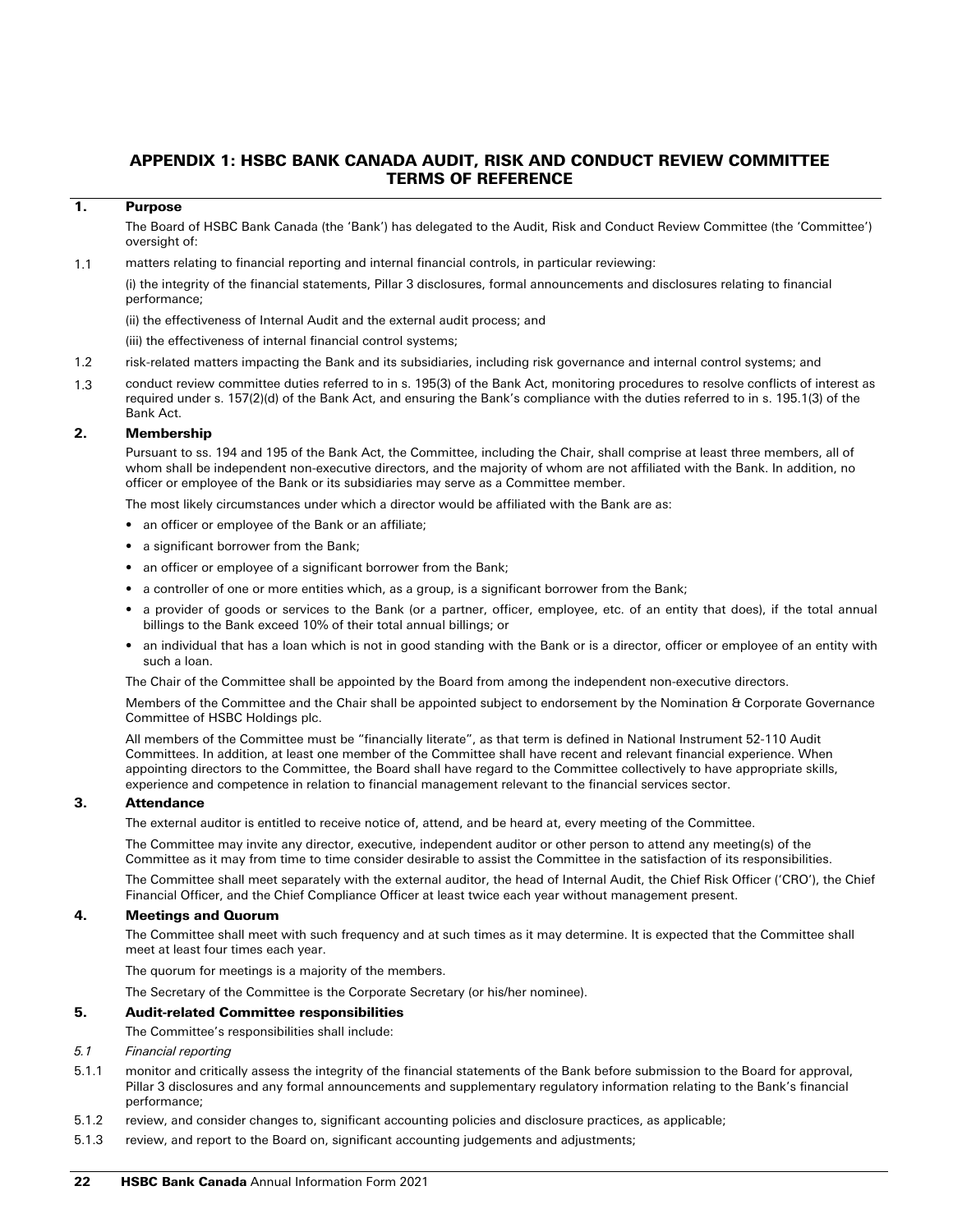- 5.1.4 review going concern assumptions and any qualifications;
- 5.1.5 review, as applicable, compliance with accounting standards, listing rules, Pillar 3 disclosure requirements and other requirements relating to financial reporting;
- 5.1.6 review disclosure that describes the work of the Committee;
- 5.1.7 review the Annual Operating Plan and Capital Plan;
- 5.1.8 review comment letters from regulatory authorities;
- 5.1.9 review matters as advised by Internal Audit, any other function or the external auditor;
- 5.1.10 review any significant or unusual items that may need to be highlighted in the annual report and accounts, or its local equivalent, by the external auditor;
- 5.1.11 at its discretion, review reports and minutes of the Disclosure Review Committee;
- 5.1.12 review and approve the following for the Finance function on an annual basis:
	- a. its budget and resources, and
	- b. its mandate.
- 5.1.13 advise the Board whether the annual report and accounts, or equivalent, taken as a whole, are fair, balanced and understandable, and provides the information necessary for shareholders to assess the Bank's position and performance, as applicable in the Bank's jurisdiction;
- 5.1.14 review the Bank's financial statements, management's discussion & analysis and annual and interim profit of loss press releases before the Bank publicly discloses this information; and
- 5.1.15 report and provide assurances to the Board on the Bank's compliance with all applicable corporate governance codes or standards and regulations in relation to financial reporting.
- *5.2 Internal Audit*
- 5.2.1 review and approve the Internal Audit charter;
- 5.2.2 review and approve the risk based Internal Audit plan, including material changes during the year and satisfy itself the Internal Audit plan is aligned to the key risks of the bank;
- 5.2.3 review and approve the Internal Audit budget and resource plan and monitor, assess and conclude upon the independence, performance, and effectiveness of the Internal Audit function relative to its plan and other matters;
- 5.2.4 receive regular reports from the Internal Audit function and consider major findings and management's responses;
- 5.2.5 satisfy itself there is appropriate co-ordination between Internal Audit and the external auditor;
- 5.2.6 request that management inform other Board committees on (a) material issues arising from or (b) shortcomings perceived in the scope or adequacy of, the work of Internal Audit relating to matters falling within the scope of such committees and that feedback is received from them;
- 5.2.7 approve the qualifications, and recommend to the Board the appointment or removal of the Head of Internal Audit and where the tenure of the Head of Internal Audit exceeds seven years, the Committee should explicitly discuss annually the Chair's assessment of the independence and objectivity of the Head of Internal Audit; and
- 5.2.8 the Chair of the Committee is accountable for recommending the remuneration of the Head of Internal Audit to the Board.
- *5.3 External Audit*
- 5.3.1 review the terms of appointment, re-appointment, or removal of the external auditor and approve their remuneration and terms of engagement, and make recommendations to the Board for approval by the Bank's shareholder;
- 5.3.2 oversee the implementation by management of the HSBC Group policy on the engagement of the external auditor to supply nonaudit services, taking into account relevant regulatory requirements;
- 5.3.3 approve in advance the supply of any non-audit services by the external auditor: (a) considering the impact this may have on independence, (b) taking into account the relevant regulations and ethical guidance in this regard, (c) agreeing the terms of engagement and (d) the fees for any such services; and report to the Board on any improvement or action required;
- 5.3.4 (a) review and monitor the external auditor's independence, objectivity and the quality and effectiveness of the audit process, considering relevant professional, regulatory and other requirements, and (b) report annually to the Board on the effectiveness of the external auditor;
- 5.3.5 oversee the rotation of audit partners and external auditors;
- 5.3.6 review the external auditor's report on the progress of the audit, its management letter, any material queries raised by the external auditor to management (and management's responses);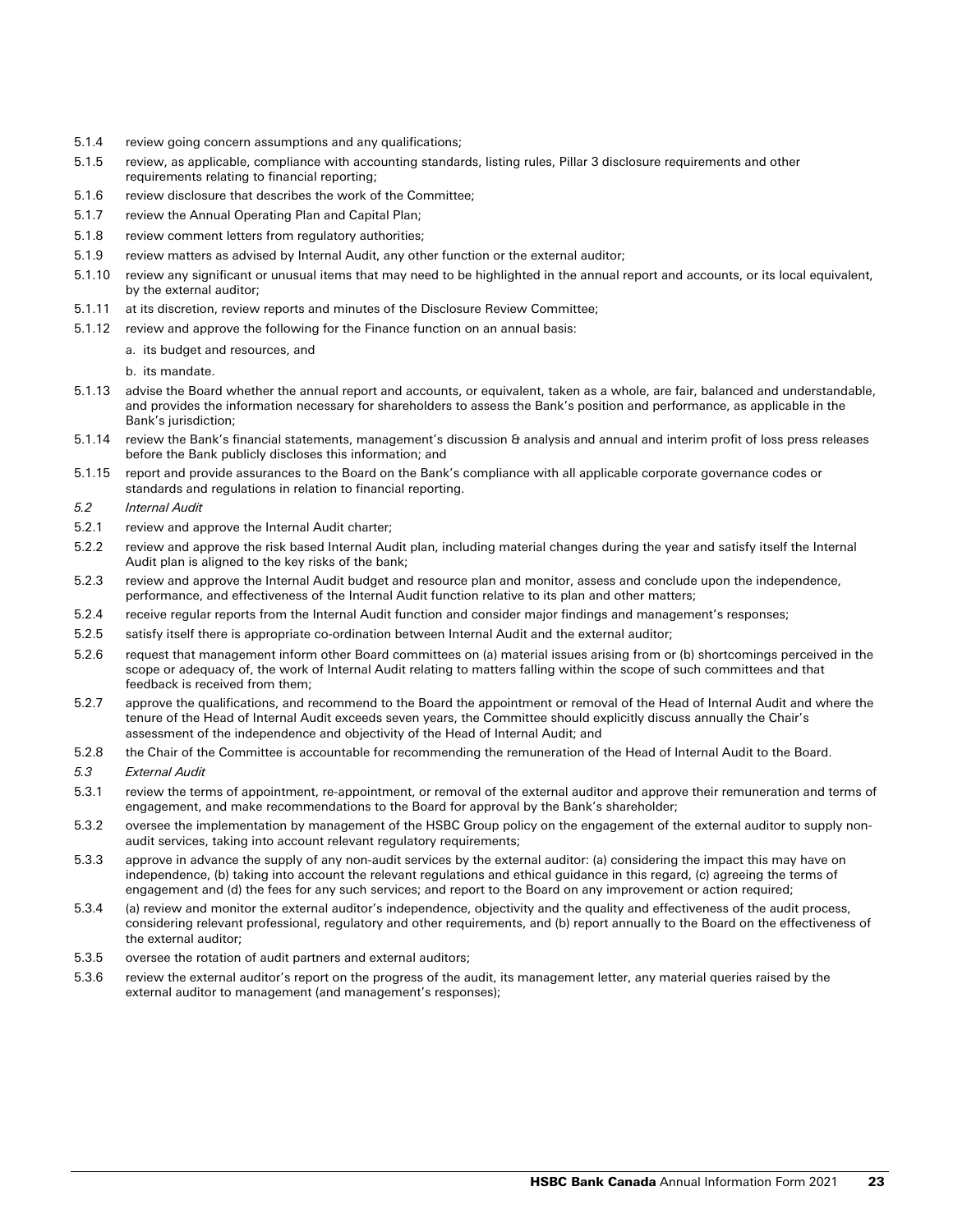- 5.3.7 discuss with the external auditor the approach, nature, and scope of their audit and reporting obligations throughout the audit process including, as applicable:
	- any significant accounting and auditing problems and reservations;
	- major judgemental areas;
	- alternative accounting treatments together with the potential ramifications;
	- any significant accounting adjustments;
	- the going concern assumption and viability statement;
	- compliance with accounting standards, stock exchange rules and legal requirements;
	- reclassifications or proposed additional disclosures;
	- any material changes in accounting policies and practices, any communications provided by the external auditor to management and other matters the external auditor wishes to discuss; and
- 5.3.8 oversee the implementation by management of the HSBC Group policy for the engagement of former employees and contractors of the external auditor.

## *5.4 Internal controls*

- 5.4.1 review the effectiveness of the Bank's and its subsidiaries' internal financial controls (the systems established to identify, assess, manage and monitor financial risks);
- 5.4.2 consider any findings of major investigations of internal controls over financial reporting matters, management's response and the conclusions of any testing carried out by internal or external auditors;
- 5.4.3 review all significant deficiencies and material weaknesses in the design or operation of internal controls over financial reporting (including any annual report, and other reports as required by applicable laws and regulations, from the Bank's Chief Executive and Chief Financial Officer that such persons have disclosed to the Committee and to the external auditor) which could adversely affect the Bank's ability to record and report financial data and any fraud, whether material or not, that involves management or other employees who have a significant role in the Bank's internal financial controls; and
- 5.4.4 review, and, if appropriate, endorse the content of the statement relating to internal financial controls in the annual report, or its equivalent, for submission to the Board.

#### *5.5 Whistleblowing*

- 5.5.1 oversee the local implementation of the Group's policies and procedures for capturing and responding to whistleblower concerns and oversee the local implementation of the Group's procedures to ensure confidentiality, protection and fair treatment of whistleblowers, including in accordance with its responsibilities in section 7.5.2 of these Terms of Reference; and
- 5.5.2 annually review the operation and effectiveness of the arrangements by which staff may, in confidence, raise concerns.

#### 6. Risk-related Committee responsibilities

The Committee's responsibilities shall include:

- *6.1 Risk-related Matters*
- 6.1.1 To oversee and advise the Board on risk-related matters, including both financial (including capital & liquidity, retail and wholesale credit risk, strategic risk, and market risk) and non-financial risks (including resilience risk (incorporating information technology, cyber security and third party risk), financial crime and fraud risk, regulatory compliance risk, people risk, legal risk, model risk, and financial reporting and tax risk).
- 6.1.2 To review and provide independent challenge on risk management reports, including the Bank's enterprise risk reports to:
	- a. Assess the risk profile of the Bank and how the risks arising from the Bank's businesses are controlled, monitored and mitigated:
	- b. Focus on current and forward-looking risks to enable the Committee to assess the Bank's vulnerability and resiliency to potential risks;
	- c. Review the effectiveness of the Bank's Conduct framework designed to deliver fair outcomes for customers, preserve the orderly and transparent operation of financial markets, and protect the Bank against adverse outcomes (including reputational damage) to the Bank's financial and non-financial condition and prospects; and
	- d. Provide such additional assurance as the Board may require regarding the reliability of risk information submitted to it.

## *6.2 Risk appetite*

- 6.2.1 To satisfy itself that risk appetite informs the Bank's strategy (including technology strategy and climate strategy) and business plans and that account has been taken of the macroeconomic and financial environment, drawing on financial stability assessments and other authoritative sources that may be relevant;
- 6.2.2 To advise the Board on risk appetite and risk tolerance related matters;
- 6.2.3 To review and recommend the Bank's Risk Appetite Statement at least annually to the Board for approval;
- 6.2.4 To receive reports where appropriate, to satisfy itself that the Bank's approach to the determination of its risk appetite is in line with regulatory requirements;
- 6.2.5 As applicable, to review and recommend the Bank's Internal Capital Adequacy Assessment Process ('ICAAP') to the Board for approval, and following that approval, to escalate any material issues relating to the capital component of the ICAAP to the Group Risk Committee;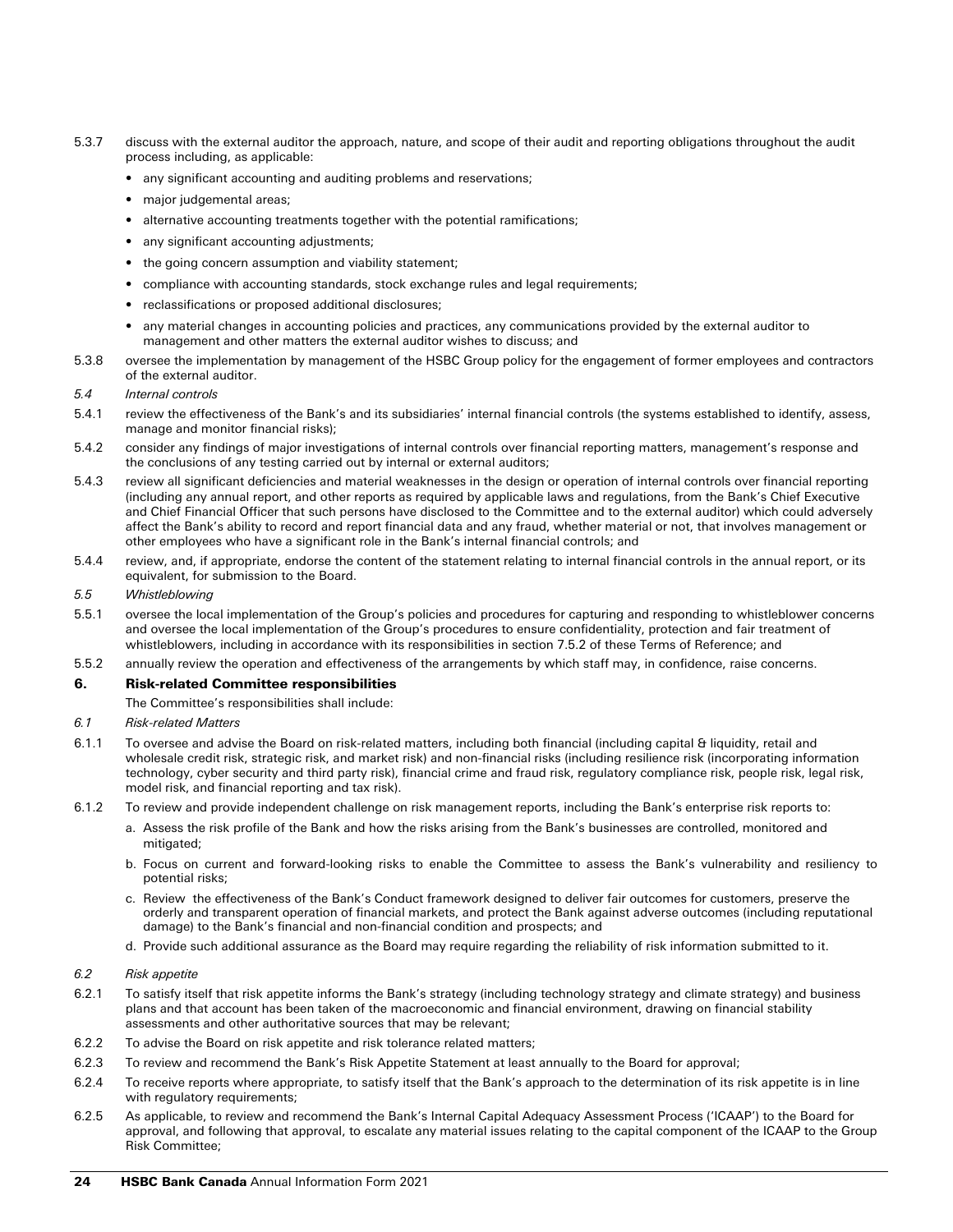- 6.2.6 As applicable, to review and recommend the Bank's Internal Liquidity Adequacy Assessment Process ('ILAAP') to the Board for approval, and following that approval, to escalate any material issues raised during the Committee's ILAAP review, to the Group Risk Committee;
- 6.2.7 To consider and advise the Board on the risks associated with proposed strategic acquisitions/disposals, focussing in particular on risk aspects and implications for the risk appetite and tolerance of the Bank;
- 6.2.8 To review and advise the Board or other committee that oversees remuneration matters on the Bank's alignment of remuneration with risk appetite;
- 6.2.9 To consider and advise the Board on the effectiveness of management's policies for addressing risks relating to cyber security and information security;
- 6.2.10 To review and advise the Board on the effective management of risk relating to the Bank's IT and operational resilience, including risk relating to the execution of the technology aspects of the approved Group or Company strategy, cyber security and serious, large scale, organized crime relating to information security; and
- 6.2.11 To provide a forward-looking perspective to the Board on financial crime risk, including oversight of matters relating to:
	- a. Financial crime risk and financial system abuse, including anti-money laundering, sanctions, terrorist financing and proliferation financing;
	- b. Controls relating to anti-bribery and corruption; and
	- c. Where the Bank may become exposed to financial crime and systems abuse.
- *6.3 Stress testing*
- 6.3.1 To review and satisfy itself that the Bank's stress testing framework, governance and related internal controls are robust;
- 6.3.2 To review and challenge management's interpretation of the scenario(s) prescribed by the regulator, including areas of judgement;
- 6.3.3 To review and challenge the results of, and supporting information for, enterprise-wide stress tests presented by management; and
- 6.3.4 To review and approve the Bank's final stress testing submissions to regulatory authorities.
- *6.4 Risk management framework and internal control systems*
- 6.4.1 To annually review the Bank's risk management framework and satisfy itself that it is operating effectively;
- 6.4.2 To review the effectiveness of internal control systems; and
- 6.4.3 To review how effectively management is embedding and maintaining an effective risk management culture and a strong internal control environment designed to foster compliance with HSBC Group and Bank policies and regulatory compliance requirements. In carrying out its oversight role, the Committee will consider any material findings from regulators relating to risk governance, conduct of business, risk assessment or management processes.
- *6.5 Compliance*
- 6.5.1 To review the annual plan for the Compliance function, including the budget and resources for the function, and receive regular reports on progress against the plan and other matters relating to compliance risk and the Bank's relationship with its regulators.
- 6.5.2 To review and approve the mandate of the Compliance function on an annual basis.
- *6.6 Chief Risk Officer and Risk Management Function*
- 6.6.1 To monitor the effectiveness and independence (from the business) of the CRO and to review the composition and effectiveness of the risk management function including that it is of sufficient stature, independent of the business and adequately resourced;
- 6.6.2 To recommend to the Board the appointment or removal of the CRO;
- 6.6.3 To approve the budget and resources for the Risk function; and
- 6.6.4 To review and approve the mandate of the Risk function on an annual basis.
- *6.7 Internal Audit*
- 6.7.1 To review reports from Internal Audit that provide assurance on the adequacy of internal control processes; and
- 6.7.2 To request that management inform other Board committees (as applicable) on (a) material issues arising from or (b) shortcomings perceived in the scope or adequacy of, the work of Internal Audit relating to matters falling within the scope of such committees.
- *6.8 External Audit*
- 6.8.1 To review any issue raised by the external auditor in respect of (a) the audit of the Bank's annual report and accounts and management's response, which relates to the management of risk or internal control systems, or (b) in connection with the external auditor's observations of the Bank's (i) regulatory standing and compliance or (ii) general competitive standing.
- *6.9 Annual Report*
- 6.9.1 Where applicable, to review and endorse the content of the risk committee report, risk disclosures or statements contained in the annual report relating to internal controls, including the assessment of principal risks facing the Bank.
- *6.10 Performance of Audit Committee Functions on behalf of Subsidiaries*
- 6.10.1 The Committee shall perform all of the foregoing functions for and on behalf of each direct or indirect subsidiary of the Bank which is a federally regulated financial institution that is statutorily required to have an audit committee.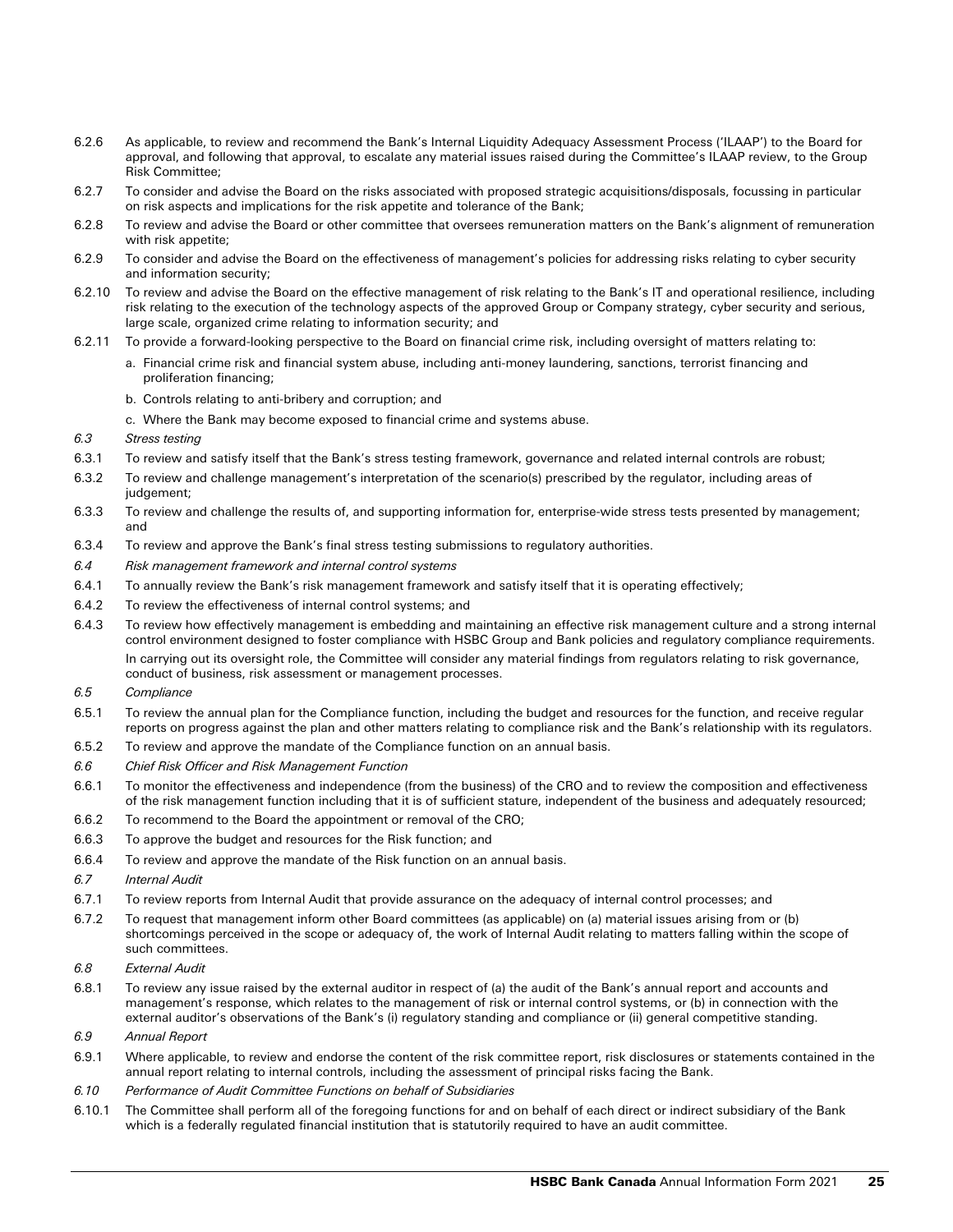## 7 Conduct-related Committee Responsibilities

*7.1 Compliance with Part XI (Self-Dealing) Section of the Bank Act*

The Committee is responsible for performing duties related to Part XI of the Bank Act, and shall:

- 7.1.1 Require Management to establish procedures for complying with Part XI of the Bank Act (the 'Related Party Transaction Procedures');
- 7.1.2 Review the Related Party Transaction Procedures and their effectiveness to ensure that the Bank is compliant;
- 7.1.3 Review the Bank's practices to ensure that any related party transactions that may materially affect the Bank's stability or solvency are identified;
- 7.1.4 Where relevant, establish criteria for determining whether a related party transaction is nominal or immaterial for purposes of the Bank Act;
- 7.1.5 Review and, if advisable, approve the following on terms and conditions more favourable than those offered to the public:
	- a. Loans, other than margin loans, to Bank senior officers;
	- b. Loans on the security of a mortgage on a principal residence, to the spouse or common-law partner of a senior officer of the Bank; and
	- c. Certain other financial services for Bank senior officers, their spouses or common-law partners, or their minor children as stipulated in the Bank Act.
- 7.1.6 Report to the Board following each Committee meeting about the Committee's activities and with appropriate recommendations;
- 7.1.7 Deliver annually to the Board the Committee's report on its activities during the year in carrying out its prescribed responsibilities under section 195(3) of the Bank Act; and
- 7.1.8 Perform these functions for each direct or indirect subsidiary of the Bank which is a federally regulated financial institution that is statutorily required to have a conduct review committee.
- *7.2 Purpose-Led Conduct Approach*
- 7.2.1 The HSBC Conduct Approach is directly aligned with our Group value, "taking responsibility", recognising the real impact we have for our customers and the financial markets in which we operate. Success is measured against five Conduct Outcomes
	- 1. We understand customers' needs.
	- 2. We provide products and services that offer a fair exchange of value.
	- 3. We service customers' ongoing needs, and will put things right if we make a mistake.
	- 4. We act with integrity in the financial markets we operate in.
	- 5. We operate resiliently and securely to avoid harm to customers and markets.
- 7.2.2 The Committee is responsible for:
	- a. Overseeing the delivery and embedding of the Global Conduct Outcomes by the Bank and its subsidiaries on a consolidated basis.
	- b. Overseeing the management of compliance with any future regulatory requirements or guidelines related to Conduct.
- 7.2.3 The Committee's oversight responsibilities specified above are supported by the following minimum activities:

## *Quarterly:* Reviewing, as available:

- a. Material conduct updates for the Bank as they relate to customers.
- b. Updates on the conduct-focused risk and control profile.
- c. Issues data as it relates to material conduct risks.
- d. Consolidated conduct metrics from first line of defence data, with a focus on metrics identified as "Amber" or "Red" and respective remedial activity.
- e. Updates on any reportable events, external events, regulatory updates or on any material internal activity, as applicable.

**Annually:** Receiving an overview of how the Global Conduct Outcomes have been embedded within the business, as reflected in the Conduct element of the Compliance Performance Assessment for the Chief Executive Officer scorecard.

- *7.3 Responsible Persons*
- 7.3.1 The Committee is responsible for overseeing OSFI Guideline E-17: Background Checks on Directors and Senior Management of Federally Regulated Entities ("Guideline E-17") and shall:
- 7.3.2 Provide challenge, advice and guidance on the Bank's Assessment Policy of Responsible Persons;
- 7.3.3 Receive concerns elevated by senior management regarding:
	- a. the suitability and integrity of a potential or existing Responsible Person, or
	- b. the manner in which the Bank's Assessment Policy of Responsible Persons is implemented.